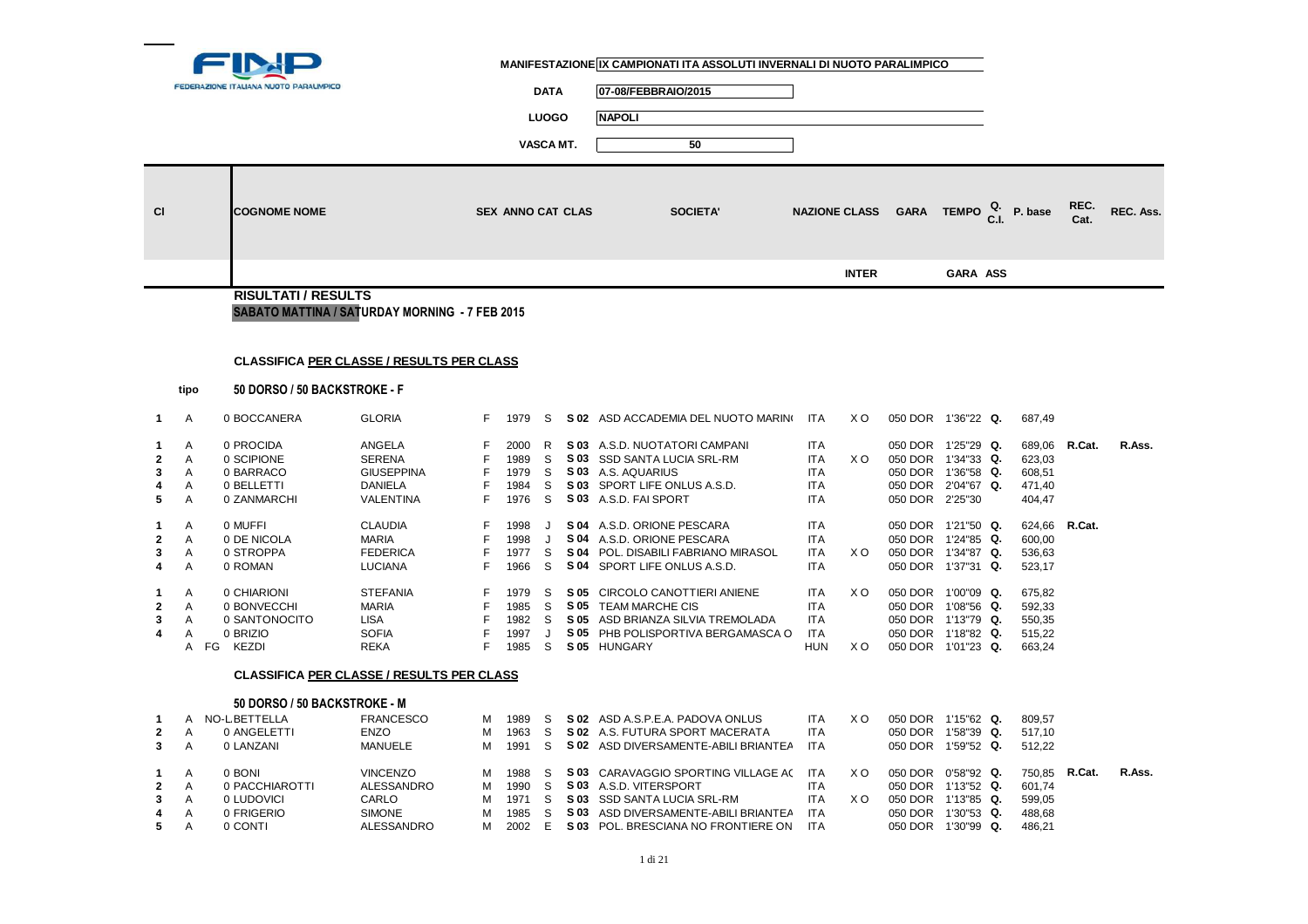

┑

**DATA 07-08/FEBBRAIO/2015**

**LUOGO NAPOLI**

| <b>CI</b>      |              |                    | <b>COGNOME NOME</b>             |                                                  |    | <b>SEX ANNO CAT CLAS</b> |         | SOCIETA'                                      | <b>NAZIONE CLASS</b> |                | GARA TEMPO         |                 | P. base       | REC.<br>Cat. | REC. Ass. |
|----------------|--------------|--------------------|---------------------------------|--------------------------------------------------|----|--------------------------|---------|-----------------------------------------------|----------------------|----------------|--------------------|-----------------|---------------|--------------|-----------|
|                |              |                    |                                 |                                                  |    |                          |         |                                               |                      | <b>INTER</b>   |                    | <b>GARA ASS</b> |               |              |           |
| 6              | A            |                    | 0 MARCONI                       | <b>GIOVANNI</b>                                  | M  | 1947                     | S.      | S 03 POL. DISABILI FABRIANO MIRASOL           | <b>ITA</b>           |                | 050 DOR 1'40"68    |                 | 439,41        |              |           |
| $\overline{7}$ | A            |                    | 0 SEPULCRI                      | <b>ANDREA</b>                                    | М  | 1975                     | S       | S 03 A.S.D. FAI SPORT                         | <b>ITA</b>           |                | 050 DOR 1'46"14    |                 | 416,81        |              |           |
|                | A            |                    | FG CHATZIVASILEIADIS            | <b>IOANNIS</b>                                   | м  | 1976                     | -S      | S 03 GRECIA                                   | <b>GRE</b>           | X O            | 050 DOR 1'25"45 Q. |                 | 517,73        |              |           |
|                |              |                    |                                 |                                                  |    |                          |         |                                               |                      |                |                    |                 |               |              |           |
| 1              | A            | 0 PLACIDI          |                                 | <b>ROBERTO</b>                                   | м  | 1976                     | S       | S 04 SSD SANTA LUCIA SRL-RM                   | <b>ITA</b>           |                | 050 DOR 1'00"64 Q. |                 | 730,21        |              |           |
| $\mathbf{2}$   | A            | 0 BINI             |                                 | <b>LORENZO</b>                                   | М  | 1985                     | S       | <b>S 04 PO.HA.FI.</b>                         | <b>ITA</b>           |                | 050 DOR 1'10"60 Q. |                 | 627,20        |              |           |
| 3              | A            | 0 RIPANTI          |                                 | <b>MARCO</b>                                     | M  | 1979                     | S.      | S 04 ARCO IRIS ANCONA                         | <b>ITA</b>           |                | 050 DOR 1'15"68 Q. |                 | 585,10        |              |           |
|                |              |                    |                                 |                                                  |    |                          |         |                                               |                      |                |                    |                 |               |              |           |
| 1              | A            |                    | 0 MASSUSSI                      | <b>ANDREA</b>                                    | м  | 1994                     | C       | S 05 POL. BRESCIANA NO FRONTIERE ON           | <b>ITA</b>           | X O            | 050 DOR 0'48"58 Q. |                 | 756,07        | R.Cat.       |           |
| $\mathbf{2}$   | A            |                    | 0 CASTAGNETO                    | <b>ANDREA</b>                                    | M  | 1988                     | S       | S 05 A.S.D. FRATELLANZA NUOTO PONTE           | ITA                  | X O            | 050 DOR 0'50"19 Q. |                 | 731,82        |              |           |
| 3              | Α            |                    | 0 MESCHIARI                     | <b>ANDREA</b>                                    | м  | 1982                     | S.      | S 05 CIRCOLO CANOTTIERI ANIENE                | <b>ITA</b>           | X <sub>O</sub> | 050 DOR 0'56"21 Q. |                 | 653,44        |              |           |
| 4              | A            |                    | 0 MARONGIU                      | <b>ALESSANDRO</b>                                | м  | 1985                     | S.      | S 05 S.S.D. TICINO HANDICAP ONLUS             | <b>ITA</b>           |                | 050 DOR 1'13"08 Q. |                 | 502,60        |              |           |
|                |              |                    |                                 |                                                  |    |                          |         |                                               |                      |                |                    |                 |               |              |           |
|                |              |                    |                                 | <b>CLASSIFICA PER CLASSE / RESULTS PER CLASS</b> |    |                          |         |                                               |                      |                |                    |                 |               |              |           |
|                |              |                    | 100 RANA / 100 BREASTSTROKE - F |                                                  |    |                          |         |                                               |                      |                |                    |                 |               |              |           |
| 1              | A            |                    | 0 GHIRETTI                      | <b>GIULIA</b>                                    | F  | 1994                     | C       | SB04 EGO NUOTO A.S.D.                         | <b>ITA</b>           | X <sub>O</sub> | 100 RAN 2'01"33 Q. |                 | 899,86        |              |           |
| $\mathbf{2}$   | $\mathsf{A}$ | 0 BRIZIO           |                                 | <b>SOFIA</b>                                     | F  | 1997                     | J.      | SB04 PHB POLISPORTIVA BERGAMASCA O            | <b>ITA</b>           |                | 100 RAN 3'06"24 Q. |                 | 586,23        |              |           |
| 3              | A            | 0 NOCE             |                                 | <b>ROSARIA</b>                                   | F  | 1971                     | S       | <b>SB04</b> A.S.D. NUOTATORI CAMPANI          | <b>ITA</b>           |                | 100 RAN 3'34"71 Q. |                 | 508,50        |              |           |
| 4              | A            |                    | 0 BRANCACCIO                    | <b>MARIAROSARIA</b>                              | F  | 1976                     | -S      | <b>SB04</b> A.S.D. NUOTATORI CAMPANI          | <b>ITA</b>           | $\circ$        | 100 RAN 3'53"88    |                 | 466,82        |              |           |
|                |              |                    |                                 |                                                  |    |                          |         |                                               |                      |                |                    |                 |               |              |           |
| $\mathbf{1}$   | A            | 0 POZZI            |                                 | <b>FRANCESCA</b>                                 | F  | 1989                     | S.      | <b>SB05</b> ASD DIVERSAMENTE-ABILI BRIANTEA   | <b>ITA</b>           | X O            | 100 RAN 2'25"55 Q. |                 | 677.02        |              |           |
|                | A            | FG<br><b>ILLES</b> |                                 | FANNI                                            | F  | 1992                     | S       | <b>SB05 HUNGARY</b>                           | <b>HUN</b>           | X O            | 100 RAN 2'03"53 Q. |                 | 797,70        |              |           |
|                | A            | FG<br><b>SOLA</b>  |                                 | <b>YLENIA</b>                                    | F  | 1995                     | C       | SB05 POL. BRESCIANA NO FRONTIERE ON           | <b>ITA</b>           | X O            | 100 RAN 3'07"33 Q. |                 | 526,02        |              |           |
|                | A            | FG                 | <b>HORVACIC</b>                 | <b>MARIJA</b>                                    | F  | 1995                     | C       | SB05 CROAZIA                                  | <b>CRO</b>           | X O            | 100 RAN 3'08"94 Q. |                 | 521,54        |              |           |
|                |              |                    |                                 |                                                  |    |                          |         |                                               |                      |                |                    |                 |               |              |           |
| 1              | A            | 0 BROLLI           |                                 | <b>ALICE</b>                                     | F  | 1997                     | $\cdot$ | <b>SB06</b> ASSOCIAZIONE FUTURA ONLUS ASD     | <b>ITA</b>           | X O            | 100 RAN 2'40"10 Q. |                 | 607,87        |              |           |
| $\mathbf{2}$   | A            |                    | 0 D'EUGENIO                     | <b>STEFANIA</b>                                  | F  | 1959                     | S       | <b>SB06 POL. DISABILI FABRIANO MIRASOL</b>    | <b>ITA</b>           |                | 100 RAN 3'16"54    |                 | 495.17        |              |           |
|                |              | A FG TALAMONA      |                                 | <b>ARIANNA</b>                                   | F  | 1994                     | C       | <b>SB06</b> POLHA - VARESE ASS. POLISP. DILE  | <b>ITA</b>           | X O            | 100 RAN 2'02"84 Q. |                 | 792,25        |              |           |
|                |              |                    |                                 |                                                  |    |                          |         |                                               |                      |                |                    |                 |               |              |           |
| 1              | A            |                    | 0 BELLINGERI                    | <b>GIULIA</b>                                    | F  | 2000                     | R       | <b>SB07</b> A.I.C.S. PAVIA NUOTO A.S.D.       | <b>ITA</b>           |                | 100 RAN 2'27"36 Q. |                 | 620,32        |              |           |
| $\mathbf{2}$   | A            | 0 MAGGI            |                                 | <b>CAMILLA</b>                                   | F  | 2001                     | R       | <b>SB07</b> A.S.D. ORIONE PESCARA             | <b>ITA</b>           |                | 100 RAN 3'14"16    |                 | 470,80        |              |           |
|                | A            | FG BAZDOACA        |                                 | <b>GEORGIANA VICTORI F</b>                       |    | 1983                     | S.      | <b>SB07 CIRCOLO CANOTTIERI ANIENE</b>         | ROU                  | X O            | 100 RAN 2'09"99 Q. |                 | 703,21        |              |           |
|                | A            | FG                 | <b>NABIULINA</b>                | <b>SVETLANA</b>                                  | F. | 1998                     | J       | <b>SB07 RUSSIA</b>                            | <b>RUS</b>           | X O            | 100 RAN 2'38"23 Q. |                 | 577,70        |              |           |
|                |              |                    |                                 |                                                  |    |                          |         |                                               |                      |                |                    |                 |               |              |           |
|                |              | A FG MAJSEC        |                                 | <b>ANA</b>                                       | F. | 1999                     | R       | <b>SB08 CROAZIA</b>                           | <b>CRO</b>           | X O            | 100 RAN 2'14"79 Q. |                 | 594,11        |              |           |
|                |              |                    |                                 |                                                  |    |                          |         |                                               |                      |                |                    |                 |               |              |           |
| 1              | Α            |                    | 0 DEL MASTRO                    | MARIKA                                           | F  | 2003                     | E       | <b>SB09</b> AS.SO.RI FOGGIA                   | <b>ITA</b>           |                | 100 RAN 1'48"50 Q. |                 | 718,06 R.Cat. |              |           |
| $\mathbf{2}$   | Α            |                    | 0 BRUNETTI                      | <b>ROSANNA</b>                                   | F. | 1964                     | S.      | <b>SB09</b> ACQUAMARINA TEAM TRIESTE ONLU ITA |                      |                | 100 RAN 1'55"07 Q. |                 | 677,07        |              |           |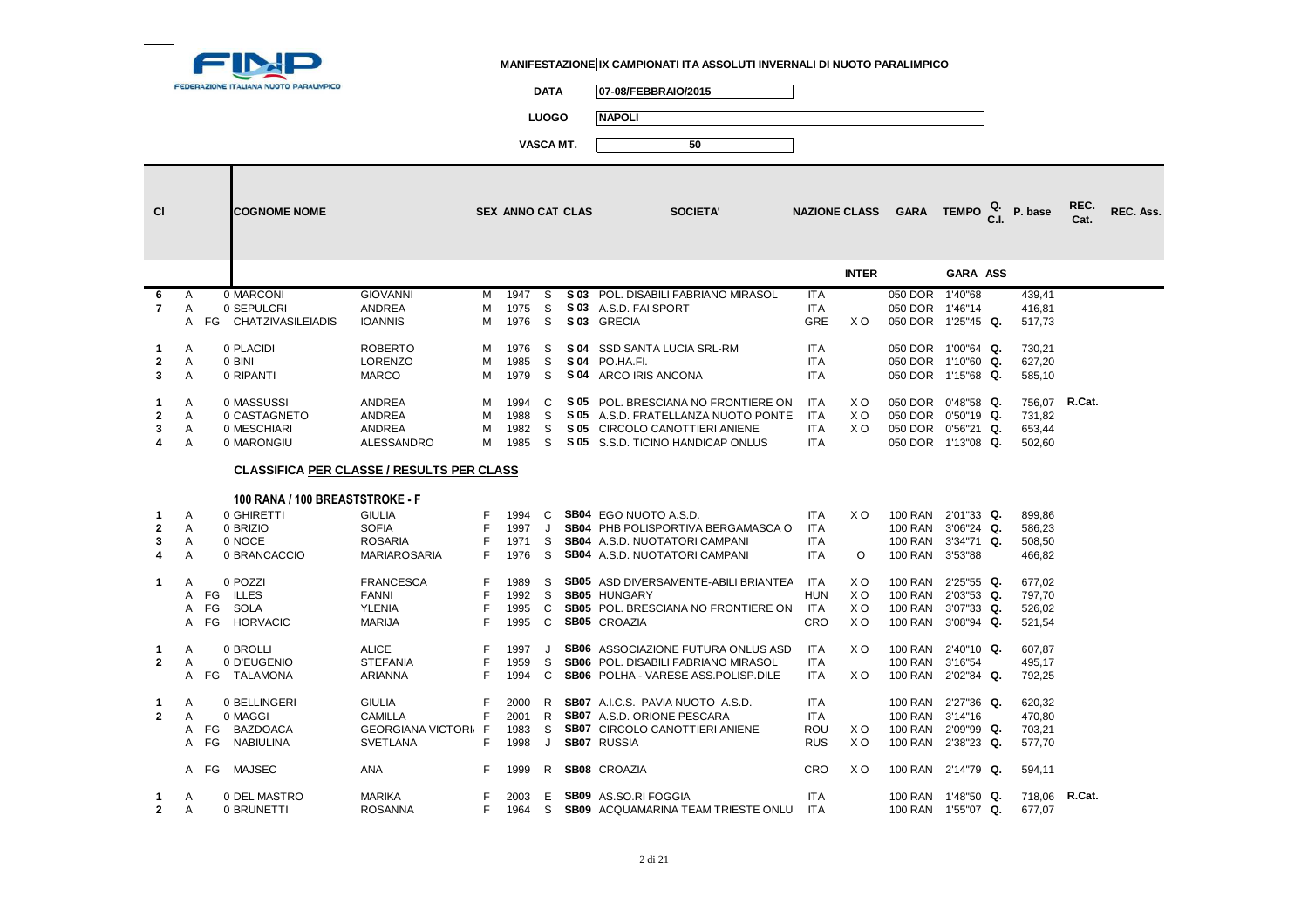

**DATA 07-08/FEBBRAIO/2015**

**LUOGO NAPOLI**

| <b>CI</b>            |        |      | <b>COGNOME NOME</b>                              |                               |         | <b>SEX ANNO CAT CLAS</b> |              | <b>SOCIETA'</b>                                                                  |                          | <b>NAZIONE CLASS</b> | <b>GARA</b>                      | <b>TEMPO</b>             | P. base          | REC.<br>Cat. | REC. Ass. |
|----------------------|--------|------|--------------------------------------------------|-------------------------------|---------|--------------------------|--------------|----------------------------------------------------------------------------------|--------------------------|----------------------|----------------------------------|--------------------------|------------------|--------------|-----------|
|                      |        |      |                                                  |                               |         |                          |              |                                                                                  |                          | <b>INTER</b>         |                                  | GARA ASS                 |                  |              |           |
| -1<br>$\overline{2}$ | A<br>A |      | 0 RABBOLINI<br>0 POLISENO                        | <b>MARTINA</b><br><b>SARA</b> | F.<br>F | 1998<br>1982             | $\cdot$<br>S | SB11 G.S. DIL. NON VEDENTI MILANO - ONI<br><b>SB11 CIRCOLO CANOTTIERI ANIENE</b> | <b>ITA</b><br><b>ITA</b> | X <sub>O</sub>       | <b>100 RAN</b><br><b>100 RAN</b> | 1'41"86 Q.<br>2'30"14 Q. | 896,92<br>608,50 |              |           |
|                      |        | A FG | PALAZZO                                          | <b>XENIA FRANCESCA</b>        | F       | 1998                     | J            | <b>SB14</b> A.S.D. TEAM SPORT ISOLA                                              | <b>ITA</b>               | X O                  | 100 RAN 1'28"67 Q.               |                          | 885,19           |              |           |
|                      |        |      | <b>CLASSIFICA PER CLASSE / RESULTS PER CLASS</b> |                               |         |                          |              |                                                                                  |                          |                      |                                  |                          |                  |              |           |
|                      |        |      | 100 RANA / 100 BREASTSTROKE - M                  |                               |         |                          |              |                                                                                  |                          |                      |                                  |                          |                  |              |           |
| $\mathbf{1}$         | A      |      | 0 MORELLI                                        | <b>EFREM</b>                  | м       | 1979                     | S            | <b>SB04 POL. BRESCIANA NO FRONTIERE ON</b>                                       | <b>ITA</b>               | X O                  | <b>100 RAN</b>                   | 1'49"86 Q.               | 862,46           |              |           |
| $\mathbf{2}$         | A      |      | 0 MASSUSSI                                       | <b>ANDREA</b>                 | м       | 1994                     | C            | <b>SB04 POL. BRESCIANA NO FRONTIERE ON</b>                                       | <b>ITA</b>               | X <sub>O</sub>       | <b>100 RAN</b>                   | 2'04"24 Q.               | 762,64           | R.Cat.       |           |
| 3                    | A      |      | 0 PAULON                                         | ALESSANDRO                    | м       | 1991                     | S            | <b>SB04</b> SSD SANTA LUCIA SRL-RM                                               | <b>ITA</b>               |                      | <b>100 RAN</b>                   | 2'05"95 Q.               | 752,28           |              |           |
|                      | A      |      | FG MESCHIARI                                     | <b>ANDREA</b>                 | м       | 1982                     | S            | <b>SB04 CIRCOLO CANOTTIERI ANIENE</b>                                            | <b>ITA</b>               | X <sub>O</sub>       | 100 RAN 2'34"78 Q.               |                          | 612,16           |              |           |
| 1                    | A      |      | 0 DOLFIN                                         | <b>MARCO</b>                  | м       | 1981                     | S            | <b>SB05</b> ASD DIVERSAMENTE-ABILI BRIANTEA                                      | <b>ITA</b>               | X <sub>O</sub>       | <b>100 RAN</b>                   | 1'44"63 Q.               | 894,49           |              |           |
| $\mathbf{2}$         | A      |      | 0 GARGARO                                        | <b>MATTIA</b>                 | м       | 1992                     | S            | SB05 S.S.D. NUOTO CASTELLANA A R.L.                                              | <b>ITA</b>               |                      | <b>100 RAN</b>                   | 2'05"31 Q.               | 746,87           |              |           |
| 3                    | A      |      | 0 ZAMPETTI                                       | <b>ENRICO</b>                 | м       | 1968                     | S            | <b>SB05</b> POL. DISABILI FABRIANO MIRASOL                                       | <b>ITA</b>               |                      | 100 RAN 2'12"25 Q.               |                          | 707,67           |              |           |
| 4                    | A      |      | 0 BRUSCA                                         | <b>MATTEO</b>                 | м       | 1993                     | C            | SB05 ASD BRIANZA SILVIA TREMOLADA                                                | <b>ITA</b>               |                      | <b>100 RAN</b>                   | 2'30"21 Q.               | 623,06           |              |           |
| 5                    | A      |      | 0 RECCHIA                                        | <b>MARIANO</b>                | M       | 1986                     | S            | <b>SB05</b> NADIR SSD SRL                                                        | <b>ITA</b>               |                      | <b>100 RAN</b>                   | 2'35"56                  | 601,63           |              |           |
|                      | A      |      | FG BOCCIARDO                                     | <b>FRANCESCO</b>              | м       | 1994                     | C            | <b>SB05 SSD NUOTATORI GENOVESI</b>                                               | <b>ITA</b>               | X O                  | <b>100 RAN</b>                   | 1'56"80 Q.               | 801,28 R.Cat.    |              |           |
| $\mathbf{1}$         | A      |      | 0 ROMELE                                         | <b>GIUSEPPE</b>               | м       | 1992                     | S            | <b>SB06 POLISP. DISABILI VALCAMONICA</b>                                         | <b>ITA</b>               | X O                  | <b>100 RAN</b>                   | 1'37"54 Q.               | 848,37           |              |           |
| 1                    | A      |      | 0 TERRANEO                                       | <b>ANDREA</b>                 | м       | 1987                     | S            | <b>SB07</b> ASD BRIANZA SILVIA TREMOLADA                                         | <b>ITA</b>               |                      | <b>100 RAN</b>                   | 2'00"26 Q.               | 666,72           |              |           |
| $\mathbf{2}$         | A      |      | 0 GRAMIGNANO                                     | <b>STEFANO</b>                | M       | 1983                     | S            | SB07 ASD PROPATRIA DISABILI BUSTO AR!                                            | <b>ITA</b>               |                      | <b>100 RAN</b>                   | 2'05"27 Q.               | 640,06           |              |           |
|                      |        |      |                                                  |                               |         |                          |              |                                                                                  |                          |                      |                                  |                          |                  |              |           |
|                      | A      | FG   | <b>BACKOVIC</b>                                  | <b>LUKSA</b>                  | м       | 1995                     | C            | SB08 CROAZIA                                                                     | CRO                      | X O                  | <b>100 RAN</b>                   | 1'33"43 Q.               | 738,73           |              |           |
|                      | A      | FG   | <b>LOBBA</b>                                     | <b>ANDREA</b>                 | M       | 1999                     | R            | SB08 S.S.D. RARI NANTES MAROSTICA                                                | <b>ITA</b>               | X O                  | <b>100 RAN</b>                   | 1'50"33 Q.               | 625,58           |              |           |
|                      | A      | FG   | <b>BICELLI</b>                                   | <b>FEDERICO</b>               | M       | 1999                     | R.           | SB08 POL. BRESCIANA NO FRONTIERE ON                                              | <b>ITA</b>               | X <sub>O</sub>       | <b>100 RAN</b>                   | 2'22"99                  | 482,69           |              |           |
| $\mathbf{1}$         | A      |      | 0 PERFETTO                                       | <b>IVAN</b>                   | м       | 2000                     | R            | <b>SB09</b> A.S.D. NUOTATORI CAMPANI                                             | <b>ITA</b>               | X <sub>O</sub>       | <b>100 RAN</b>                   | 1'17"56 Q.               | 854,69           | R.Cat.       | R.Ass.    |
| $\mathbf{2}$         | A      |      | 0 NADALET                                        | <b>ANDREA</b>                 | M       | 1996                     | $\cdot$      | SB09 A.S.D. FAI SPORT                                                            | <b>ITA</b>               |                      | <b>100 RAN</b>                   | 1'32"23 Q.               | 718,75           |              |           |
|                      | A      | FG   | TOTH                                             | <b>TAMAS</b>                  | м       | 1992                     | S            | <b>SB09 HUNGARY</b>                                                              | <b>HUN</b>               | X O                  | <b>100 RAN</b>                   | 1'16"89 Q.               | 862,14           |              |           |
|                      | A      | FG   | PRSA                                             | <b>TOMISLAV</b>               | M       | 2000                     | R            | <b>SB09 CROAZIA</b>                                                              | CRO                      | X <sub>O</sub>       | <b>100 RAN</b>                   | 1'32"27 Q.               | 718,44           |              |           |
|                      | A      | FG   | <b>MOZGOVOI</b>                                  | <b>BOGDAN</b>                 | M       | 2000                     | R            | <b>SB09 RUSSIA</b>                                                               | <b>RUS</b>               | X <sub>O</sub>       | <b>100 RAN</b>                   | 1'32"98 Q.               | 712,95           |              |           |
|                      | A      | FG   | <b>BURIC</b>                                     | <b>DARIO</b>                  | M       | 2001                     | R            | SB09 CROAZIA                                                                     | CRO                      | X <sub>O</sub>       | <b>100 RAN</b>                   | 1'59"17                  | 556,26           |              |           |
| $\mathbf{1}$         | A      |      | 0 BASSANI                                        | <b>FEDERICO</b>               | м       | 1996                     | J            | <b>SB11 CIRCOLO CANOTTIERI ANIENE</b>                                            | <b>ITA</b>               | X                    | 100 RAN 1'28"62 Q.               |                          | 817,31           | R.Cat.       | R.Ass.    |
| 1                    | A      |      | 0 SOTTILE                                        | <b>FABRIZIO</b>               | м       | 1993                     | C            | <b>SB12 CIRCOLO CANOTTIERI ANIENE</b>                                            | <b>ITA</b>               | X O                  | 100 RAN                          | 1'21"23 Q.               | 840,82           |              |           |
| $\mathbf{2}$         | Α      |      | 0 SARACINO                                       | CHRISTIAN                     | м       | 2003                     | E            | SB12 A.P.D. DHEA SPORT                                                           | <b>ITA</b>               |                      | 100 RAN 2'06"70 Q.               |                          | 539,07           |              |           |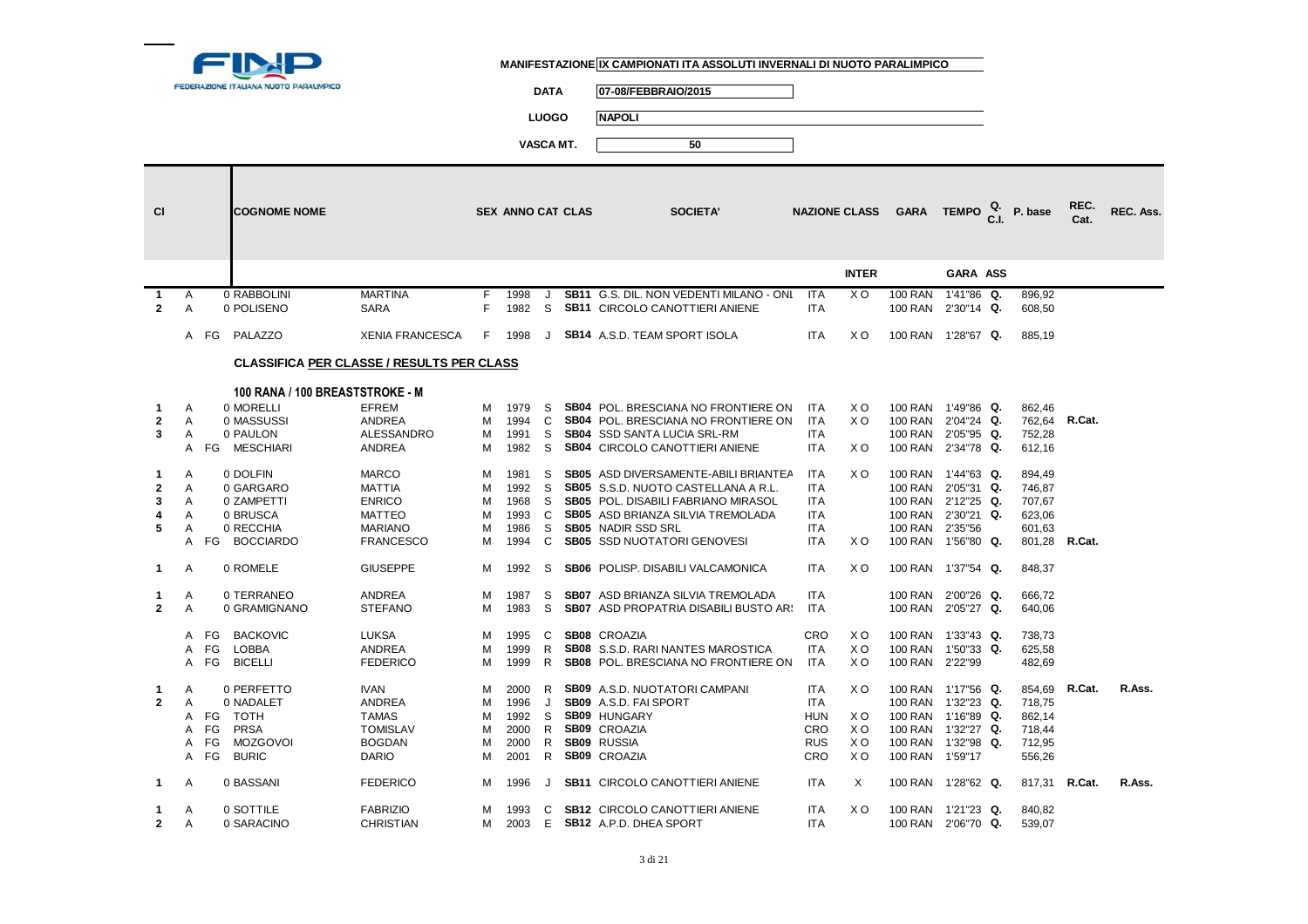

**DATA 07-08/FEBBRAIO/2015**

**LUOGO NAPOLI**

| <b>CI</b>      |              | <b>COGNOME NOME</b>                   |                                                  |    | <b>SEX ANNO CAT CLAS</b> |              | <b>SOCIETA'</b>                     |            |                | NAZIONE CLASS GARA TEMPO $_{\text{C.I.}}^{\text{Q.}}$ P. base |          |               | REC.<br>Cat. | REC. Ass. |
|----------------|--------------|---------------------------------------|--------------------------------------------------|----|--------------------------|--------------|-------------------------------------|------------|----------------|---------------------------------------------------------------|----------|---------------|--------------|-----------|
|                |              |                                       |                                                  |    |                          |              |                                     |            |                |                                                               |          |               |              |           |
|                |              |                                       |                                                  |    |                          |              |                                     |            | <b>INTER</b>   |                                                               | GARA ASS |               |              |           |
| $\mathbf{1}$   | $\mathsf{A}$ | 0 PELLEGRINO                          | <b>MICHAEL</b>                                   |    |                          |              | M 1991 S SB13 ARCO IRIS ANCONA      | <b>ITA</b> |                | 100 RAN 1'37"03 Q.                                            |          | 675.67        |              |           |
|                |              |                                       | <b>CLASSIFICA PER CLASSE / RESULTS PER CLASS</b> |    |                          |              |                                     |            |                |                                                               |          | #N/D          |              |           |
|                |              | 100 FARFALLA / 100 BUTTERFLY - F      |                                                  |    |                          |              |                                     |            |                |                                                               |          |               |              |           |
| $\mathbf{1}$   | A            | 0 SECCI                               | <b>FRANCESCA</b>                                 | F  | 1990                     | -S           | S 09 A.S.D. SARDEGNA SPORT          | <b>ITA</b> | X O            | 100 FAR 1'14"21 Q.                                            |          | 921,84        |              |           |
| $\mathbf{2}$   | A            | 0 BELLIN                              | <b>MARIA ROZALIA</b>                             | F. | 1994                     | C            | S 09 ASD A.S.P.E.A. PADOVA ONLUS    | <b>ITA</b> | $\circ$        | 100 FAR 1'46"80 Q.                                            |          | 640,54        |              |           |
| 3              | A            | 0 GRANATA                             | SARA                                             | F  | 1995                     | C.           | S 09 SSD MOLFETTA NUOTO             | ITA        |                | 100 FAR 1'51"77 Q.                                            |          | 612,06        |              |           |
|                |              | <b>CRKVENAC</b><br>A FG               | <b>MARTINA</b>                                   | F  | 1999                     | R            | S 09 CROAZIA                        | <b>CRO</b> | XO             | 100 FAR 1'43"53 Q.                                            |          | 660,77        |              |           |
|                |              | <b>MIKULCIC</b><br>A FG               | <b>MARCELA</b>                                   | F. | 1994                     | C            | S <sub>10</sub> CROAZIA             | CRO        | X O            | 100 FAR 1'40"06                                               |          | 665,00        |              |           |
| $\mathbf{1}$   | A            | 0 BERRA                               | <b>ALESSIA</b>                                   | F  | 1994                     | C            | S 13 POLHA - VARESE ASS.POLISP.DILE | <b>ITA</b> | $\times$       | 100 FAR 1'12"16 Q.                                            |          | 921,15 R.Cat. |              | R.Ass.    |
| $\overline{2}$ | A            | 0 LUSCRI'                             | <b>CAMILLA</b>                                   | F  | 2002                     | E            | S 13 A.I.C.S. PAVIA NUOTO A.S.D.    | <b>ITA</b> |                | 100 FAR 1'36"35 Q.                                            |          | 689,88 R.Cat. |              |           |
|                |              |                                       | <b>CLASSIFICA PER CLASSE / RESULTS PER CLASS</b> |    |                          |              |                                     |            |                |                                                               |          |               |              |           |
|                |              | 100 FARFALLA / 100 BUTTERFLY - M      |                                                  |    |                          |              |                                     |            |                |                                                               |          |               |              |           |
| $\mathbf 1$    | A            | 0 ALIBRANDI                           | <b>LORENZO</b>                                   |    | M 1994                   | C            | S 08 SSD SANTA LUCIA SRL-RM         | <b>ITA</b> | X <sub>O</sub> | 100 FAR 1'19"33 Q.                                            |          | 766,67        |              |           |
|                |              |                                       |                                                  |    |                          |              |                                     |            |                |                                                               |          |               |              |           |
| $\mathbf{1}$   | A            | 0 MORLACCHI                           | <b>FEDERICO</b>                                  | M  | 1993                     | C            | S 09 POLHA - VARESE ASS.POLISP.DILE | ITA        | X O            | 100 FAR 1'00"90 Q.                                            |          | 982,59        |              |           |
| $\mathbf{2}$   | A            | 0 PREZZI                              | <b>YURI</b>                                      | м  | 1994 C                   |              | S 09 CIRCOLO CANOTTIERI ANIENE      | <b>ITA</b> | X O            | 100 FAR 1'09"42 Q.                                            |          | 862,00        |              |           |
| 3              | Α            | 0 VENERUSO                            | <b>EMANUELE</b>                                  | М  | 1992                     | <sub>S</sub> | S 09 A.S.D. NUOTATORI CAMPANI       | <b>ITA</b> | $\circ$        | 100 FAR 1'19"25 Q.                                            |          | 755,08        |              |           |
|                |              | A FG MOZGOVOI                         | <b>BOGDAN</b>                                    | м  | 2000                     | R            | S 09 RUSSIA                         | <b>RUS</b> | X O            | 100 FAR 1'08"85 Q.                                            |          | 869,14        |              |           |
|                |              | A FG RAJKOVIC                         | KARLO                                            | M  | 1998                     | J            | S 09 CROAZIA                        | <b>CRO</b> | X <sub>O</sub> | 100 FAR 1'14"12 Q.                                            |          | 807,34        |              |           |
|                |              |                                       |                                                  |    |                          |              |                                     |            |                |                                                               |          |               |              |           |
| $\mathbf{1}$   | A            | 0 SPAIRANI                            | <b>CLAUDIO</b>                                   | M  | 1986                     | S            | S 10 POL. BRESCIANA NO FRONTIERE ON | ITA        | X              | 100 FAR 1'13"65 Q.                                            |          | 772,30        |              |           |
| $\mathbf{2}$   | $\mathsf{A}$ | 0 ABETE                               | <b>VITTORIO</b>                                  | M  | 1980                     | -S           | S 10 A.S.D. NUOTATORI CAMPANI       | <b>ITA</b> | $\circ$        | 100 FAR 1'30"14                                               |          | 631,02        |              |           |
|                |              | A FG PETRLIC                          | <b>MATEJ</b>                                     | M  | 2002                     | Ε            | S <sub>10</sub> CROAZIA             | CRO        | X O            | 100 FAR 1'31"24                                               |          | 623,41        |              |           |
|                |              | A FG<br><b>CIULLI</b>                 | <b>SIMONE</b>                                    | м  | 1986                     | -S           | S 10 CIRCOLO CANOTTIERI ANIENE      | <b>ITA</b> | XO             | 100 FAR 1'02"22 Q.                                            |          | 914,18        |              |           |
| $\mathbf{1}$   |              | A NO-LURSO                            | SALVATORE                                        | M  | 1999                     | R            | S 12 A.S.D. NOIVED NAPOLI           | <b>ITA</b> | $\circ$        | 100 FAR 1'21"02 Q.                                            |          | 714,39 R.Cat. |              |           |
|                |              |                                       | <b>CLASSIFICA PER CLASSE / RESULTS PER CLASS</b> |    |                          |              |                                     |            |                |                                                               |          |               |              |           |
|                |              | 150 MISTI / 150 INDIVIDUAL MEDLEY - F |                                                  |    |                          |              |                                     |            |                |                                                               |          |               |              |           |

|        | TRIMI      |           |  | 1987 S <b>SM04</b> POL. BRESCIANA NO FRONTIERE ON ITA A | X O |         | 150 MIS 3'25"59 Q. | 857.19 <b>R.Cat.</b> |
|--------|------------|-----------|--|---------------------------------------------------------|-----|---------|--------------------|----------------------|
| $\sim$ | I KOSINSKA | FRANCESCA |  | 1976 S SM04 TEAM MARCHE CIS                             |     | 150 MIS | 4'28"37 Q.         | 656.67               |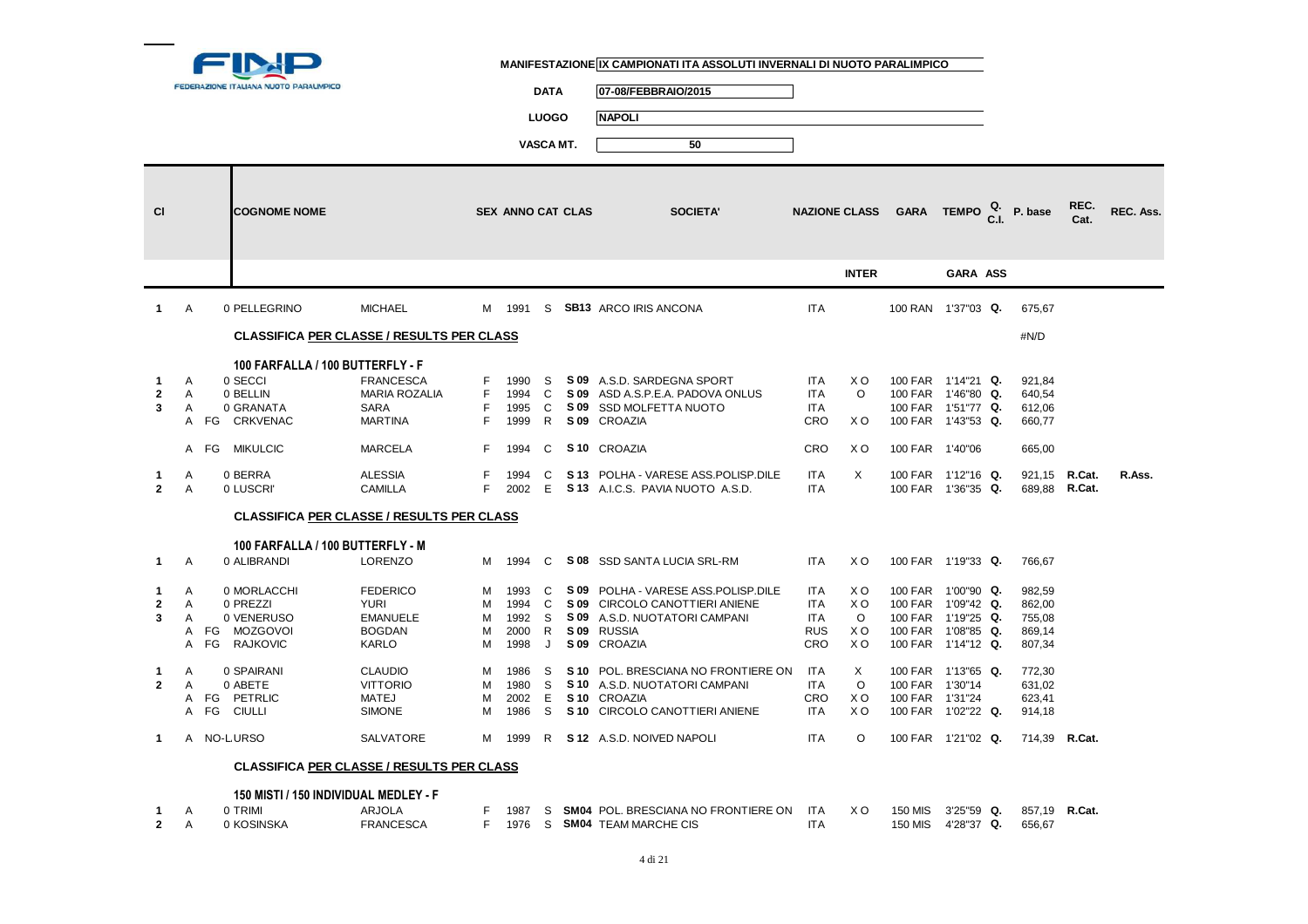

**DATA 07-08/FEBBRAIO/2015**

**LUOGO NAPOLI**

**VASCA MT. 50**

| <b>CI</b>                         |                          |      | <b>COGNOME NOME</b>                                 |                                                                    |        | <b>SEX ANNO CAT CLAS</b>         |                   | <b>SOCIETA'</b>                                                                                                       |                                        |                | NAZIONE CLASS GARA TEMPO $_{\text{C.L}}^{\text{Q.}}$ P. base  |                                                        |                                             | REC.<br>Cat. | REC. Ass. |
|-----------------------------------|--------------------------|------|-----------------------------------------------------|--------------------------------------------------------------------|--------|----------------------------------|-------------------|-----------------------------------------------------------------------------------------------------------------------|----------------------------------------|----------------|---------------------------------------------------------------|--------------------------------------------------------|---------------------------------------------|--------------|-----------|
|                                   |                          |      |                                                     |                                                                    |        |                                  |                   |                                                                                                                       |                                        | <b>INTER</b>   |                                                               | GARA ASS                                               |                                             |              |           |
| 3                                 | A<br>$\overline{A}$      |      | 0 STROPPA<br>0 CORTE                                | <b>FEDERICA</b><br><b>ALESSIA</b>                                  | F<br>F | 1977<br>1985                     | S<br>S.           | <b>SM04 POL. DISABILI FABRIANO MIRASOL</b><br><b>SM04 SPORT LIFE ONLUS A.S.D.</b>                                     | <b>ITA</b><br><b>ITA</b>               | X <sub>O</sub> | <b>150 MIS</b><br><b>150 MIS</b>                              | 5'12"34 Q.<br>5'14"95 Q.                               | 564.22<br>559,55                            |              |           |
|                                   |                          |      | 150 MISTI / 150 INDIVIDUAL MEDLEY - M               |                                                                    |        |                                  |                   |                                                                                                                       |                                        |                |                                                               |                                                        |                                             |              |           |
| $\mathbf{1}$<br>$\mathbf{2}$<br>3 | A<br>A<br>$\overline{A}$ |      | 0 COTTICELLI<br>0 VIDAL<br>0 CAZZATO<br>A FG BRAJSA | <b>GIUSEPPE</b><br><b>MATTEO</b><br><b>GIUSEPPE</b><br><b>TOMI</b> | м<br>M | M 2000<br>M 1984<br>1967<br>1993 |                   | R SM04 A.S.D. NUOTATORI CAMPANI<br>S SM04 SPORT LIFE ONLUS A.S.D.<br>S SM04 SPORT LIFE ONLUS A.S.D.<br>C SM04 CROAZIA | <b>ITA</b><br><b>ITA</b><br>ITA<br>CRO | X O            | <b>150 MIS</b><br><b>150 MIS</b><br><b>150 MIS</b><br>150 MIS | 3'34"85 Q.<br>4'42"38 Q.<br>4'53"31 Q.<br>$3'35"58$ Q. | 713,66 R.Cat.<br>542,99<br>522,76<br>711,24 |              |           |
|                                   |                          |      | <b>CLASSIFICA PER CLASSE / RESULTS PER CLASS</b>    |                                                                    |        |                                  |                   |                                                                                                                       |                                        |                |                                                               |                                                        |                                             |              |           |
| $\mathbf 1$                       | A                        |      | 200 STILE LIBERO / 200 FREESTYLE - F<br>0 FRANDOLI  | <b>JASMIN</b>                                                      |        | F 1985                           | S.                | S 03 ACQUAMARINA TEAM TRIESTE ONLU ITA                                                                                |                                        |                | 200 STI                                                       | 8'04"82 Q.                                             | 489,54                                      |              |           |
| $\mathbf{1}$                      | Α                        |      | 0 KOSINSKA                                          | <b>FRANCESCA</b>                                                   |        | F 1976                           | S                 | S 04 TEAM MARCHE CIS                                                                                                  | <b>ITA</b>                             |                | 200 STI                                                       | 5'19"82 Q.                                             | 639,23                                      |              |           |
|                                   |                          | A FG | <b>KEZDI</b>                                        | <b>REKA</b>                                                        |        | F 1985                           | S                 | S 05 HUNGARY                                                                                                          | <b>HUN</b>                             | X O            | 200 STI                                                       | 3'41"78 Q.                                             | 761.29                                      |              |           |
|                                   |                          | A FG | PALAZZO                                             | <b>XENIA FRANCESCA</b>                                             |        | F 1998                           |                   | J S 14 A.S.D. TEAM SPORT ISOLA                                                                                        | <b>ITA</b>                             | X <sub>O</sub> |                                                               | 200 STI 2'22"26 Q.                                     | 924.57                                      |              |           |
|                                   |                          |      | <b>CLASSIFICA PER CLASSE / RESULTS PER CLASS</b>    |                                                                    |        |                                  |                   |                                                                                                                       |                                        |                |                                                               |                                                        |                                             |              |           |
|                                   |                          |      | 200 STILE LIBERO / 200 FREESTYLE - M                |                                                                    |        |                                  |                   |                                                                                                                       |                                        |                |                                                               |                                                        |                                             |              |           |
|                                   |                          |      | A NO-LBETTELLA                                      | <b>FRANCESCO</b>                                                   |        | M 1989                           | S.                | S 02 ASD A.S.P.E.A. PADOVA ONLUS                                                                                      | <b>ITA</b>                             | X O            |                                                               | 200 STI 5'21"35 Q.                                     | 891.46                                      |              |           |
| 1.<br>$\overline{2}$              | A<br>$\overline{A}$      |      | 0 LUDOVICI<br>0 BALDUZZI                            | CARLO<br><b>STEFANO</b>                                            | M<br>M | 1971<br>1987                     | S.<br>S.          | S 03 SSD SANTA LUCIA SRL-RM<br>S 03 PHB POLISPORTIVA BERGAMASCA O                                                     | <b>ITA</b><br><b>ITA</b>               | X O            | 200 STI<br>200 STI                                            | 5'08"70 Q.<br>5'47"28 Q.                               | 659,25<br>586,01                            |              |           |
| $\mathbf{1}$                      | A                        |      | 0 STEVANATO                                         | <b>DARIO</b>                                                       |        | M 1988                           | S                 | S 04 ASD A.S.P.E.A. PADOVA ONLUS                                                                                      | <b>ITA</b>                             | X <sub>O</sub> | 200 STI                                                       | 4'50"36 Q.                                             | 615,10                                      |              |           |
| 1.                                | A                        |      | 0 RAMMAZZO<br>A FG BRAJSA                           | ANGELO<br><b>TOMI</b>                                              | M<br>M | 1969<br>1993                     | S<br>$\mathbf{C}$ | S 05 CIRCOLO CANOTTIERI ANIENE<br>S 05 CROAZIA                                                                        | ITA<br>CRO                             | X O            | 200 STI<br>200 STI                                            | 3'39"83 Q.<br>3'40"66 Q.                               | 699,77<br>697,14                            |              |           |

#### **RISULTATI OPEN / OPEN RESULTS**

|     | 50 DORSO / 50 BACKSTROKE - F - FINALE OPEN |               |  |  |                                                                              |            |  |                                  |        |
|-----|--------------------------------------------|---------------|--|--|------------------------------------------------------------------------------|------------|--|----------------------------------|--------|
|     | 0 PROCIDA                                  | ANGELA        |  |  | 2000 R S 03 A.S.D. NUOTATORI CAMPANI                                         | <b>ITA</b> |  | 050 DOR 1'23"41 Q. 704.59 R.Cat. | R.Ass. |
| 2 O | 0 BOCCANERA                                | <b>GLORIA</b> |  |  | 1979 S S 02 ASD ACCADEMIA DEL NUOTO MARIN( ITA X O 050 DOR 1'36"04 Q. 688.78 |            |  |                                  |        |
|     |                                            |               |  |  |                                                                              |            |  |                                  |        |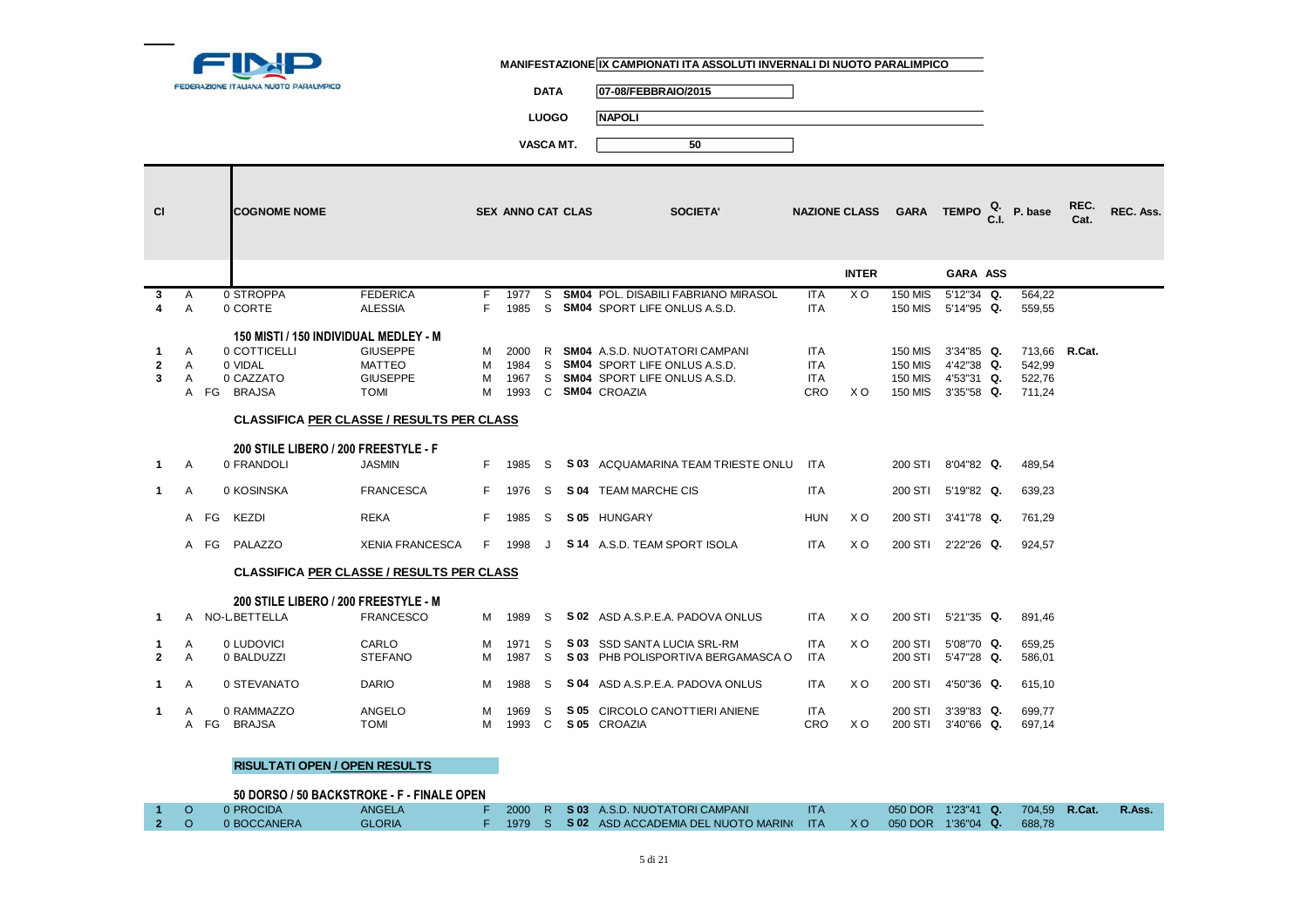

**DATA 07-08/FEBBRAIO/2015**

**LUOGO NAPOLI**

| <b>CI</b>               |          | <b>COGNOME NOME</b> |                                                    |    | <b>SEX ANNO CAT CLAS</b> |              |      | <b>SOCIETA'</b>                             |            | <b>NAZIONE CLASS</b> | GARA TEMPO $_{\text{C.I.}}^{\text{Q.}}$ P. base |               |        | REC.<br>Cat. | REC. Ass. |
|-------------------------|----------|---------------------|----------------------------------------------------|----|--------------------------|--------------|------|---------------------------------------------|------------|----------------------|-------------------------------------------------|---------------|--------|--------------|-----------|
|                         |          |                     |                                                    |    |                          |              |      |                                             |            | <b>INTER</b>         |                                                 | GARA ASS      |        |              |           |
| 3                       | $\Omega$ | 0 MUFFI             | <b>CLAUDIA</b>                                     | F. | 1998                     | J.           |      | S 04 A.S.D. ORIONE PESCARA                  | <b>ITA</b> |                      | 050 DOR 1'15"31 Q.                              |               | 676.01 | R.Cat.       |           |
| 4                       | O        | 0 CHIARIONI         | <b>STEFANIA</b>                                    | F  | 1979                     | <sub>S</sub> |      | S 05 CIRCOLO CANOTTIERI ANIENE              | <b>ITA</b> | X O                  | 050 DOR                                         | 1'01"43 Q.    | 661,08 |              |           |
| 5                       | $\Omega$ | 0 DE NICOLA         | <b>MARIA</b>                                       | F  | 1998                     | J            |      | S 04 A.S.D. ORIONE PESCARA                  | <b>ITA</b> |                      | 050 DOR 1'24"16 Q.                              |               | 604,92 |              |           |
| 6                       | O        | 0 BONVECCHI         | <b>MARIA</b>                                       |    | 1985                     | S            | S 05 | <b>TEAM MARCHE CIS</b>                      | <b>ITA</b> |                      | 050 DOR 1'08"75 Q.                              |               | 590,69 |              |           |
| 7                       | O        | 0 SCIPIONE          | <b>SERENA</b>                                      | F  | 1989                     | S            |      | S 03 SSD SANTA LUCIA SRL-RM                 | <b>ITA</b> | X O                  | 050 DOR 1'40"15 Q.                              |               | 586,82 |              |           |
| 8                       | O        | 0 BARRACO           | <b>GIUSEPPINA</b>                                  | F  | 1979                     | S            |      | S 03 A.S. AQUARIUS                          | <b>ITA</b> |                      | 050 DOR 1'40"68 Q.                              |               | 583,73 |              |           |
|                         |          |                     | 50 DORSO / 50 BACKSTROKE - M - FINALE OPEN         |    |                          |              |      |                                             |            |                      |                                                 |               |        |              |           |
| $\mathbf{1}$            | $\circ$  | NO-L BETTELLA       | <b>FRANCESCO</b>                                   | M  | 1989                     | <sub>S</sub> |      | S 02 ASD A.S.P.E.A. PADOVA ONLUS            | <b>ITA</b> | <b>XO</b>            | 050 DOR 1'15"14 Q.                              |               | 814,75 |              |           |
| $\overline{2}$          | $\circ$  | 0 PLACIDI           | <b>ROBERTO</b>                                     | M  | 1976                     | -S           |      | S 04 SSD SANTA LUCIA SRL-RM                 | <b>ITA</b> |                      | 050 DOR  0'57"24 Q.                             |               | 773,58 |              |           |
| $\overline{\mathbf{3}}$ | $\Omega$ | 0 MASSUSSI          | <b>ANDREA</b>                                      | M  | 1994                     | $\mathbf C$  |      | S 05 POL. BRESCIANA NO FRONTIERE ON         | <b>ITA</b> | <b>XO</b>            | 050 DOR 0'48"15 Q.                              |               | 762.82 | R.Cat.       | R.Ass.    |
| 4                       | O        | 0 CASTAGNETO        | ANDREA                                             | м  | 1988                     | -S           |      | <b>S 05</b> A.S.D. FRATELLANZA NUOTO PONTE  | <b>ITA</b> | X O                  | 050 DOR                                         | $0'49''98$ Q. | 734,89 |              |           |
| 5                       | $\circ$  | 0 BONI              | <b>VINCENZO</b>                                    | M  | 1988                     | S            |      | S 03 CARAVAGGIO SPORTING VILLAGE AC         | <b>ITA</b> | X O                  | 050 DOR                                         | 1'05"69 Q.    | 673,47 |              |           |
| 6                       | O        | 0 PACCHIAROTTI      | <b>ALESSANDRO</b>                                  | M  | 1990                     | S            |      | S 03 A.S.D. VITERSPORT                      | <b>ITA</b> |                      | 050 DOR 1'10"31 Q.                              |               | 629,21 |              |           |
| $\overline{7}$          | $\circ$  | 0 BINI              | LORENZO                                            | M  | 1985                     | S            |      | S 04 PO.HA.FI.                              | <b>ITA</b> |                      | 050 DOR 1'13"41 Q.                              |               | 603,19 |              |           |
|                         |          |                     | 100 RANA / 100 BREASTSTROKE - F - FINALE OPEN      |    |                          |              |      |                                             |            |                      |                                                 |               |        |              |           |
| $\blacktriangleleft$    | $\circ$  | 0 RABBOLINI         | <b>MARTINA</b>                                     | F. | 1998                     | J            |      | SB11 G.S. DIL. NON VEDENTI MILANO - ONI     | <b>ITA</b> | X <sub>O</sub>       | 100 RAN 1'41"55 Q.                              |               | 899,66 |              |           |
| $\overline{2}$          | $\circ$  | 0 GHIRETTI          | <b>GIULIA</b>                                      | F  | 1994                     | $\mathbf{C}$ |      | SB04 EGO NUOTO A.S.D.                       | <b>ITA</b> | <b>XO</b>            | 100 RAN 2'01"99 Q.                              |               | 894,99 |              |           |
| 3                       | O        | 0 DEL MASTRO        | <b>MARIKA</b>                                      | F  | 2003                     | E            |      | <b>SB09</b> AS.SO.RI FOGGIA                 | <b>ITA</b> |                      | 100 RAN 1'49"59 Q.                              |               | 710,92 |              |           |
| 4                       | $\Omega$ | 0 BRUNETTI          | <b>ROSANNA</b>                                     |    | 1964                     | S            |      | <b>SB09</b> ACQUAMARINA TEAM TRIESTE ONLU   | <b>ITA</b> |                      | <b>100 RAN</b>                                  | 1'51"90 Q.    | 696,25 |              |           |
| 5                       | O        | 0 POZZI             | <b>FRANCESCA</b>                                   | F  | 1989                     | S            |      | <b>SB05</b> ASD DIVERSAMENTE-ABILI BRIANTEA | <b>ITA</b> | X O                  | <b>100 RAN</b>                                  | 2'25"89 Q.    | 675,44 |              |           |
| 6                       | O        | 0 BELLINGERI        | <b>GIULIA</b>                                      |    | 2000                     | R            |      | <b>SB07</b> A.I.C.S. PAVIA NUOTO A.S.D.     | <b>ITA</b> |                      | <b>100 RAN</b>                                  | 2'26"41 Q.    | 624,34 |              |           |
| 7                       | O        | 0 BROLLI            | <b>ALICE</b>                                       | F  | 1997                     | J            |      | SB06 ASSOCIAZIONE FUTURA ONLUS ASD          | <b>ITA</b> | X O                  | 100 RAN                                         | 2'42"83 Q.    | 597,68 |              |           |
| 8                       | O        | 0 POLISENO          | <b>SARA</b>                                        | F  | 1982                     | S            |      | <b>SB11 CIRCOLO CANOTTIERI ANIENE</b>       | <b>ITA</b> |                      | 100 RAN 2'35"34 Q.                              |               | 588,13 |              |           |
|                         |          |                     | 100 RANA / 100 BREASTSTROKE - M - FINALE OPEN      |    |                          |              |      |                                             |            |                      |                                                 |               |        |              |           |
| $\mathbf{1}$            | $\circ$  | 0 DOLFIN            | <b>MARCO</b>                                       | M  | 1981                     | <sub>S</sub> |      | <b>SB05</b> ASD DIVERSAMENTE-ABILI BRIANTEA | <b>ITA</b> | <b>XO</b>            | 100 RAN 1'45"54 Q.                              |               | 886,77 |              |           |
| $\overline{2}$          | $\Omega$ | 0 SOTTILE           | <b>FABRIZIO</b>                                    | M  | 1993                     | <sub>C</sub> |      | <b>SB12 CIRCOLO CANOTTIERI ANIENE</b>       | <b>ITA</b> | X <sub>O</sub>       | 100 RAN 1'19"32 Q.                              |               | 861,07 |              |           |
| $\overline{\mathbf{3}}$ | $\Omega$ | 0 ROMELE            | <b>GIUSEPPE</b>                                    | M  | 1992                     | -S           |      | <b>SB06</b> POLISP. DISABILI VALCAMONICA    | <b>ITA</b> | X <sub>O</sub>       | 100 RAN 1'37"20 Q.                              |               | 851,34 | R.Cat.       | R.Ass.    |
| 4                       | O        | 0 MORELLI           | EFREM                                              | м  | 1979                     | <sub>S</sub> |      | <b>SB04 POL. BRESCIANA NO FRONTIERE ON</b>  | <b>ITA</b> | X O                  | 100 RAN 1'51"59 Q.                              |               | 849,09 |              |           |
| 5                       | O        | 0 PERFETTO          | <b>IVAN</b>                                        | м  | 2000                     | R            |      | <b>SB09</b> A.S.D. NUOTATORI CAMPANI        | <b>ITA</b> | X <sub>O</sub>       | <b>100 RAN</b>                                  | 1'18"33 Q.    | 846,29 |              |           |
| 6                       | $\circ$  | 0 BASSANI           | <b>FEDERICO</b>                                    | м  | 1996                     | J            |      | <b>SB11 CIRCOLO CANOTTIERI ANIENE</b>       | <b>ITA</b> | $\times$             | 100 RAN 1'29"59 Q.                              |               | 808,46 |              |           |
| 7                       | O        | 0 PAULON            | ALESSANDRO                                         | M  | 1991                     | S            |      | <b>SB04</b> SSD SANTA LUCIA SRL-RM          | <b>ITA</b> |                      | <b>100 RAN</b>                                  | 2'03"73 Q.    | 765,78 |              |           |
| 8                       | O        | 0 MASSUSSI          | ANDREA                                             | M  | 1994                     | C            |      | SB04 POL. BRESCIANA NO FRONTIERE ON         | <b>ITA</b> | X O                  | 100 RAN 2'09"75 Q.                              |               | 730,25 |              |           |
|                         |          |                     | 100 FARFALLA / 100 BUTTERFLY - M - CLASSIFICA OPEN |    |                          |              |      |                                             |            |                      |                                                 |               |        |              |           |
|                         | O        | 0 MORLACCHI         | <b>FEDERICO</b>                                    | M  | 1993                     | C            | S 09 | POLHA - VARESE ASS.POLISP.DILE              | <b>ITA</b> | <b>XO</b>            | 100 FAR 1'00"90 Q.                              |               | 982,59 |              |           |
| 2 <sup>2</sup>          | $\Omega$ | 0 PREZZI            | <b>YURI</b>                                        | M  | 1994                     | $\mathbf{C}$ |      | S 09 CIRCOLO CANOTTIERI ANIENE              | <b>ITA</b> | <b>XO</b>            | 100 FAR 1'09"42 Q.                              |               | 862.00 |              |           |
|                         |          |                     |                                                    |    |                          |              |      |                                             |            |                      |                                                 |               |        |              |           |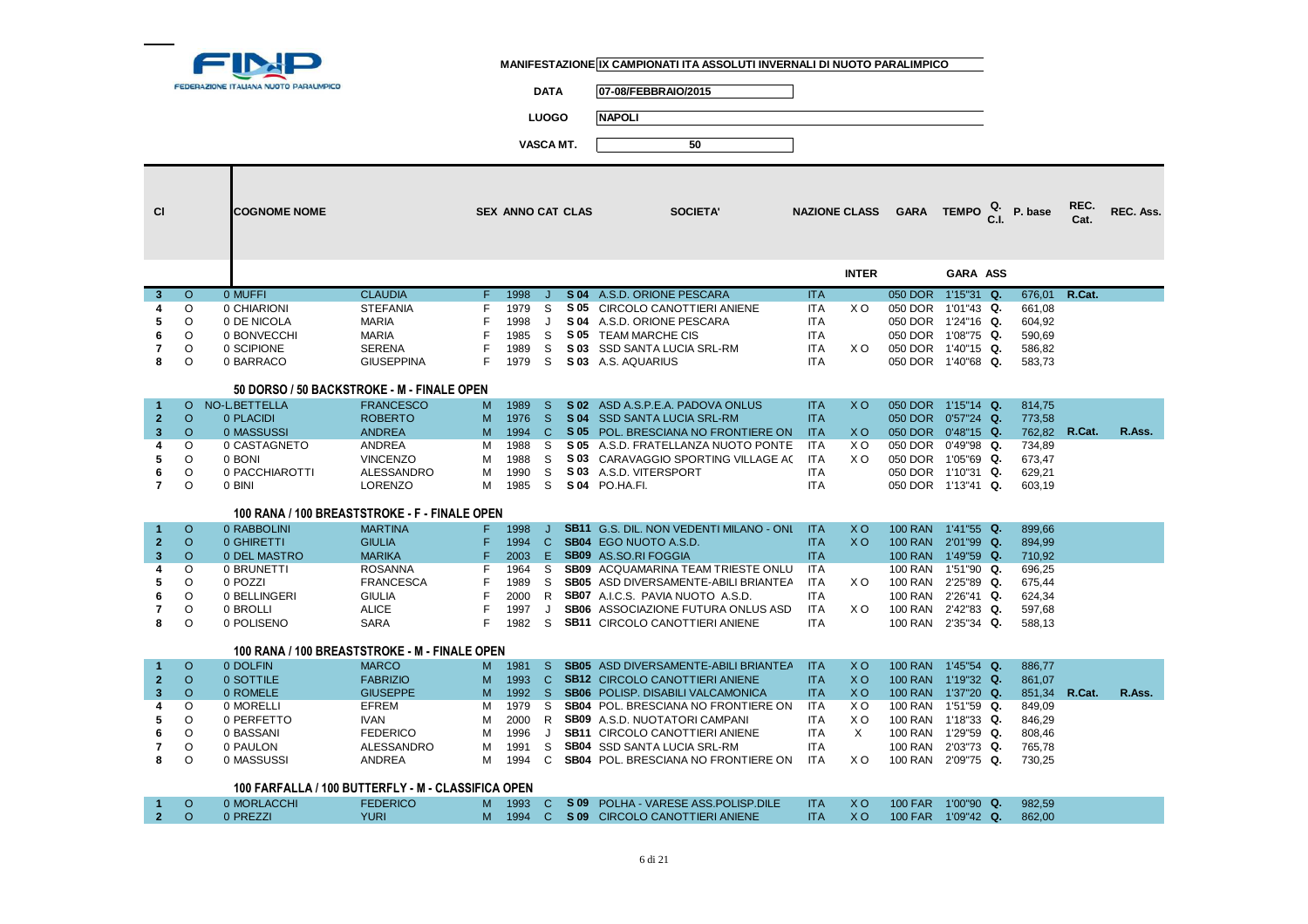

**DATA 07-08/FEBBRAIO/2015**

**LUOGO NAPOLI**

**VASCA MT. 50**

| <b>CI</b> |         | <b>COGNOME NOME</b>   |                 |   | <b>SEX ANNO CAT CLAS</b> |    |      | <b>SOCIETA'</b>                 |            | <b>NAZIONE CLASS</b> | <b>GARA</b>    | <b>TEMPO</b>    | $Q.$ P. base | REC.<br>Cat.  | REC. Ass. |
|-----------|---------|-----------------------|-----------------|---|--------------------------|----|------|---------------------------------|------------|----------------------|----------------|-----------------|--------------|---------------|-----------|
|           |         |                       |                 |   |                          |    |      |                                 |            | <b>INTER</b>         |                | <b>GARA ASS</b> |              |               |           |
| 3.        | $\circ$ | 0 SPAIRANI            | <b>CLAUDIO</b>  | M | 1986                     | S. | S 10 | POL. BRESCIANA NO FRONTIERE ON  | <b>ITA</b> | X                    | <b>100 FAR</b> | $1'13''65$ Q.   | 772,30       |               |           |
| 4         | $\circ$ | 0 ALIBRANDI           | <b>LORENZO</b>  | м | 1994                     | C. | S 08 | SSD SANTA LUCIA SRL-RM          | <b>ITA</b> | X O                  | <b>100 FAR</b> | $1'19''33$ Q.   | 766,67       |               |           |
| 5.        | $\circ$ | 0 VENERUSO            | <b>EMANUELE</b> | м | 1992                     | S. |      | S 09 A.S.D. NUOTATORI CAMPANI   | <b>ITA</b> | $\circ$              | <b>100 FAR</b> | $1'19''25$ Q.   | 755,08       |               |           |
| 6.        | ∩       | NO-LURSO              | SALVATORE       | м | 1999                     | R. |      | <b>S12</b> A.S.D. NOIVED NAPOLI | <b>ITA</b> | O                    | <b>100 FAR</b> | 1'21"02 Q.      |              | 714,39 R.Cat. |           |
|           | O       | 0 ABETE               | <b>VITTORIO</b> | м | 1980                     | S. |      | S 10 A.S.D. NUOTATORI CAMPANI   | <b>ITA</b> | O                    | <b>100 FAR</b> | 1'30"14         | 631,02       |               |           |
|           | $\circ$ | FG<br>CIULLI          | <b>SIMONE</b>   | м | 1986                     | S. |      | S 10 CIRCOLO CANOTTIERI ANIENE  | <b>ITA</b> | X O                  | <b>100 FAR</b> | $1'02''22$ Q.   | 914,18       |               |           |
|           | $\circ$ | <b>MOZGOVOI</b><br>FG | <b>BOGDAN</b>   | м | 2000                     | R  |      | S 09 RUSSIA                     | <b>RUS</b> | X O                  | <b>100 FAR</b> | $1'08''85$ Q.   | 869,14       |               |           |
|           | $\circ$ | FG<br>PETRLIC         | MATEJ           | м | 2002                     | F. |      | S <sub>10</sub> CROAZIA         | <b>CRO</b> | X O                  | <b>100 FAR</b> | 1'31"24         | 623,41       |               |           |
|           | $\circ$ | <b>RAJKOVIC</b><br>FG | KARLO           | м | 1998                     |    |      | S 09 CROAZIA                    | <b>CRO</b> | X <sub>O</sub>       | <b>100 FAR</b> | $1'14"12$ Q.    | 807,34       |               |           |

#### **RISULTATI / RESULTSSABATO POMERIGGIO / SATURDAY AFTERNOON - 7 FEB 2015**

## **CLASSIFICA PER CLASSE / RESULTS PER CLASS**

#### **100 STILE LIBERO S1-S6 / 100 FREESTYLE S1-S6 - F**

| $\mathbf{2}$<br>3                | A<br>A<br>A                       | 0 FRANDOLI<br>0 BELLETTI<br>0 ZANMARCHI                             | <b>JASMIN</b><br>DANIELA<br>VALENTINA                                      | F<br>F<br>F.       | 1985<br>1984<br>1976                 | S<br>S<br>S      | S 03<br>S 03                         | ACQUAMARINA TEAM TRIESTE ONLU<br>SPORT LIFE ONLUS A.S.D.<br>S 03 A.S.D. FAI SPORT                               | <b>ITA</b><br><b>ITA</b><br><b>ITA</b>                      |                   | 100 STI<br>100 STI<br>100 STI                       | $3'56''66$ Q.<br>$3'56''98$ Q.<br>5'26"90                        |          | 432,90<br>432,31<br>313,40                     |
|----------------------------------|-----------------------------------|---------------------------------------------------------------------|----------------------------------------------------------------------------|--------------------|--------------------------------------|------------------|--------------------------------------|-----------------------------------------------------------------------------------------------------------------|-------------------------------------------------------------|-------------------|-----------------------------------------------------|------------------------------------------------------------------|----------|------------------------------------------------|
| $\mathbf{2}$                     | A<br>A                            | 0 DE NICOLA<br>0 ROMAN                                              | <b>MARIA</b><br><b>LUCIANA</b>                                             | F<br>F.            | 1998<br>1966                         | S                | S 04                                 | S 04 A.S.D. ORIONE PESCARA<br>SPORT LIFE ONLUS A.S.D.                                                           | <b>ITA</b><br><b>ITA</b>                                    |                   | 100 STI<br>100 STI                                  | 2'58"80 Q.<br>$3'33''12$ Q.                                      |          | 542,73<br>455,33                               |
| $\mathbf{2}$<br>3                | A<br>A<br>A<br>FG<br>A            | 0 MIGLIACCIO<br>0 SANTONOCITO<br>0 BONVECCHI<br>KEZDI               | ANGELA<br><b>LISA</b><br>MARIA<br><b>REKA</b>                              | F<br>F<br>F.       | 2000<br>1982<br>1985<br>1985         | R<br>S<br>S<br>S | S 05<br>S 05<br>S 05<br>S 05         | A.P.D. DHEA SPORT<br>ASD BRIANZA SILVIA TREMOLADA<br><b>TEAM MARCHE CIS</b><br><b>HUNGARY</b>                   | <b>ITA</b><br><b>ITA</b><br><b>ITA</b><br><b>HUN</b>        | X O               | 100 STI<br>100 STI<br>100 STI<br>100 STI            | $2'06''29$ Q.<br>$2'26''56$ Q.<br>$2'26''62$ Q.<br>$1'46''83$ Q. |          | 626,89<br>540.19<br>539,97<br>741.08           |
| $\mathbf 1$<br>$\mathbf{2}$<br>3 | A<br>A<br>A<br>FG<br>A<br>FG<br>A | 0 BOGGIONI<br>0 SOLA<br>0 ABBATI<br><b>ILLES</b><br><b>HORVACIC</b> | <b>MONICA</b><br>YLENIA<br><b>CLAUDIA</b><br><b>FANNI</b><br><b>MARIJA</b> | F.<br>F<br>F<br>F. | 1998<br>1995<br>1988<br>1992<br>1995 | S<br>S           | S 06<br>S 06<br>S 06<br>S 06<br>S 06 | A.I.C.S. PAVIA NUOTO A.S.D.<br>POL. BRESCIANA NO FRONTIERE ON<br>A.S.D. NUOTATORI CAMPANI<br>HUNGARY<br>CROAZIA | <b>ITA</b><br><b>ITA</b><br><b>ITA</b><br><b>HUN</b><br>CRO | X O<br>X O<br>X O | 100 STI<br>100 STI<br>100 STI<br>100 STI<br>100 STI | 1'37"09 Q.<br>l'42"60 Q.<br>2'06"41<br>1'31"15 Q.<br>1'57"91     | Q.<br>Q. | 772.79<br>731,29<br>593,54<br>823,15<br>636,33 |

## **CLASSIFICA PER CLASSE / RESULTS PER CLASS**

**100 STILE LIBERO S1-S6 / 100 FREESTYLE S1-S6 - M**

|  |  | 0 ANGELETTI | ENZC | IVI. | 1963 S |  | S 02 A.S. FUTURA SPORT MACERATA |  | 100 STI | 4'10"47 Q. | 518,23 |
|--|--|-------------|------|------|--------|--|---------------------------------|--|---------|------------|--------|
|--|--|-------------|------|------|--------|--|---------------------------------|--|---------|------------|--------|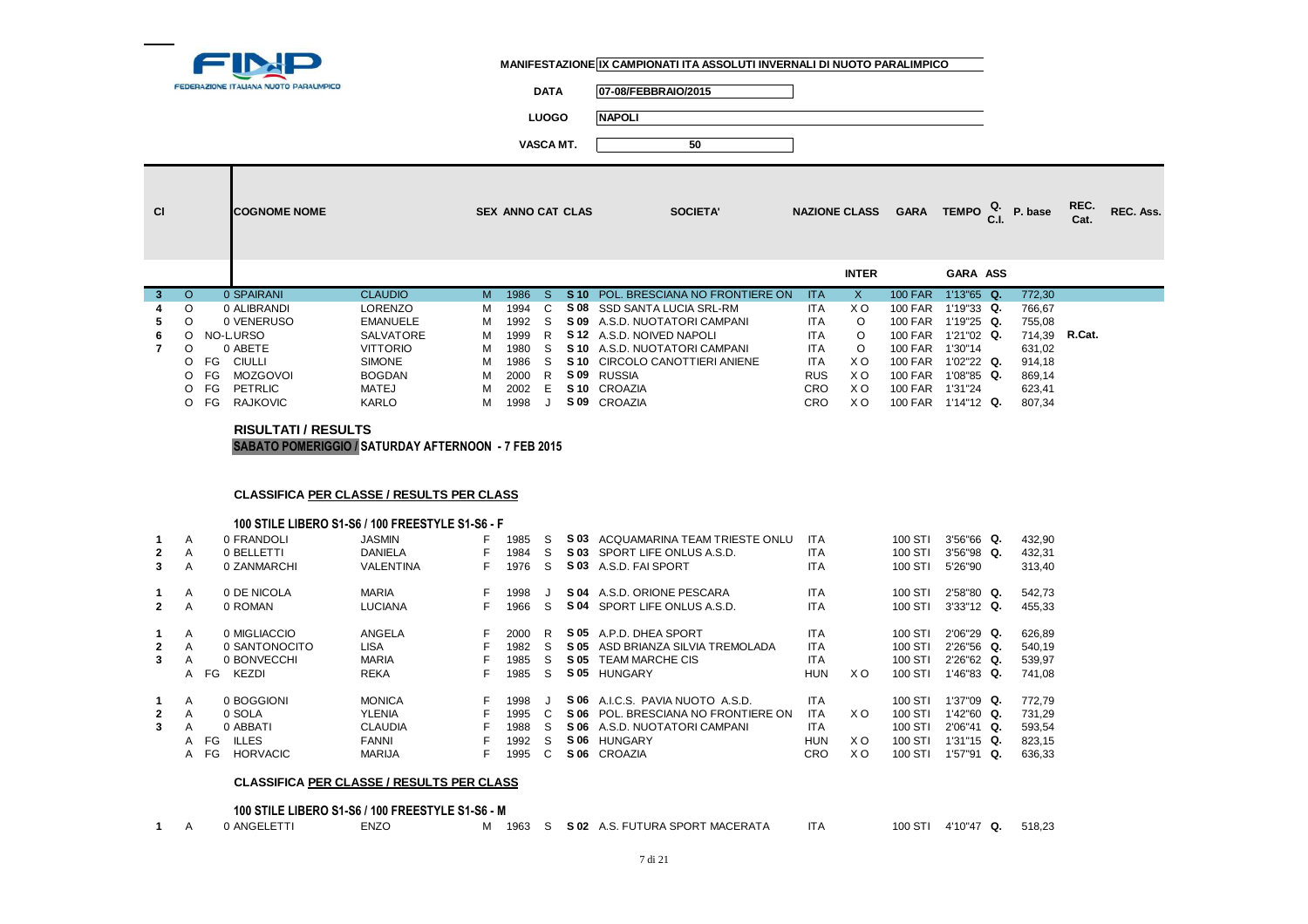

**DATA 07-08/FEBBRAIO/2015**

**LUOGO NAPOLI**

| <b>CI</b>                                               |                                 |                                                                 | <b>COGNOME NOME</b>            |                                                                                                                  |                                 | <b>SEX ANNO CAT CLAS</b>                             |                                 |              | <b>SOCIETA'</b>                                                                                                                                                                                                                                                 |                                                                                                | <b>NAZIONE CLASS</b>             | <b>GARA</b>                                      | TEMPO <sup>Q.</sup>                                                                                         | P. base                                                            | REC.<br>Cat. | REC. Ass. |
|---------------------------------------------------------|---------------------------------|-----------------------------------------------------------------|--------------------------------|------------------------------------------------------------------------------------------------------------------|---------------------------------|------------------------------------------------------|---------------------------------|--------------|-----------------------------------------------------------------------------------------------------------------------------------------------------------------------------------------------------------------------------------------------------------------|------------------------------------------------------------------------------------------------|----------------------------------|--------------------------------------------------|-------------------------------------------------------------------------------------------------------------|--------------------------------------------------------------------|--------------|-----------|
|                                                         |                                 |                                                                 |                                |                                                                                                                  |                                 |                                                      |                                 |              |                                                                                                                                                                                                                                                                 |                                                                                                | <b>INTER</b>                     |                                                  | <b>GARA ASS</b>                                                                                             |                                                                    |              |           |
|                                                         | $\mathsf{A}$                    | A FG<br><b>BONI</b><br>FG                                       | <b>CHATZIVASILEIADIS</b>       | <b>VINCENZO</b><br><b>IOANNIS</b>                                                                                | м<br>м                          | 1988<br>1976                                         | S<br>S                          |              | S 03 CARAVAGGIO SPORTING VILLAGE AC<br>S 03 GRECIA                                                                                                                                                                                                              | <b>ITA</b><br><b>GRE</b>                                                                       | X <sub>O</sub><br>X <sub>O</sub> | 100 STI<br>100 STI                               | 2'21"88 Q.<br>3'15"28                                                                                       | 680,08<br>494,11                                                   |              |           |
| 1<br>$\mathbf{2}$<br>3<br>4                             | A<br>A<br>Α<br>A<br>A           | 0 MAZZONE<br>0 PARTIPILO<br>0 FALCONI<br>0 VIDAL<br>MAGGI<br>FG |                                | <b>LUCA</b><br><b>GEREMIA</b><br><b>FABIO</b><br><b>MATTEO</b><br><b>FABIO</b>                                   | м<br>м<br>м<br>м<br>м           | 1971<br>1982<br>1977<br>1984<br>1991                 | S<br>S<br>S<br>S<br>S           | S 04<br>S 04 | S 04 CIRCOLO CANOTTIERI ANIENE<br>S 04 FRAMAROSSPORT S.S.D. SRL<br>SSD SANTA LUCIA SRL-RM<br>SPORT LIFE ONLUS A.S.D.<br>S 04 SSD MOLFETTA NUOTO                                                                                                                 | <b>ITA</b><br><b>ITA</b><br><b>ITA</b><br><b>ITA</b><br><b>ITA</b>                             | $\circ$<br>X <sub>O</sub>        | 100 STI<br>100 STI<br>100 STI<br>100 STI         | 100 STI 1'56"20 Q.<br>2'11"59 Q.<br>2'24"18 Q.<br>2'27"56<br>2'07"30 Q.                                     | 724,01<br>639,33<br>583,51<br>570,14<br>660,88                     |              |           |
| $\mathbf{1}$<br>$\mathbf{2}$                            | A<br>A                          | 0 RAMMAZZO<br>0 MESCHIARI<br>MASSUSSI<br>A FG                   |                                | ANGELO<br><b>ANDREA</b><br><b>ANDREA</b>                                                                         | M<br>м<br>м                     | 1969<br>1982<br>1994                                 | S<br>S<br>C                     |              | S 05 CIRCOLO CANOTTIERI ANIENE<br>S 05 CIRCOLO CANOTTIERI ANIENE<br>S 05 POL. BRESCIANA NO FRONTIERE ON                                                                                                                                                         | <b>ITA</b><br><b>ITA</b><br><b>ITA</b>                                                         | X <sub>O</sub><br>X <sub>O</sub> | 100 STI<br>100 STI<br>100 STI                    | 1'44"27 Q.<br>2'13"41<br>1'55"86 Q.                                                                         | 684,47<br>534,97<br>616,00                                         |              |           |
| 1<br>$\mathbf{2}$<br>3<br>4<br>5<br>6<br>$\overline{7}$ | A<br>A<br>A<br>A<br>A<br>A<br>A | 0 ROTA<br>0 BRUSCA<br>0 GARGARO<br>0 BEGGIATO<br>0 CLEMENTE     | 0 SCIACCALUGA<br>0 CASTIGLIONI | <b>MATTEO</b><br><b>GIOVANNI</b><br><b>MATTEO</b><br><b>MATTIA</b><br>SAMUELE<br><b>LUIGI</b><br><b>ANTONINO</b> | м<br>м<br>м<br>м<br>м<br>м<br>м | 1994<br>1994<br>1993<br>1992<br>1991<br>1998<br>1963 | C<br>C<br>C<br>S<br>S<br>J<br>S |              | S 06 PHB POLISPORTIVA BERGAMASCA O<br>S 06 SSD NUOTATORI GENOVESI<br>S 06 ASD BRIANZA SILVIA TREMOLADA<br>S 06 S.S.D. NUOTO CASTELLANA A R.L.<br>S 06 ASD PROPATRIA DISABILI BUSTO AR!<br>S 06 ASD A.S.P.E.A. PADOVA ONLUS<br>S 06 ASD BRIANZA SILVIA TREMOLADA | <b>ITA</b><br><b>ITA</b><br><b>ITA</b><br><b>ITA</b><br><b>ITA</b><br><b>ITA</b><br><b>ITA</b> |                                  | 100 STI<br>100 STI<br>100 STI<br>100 STI 1'59"01 | $1'32''49$ Q.<br>100 STI 1'33"15 Q.<br>1'39"31 Q.<br>100 STI 1'40"14 Q.<br>1'42"00 Q.<br>100 STI 1'45"54 Q. | 716,51<br>711,43<br>667,30<br>661,77<br>649,71<br>627,91<br>556,84 |              |           |
|                                                         |                                 |                                                                 |                                | <b>CLASSIFICA PER CLASSE / RESULTS PER CLASS</b>                                                                 |                                 |                                                      |                                 |              |                                                                                                                                                                                                                                                                 |                                                                                                |                                  |                                                  |                                                                                                             |                                                                    |              |           |
| $\mathbf{1}$                                            | A                               | 0 TALAMONA                                                      |                                | 100 STILE LIBERO S7-S13 / 100 FREESTYLE S7-S13 - F<br><b>ARIANNA</b>                                             | F                               | 1994                                                 | C                               |              | S 07 POLHA - VARESE ASS. POLISP. DILE                                                                                                                                                                                                                           | <b>ITA</b>                                                                                     | X <sub>O</sub>                   |                                                  | 100 STI 1'21"02 Q.                                                                                          | 864,85                                                             |              |           |
|                                                         | A                               | <b>MAJSEC</b><br>FG<br><b>NABIULINA</b><br>A FG                 |                                | <b>ANA</b><br><b>SVETLANA</b>                                                                                    | F<br>F                          | 1999<br>1998                                         | R.<br>J                         |              | S 08 CROAZIA<br>S 08 RUSSIA                                                                                                                                                                                                                                     | <b>CRO</b><br><b>RUS</b>                                                                       | X O<br>X <sub>O</sub>            | 100 STI                                          | 1'39"61 Q.<br>100 STI 1'46"17 Q.                                                                            | 673,13<br>631,53                                                   |              |           |
|                                                         |                                 | A FG<br><b>VICCH</b><br>A sq                                    | <b>CRKVENAC</b>                | <b>MARTINA</b><br><b>SILVIA</b>                                                                                  | F<br>F                          | 1999<br>2000                                         | R<br>R.                         |              | S 09 CROAZIA<br>S 09 PHB POLISPORTIVA BERGAMASCA O                                                                                                                                                                                                              | CRO<br><b>ITA</b>                                                                              | X O                              | 100 STI                                          | 100 STI 1'36"97 Q.                                                                                          | 640,20                                                             |              |           |
| $\mathbf{1}$                                            | $\overline{A}$                  | 0 PANZA<br><b>MIKULCIC</b><br>A FG                              |                                | <b>SILVIA</b><br><b>MARCELA</b>                                                                                  | F<br>F                          | 1998<br>1994                                         | J<br>C                          |              | S 10 PHB POLISPORTIVA BERGAMASCA O<br>S <sub>10</sub> CROAZIA                                                                                                                                                                                                   | ITA<br><b>CRO</b>                                                                              | X O                              | 100 STI<br>100 STI                               | 1'35"39 Q.<br>1'19"41 Q.                                                                                    | 637,28<br>765,52                                                   |              |           |
| 1                                                       | A                               | NO-L CORRAINE                                                   |                                | <b>GIOVANNA</b>                                                                                                  | F.                              | 1989                                                 | S                               |              | S 11 A.S.D. SARDEGNA SPORT                                                                                                                                                                                                                                      | <b>ITA</b>                                                                                     | X                                |                                                  | 100 STI 1'48"25 Q.                                                                                          | 632,33                                                             |              |           |
| 1<br>$\mathbf{2}$                                       | A<br>A                          | NO-L VIVENZIO                                                   | 0 ZONTA CORRATO                | <b>LUIGIA</b><br><b>ISABELLA</b>                                                                                 | F.                              | 1991<br>1993                                         | S<br>C                          |              | S 12 A.S.D. NOIVED NAPOLI<br>S 12 ASD A.S.P.E.A. PADOVA ONLUS                                                                                                                                                                                                   | <b>ITA</b><br><b>ITA</b>                                                                       | O<br>X <sub>O</sub>              | 100 STI                                          | 1'23"71 Q.<br>100 STI 1'37"70 Q.                                                                            | 712,58<br>610,54                                                   |              |           |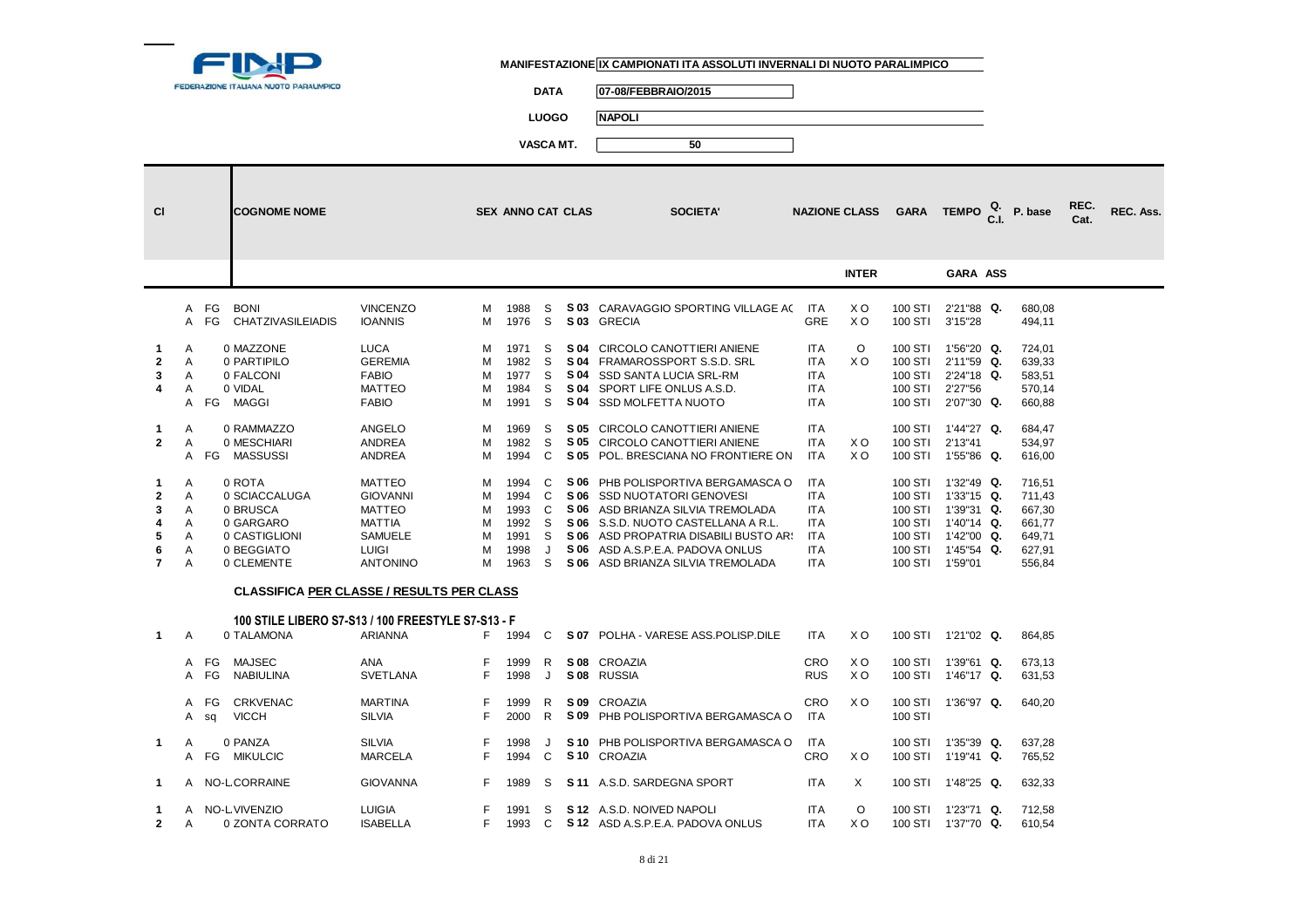

**DATA 07-08/FEBBRAIO/2015**

**LUOGO NAPOLI**

| <b>CI</b>    |              | <b>COGNOME NOME</b>     |                                                    |        | <b>SEX ANNO CAT CLAS</b> |              |      | <b>SOCIETA'</b>                                                |                          | <b>NAZIONE CLASS</b> |                    | GARA TEMPO $_{\rm GL}^{\rm Q.}$ | P. base          | REC.<br>Cat. | REC. Ass. |
|--------------|--------------|-------------------------|----------------------------------------------------|--------|--------------------------|--------------|------|----------------------------------------------------------------|--------------------------|----------------------|--------------------|---------------------------------|------------------|--------------|-----------|
|              |              |                         |                                                    |        |                          |              |      |                                                                |                          | <b>INTER</b>         |                    | <b>GARA ASS</b>                 |                  |              |           |
| 3            | A            | <b>NO-L GASTALDI</b>    | <b>ANNA LAURA</b>                                  | F.     | 2000                     | R            |      | S 12 ASD A.S.P.E.A. PADOVA ONLUS                               | <b>ITA</b>               | X <sub>O</sub>       | 100 STI            | 1'43"02 Q.                      | 579,01           |              |           |
| 4            |              | A NO-LMANTOAN           | LARA                                               | F      | 1999                     | R            |      | S 12 ASD A.S.P.E.A. PADOVA ONLUS                               | <b>ITA</b>               | X <sub>O</sub>       | 100 STI            | 1'49"84 Q.                      | 543,06           |              |           |
| 1.           | Α            | 0 BELOTTI               | <b>SARA</b>                                        | F      | 1999                     | R            |      | S 13 OLIMPIC SWIM PRO ASD                                      | <b>ITA</b>               | X                    | 100 STI            | 1'22"59 Q.                      | 725,39 R.Cat.    |              |           |
| $\mathbf{2}$ | Α            | 0 MARCHESINI            | <b>AGNESE</b>                                      | F      | 1997                     | J            |      | S 13 GRUPPO PROMOZIONALE SAN MICHI                             | <b>ITA</b>               |                      | 100 STI            | 1'24"81 Q.                      | 706,40           |              |           |
| 3            | A            | 0 ALBICINI              | <b>CRISTINA</b>                                    | F.     | 1969                     | S            |      | S 13 POL. BRESCIANA NO FRONTIERE ON                            | <b>ITA</b>               |                      |                    | 100 STI 1'41"00 Q.              | 593,17           |              |           |
|              |              |                         | <b>CLASSIFICA PER CLASSE / RESULTS PER CLASS</b>   |        |                          |              |      |                                                                |                          |                      |                    |                                 |                  |              |           |
|              |              |                         | 100 STILE LIBERO S7-S13 / 100 FREESTYLE S7-S13 - M |        |                          |              |      |                                                                |                          |                      |                    |                                 |                  |              |           |
| 1.           | Α            | 0 GIACOMIN              | <b>ENRICO</b>                                      | М      | 1967                     | S            |      | S 07 ASD A.S.P.E.A. PADOVA ONLUS                               | <b>ITA</b>               |                      |                    | 100 STI 1'23"84 Q.              | 726,62           |              |           |
| $\mathbf{2}$ | A            | 0 MISURI                | <b>DAVIDE</b>                                      | м      | 1998                     | J            |      | S 07 GRUPPO PROMOZIONALE SAN MICHI                             | <b>ITA</b>               |                      |                    | 100 STI 1'27"77 Q.              | 694,09           |              |           |
| 1            | A            | 0 FONTE                 | <b>ANGELO</b>                                      | м      | 1978                     | S            |      | S 08 SSD SANTA LUCIA SRL-RM                                    | <b>ITA</b>               | X <sub>O</sub>       |                    | 100 STI 1'17"50 Q.              | 737,42           |              |           |
| $\mathbf{2}$ | A            | 0 POZZAN                | <b>STEFANO</b>                                     | M      | 1985                     | S            |      | S 08 GRUPPO PROMOZIONALE SAN MICHI                             | ITA                      |                      | 100 STI            | 1'20"25 Q.                      | 712,15           |              |           |
|              | A            | FG KNEZEVIC             | <b>KARLO</b>                                       | M      | 1996                     | J            |      | S 08 CROAZIA                                                   | CRO                      | XO                   |                    | 100 STI 1'12"18 Q.              | 791,77           |              |           |
|              | $\mathsf{A}$ | <b>BACKOVIC</b><br>FG   | <b>LUKSA</b>                                       | м      | 1995                     | C            |      | S 08 CROAZIA                                                   | CRO                      | X O                  | 100 STI            | 1'17"85 Q.                      | 734,10           |              |           |
| 1            | A            | 0 BICELLI               | <b>FEDERICO</b>                                    | м      | 1999                     | R            | S 09 | POL. BRESCIANA NO FRONTIERE ON                                 | ITA                      | X O                  | 100 STI            | 1'13"23 Q.                      | 763,08           |              |           |
| $\mathbf{2}$ | Α            | 0 FARETRA               | <b>CLAUDIO</b>                                     | M      | 1965                     | S            |      | S 09 SSD SANTA LUCIA SRL-RM                                    | <b>ITA</b>               |                      | 100 STI            | 1'19"94                         | 699,02           |              |           |
| 3            | A            | 0 BOCCIA                | <b>ANTONIO</b>                                     | м      | 1956                     | S            |      | S 09 A.S.D. NUOTATORI CAMPANI                                  | <b>ITA</b>               |                      | 100 STI            | 1'20"78                         | 691,76           |              |           |
| 4            | A<br>A       | 0 PALUMBO<br>TOTH<br>FG | <b>VINCENZO</b><br><b>TAMAS</b>                    | M<br>M | 2001<br>1992             | R<br>S       |      | S 09 A.P.D. DHEA SPORT<br>S 09 HUNGARY                         | <b>ITA</b><br><b>HUN</b> | X O                  | 100 STI            | 100 STI 1'26"26<br>1'00"26 Q.   | 647,81<br>927,31 |              |           |
|              | A            | FG<br><b>MOZGOVOI</b>   | <b>BOGDAN</b>                                      | M      | 2000                     | R            |      | S 09 RUSSIA                                                    | <b>RUS</b>               | X <sub>O</sub>       | 100 STI            | 1'01"89 Q.                      | 902,89           |              |           |
|              | Α            | FG<br>PREZZI            | <b>YURI</b>                                        | M      | 1994                     | C            |      | S 09 CIRCOLO CANOTTIERI ANIENE                                 | <b>ITA</b>               | X O                  | 100 STI            | 1'03"06 Q.                      | 886,14           |              |           |
|              | A            | <b>RAJKOVIC</b><br>FG   | <b>KARLO</b>                                       | M      | 1998                     | J            |      | S 09 CROAZIA                                                   | CRO                      | X <sub>O</sub>       | 100 STI            | 1'07"37 Q.                      | 829,45           |              |           |
| 1            | A            | 0 PASQUINI              | <b>ROBERTO</b>                                     | м      | 1968                     | S            |      | S 10 SSD SANTA LUCIA SRL-RM                                    | <b>ITA</b>               |                      | 100 STI            | 1'02"78 Q.                      | 826,38           |              |           |
| $\mathbf{2}$ | A            | 0 PERFETTO              | <b>IVAN</b>                                        | M      | 2000                     | R            |      | S 10 A.S.D. NUOTATORI CAMPANI                                  | <b>ITA</b>               | X O                  | 100 STI            | 1'03"26 Q.                      | 820,11 R.Cat.    |              |           |
| 3            | A            | 0 AZARA                 | <b>NICOLA</b>                                      | M      | 1967                     | <sub>S</sub> |      | S 10 A.S.D. SARDEGNA SPORT                                     | <b>ITA</b>               |                      | 100 STI            | 1'12"93 Q.                      | 711,37           |              |           |
| 4            | A            | 0 SANGALLI              | <b>CRISTIAN</b>                                    | M      | 1996                     | J            |      | S 10 PHB POLISPORTIVA BERGAMASCA O                             | <b>ITA</b><br><b>ITA</b> |                      | 100 STI<br>100 STI | 1'13"22 Q.<br>1'14"37 Q.        | 708,55           |              |           |
| 5<br>6       | A<br>A       | 0 FRANZONI<br>0 NOIA    | <b>ANTONIO MARCO</b><br><b>DOMENICO</b>            | м<br>м | 1989<br>1988             | S<br>S       |      | S 10 A.S.D. NUOTATORI CAMPANI<br>S 10 FRAMAROSSPORT S.S.D. SRL | <b>ITA</b>               |                      | 100 STI            | 1'16"49                         | 697,59<br>678,26 |              |           |
|              |              | A FG<br>CIULLI          | <b>SIMONE</b>                                      | м      | 1986                     | S            |      | S 10 CIRCOLO CANOTTIERI ANIENE                                 | <b>ITA</b>               | X O                  | 100 STI            | 1'02"37 Q.                      | 831,81           |              |           |
|              | A            | PETRLIC<br>FG           | <b>MATEJ</b>                                       | M      | 2002                     | Е            |      | S <sub>10</sub> CROAZIA                                        | <b>CRO</b>               | X O                  | 100 STI            | 1'12"09 Q.                      | 719,66           |              |           |
|              | A            | FG<br><b>BURIC</b>      | <b>DARIO</b>                                       | M      | 2001                     | R            |      | S 10 CROAZIA                                                   | CRO                      | X O                  | 100 STI            | 1'14"82 Q.                      | 693,40           |              |           |
| 1            | A            | 0 SOTTILE               | <b>FABRIZIO</b>                                    | м      | 1993                     | C            |      | S 12 CIRCOLO CANOTTIERI ANIENE                                 | ITA                      | X O                  | 100 STI            | 1'03"88 Q.                      | 824,36           |              |           |
| $\mathbf{2}$ |              | A NO-LURSO              | <b>SALVATORE</b>                                   | M      | 1999                     | R.           |      | S 12 A.S.D. NOIVED NAPOLI                                      | <b>ITA</b>               | $\circ$              |                    | 100 STI 1'12"70 Q.              | 724,35 R.Cat.    |              |           |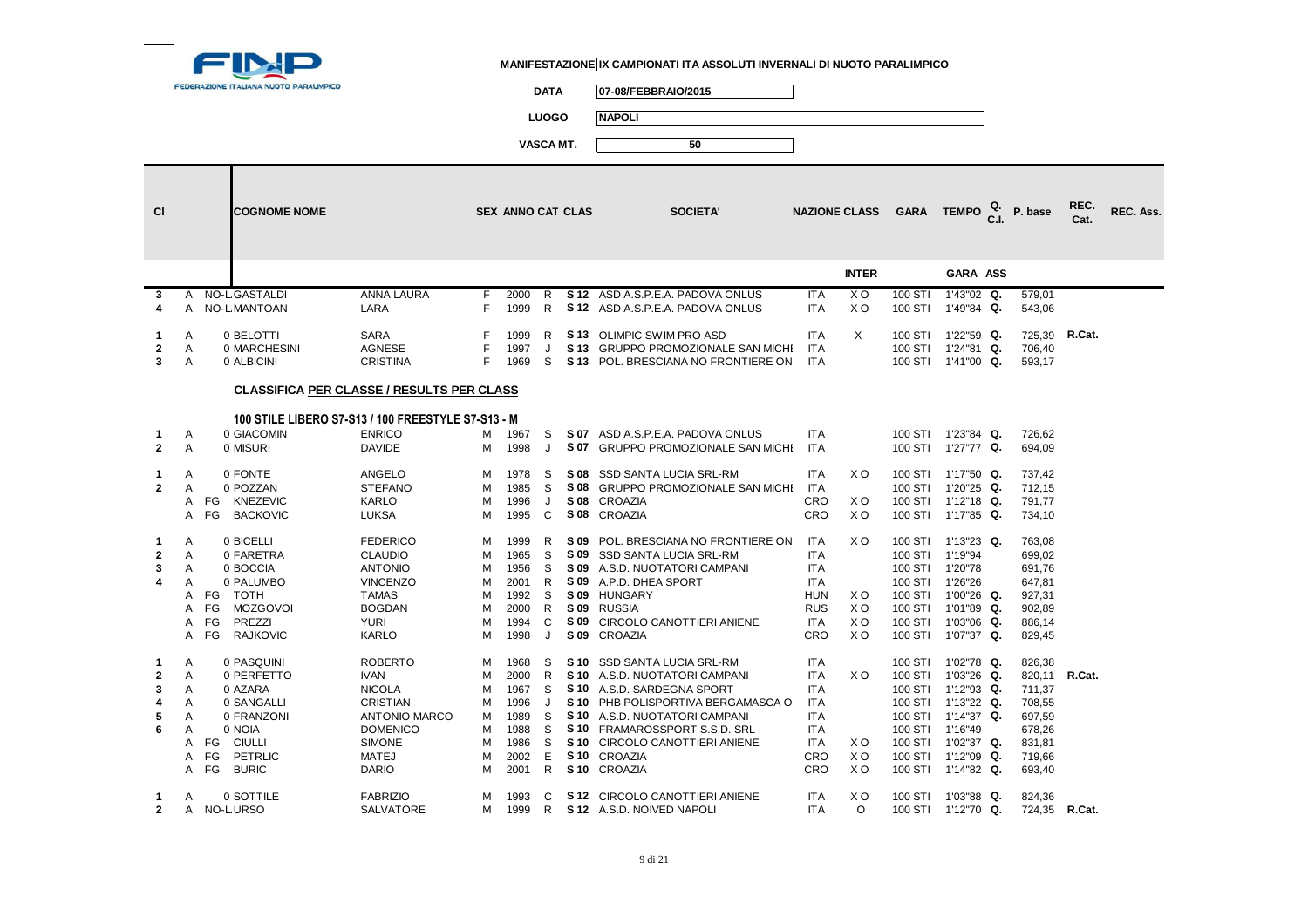

**DATA 07-08/FEBBRAIO/2015**

**LUOGO NAPOLI**

| <b>CI</b>         |        |            | <b>COGNOME NOME</b>                                                                    |                                                    |             | SEX ANNO CAT CLAS    |               | <b>SOCIETA'</b>                                                                                                 |                                        | <b>NAZIONE CLASS</b>  |                                          | GARA TEMPO $_{\text{C.I.}}^{\text{Q.}}$ P. base |                  | REC.<br>Cat. | REC. Ass. |
|-------------------|--------|------------|----------------------------------------------------------------------------------------|----------------------------------------------------|-------------|----------------------|---------------|-----------------------------------------------------------------------------------------------------------------|----------------------------------------|-----------------------|------------------------------------------|-------------------------------------------------|------------------|--------------|-----------|
|                   |        |            |                                                                                        |                                                    |             |                      |               |                                                                                                                 |                                        | <b>INTER</b>          |                                          | <b>GARA ASS</b>                                 |                  |              |           |
|                   |        |            |                                                                                        | <b>CLASSIFICA PER CLASSE / RESULTS PER CLASS</b>   |             |                      |               |                                                                                                                 |                                        |                       |                                          |                                                 |                  |              |           |
|                   |        |            | 50 RANA / 50 BREASTSTROKE - F                                                          |                                                    |             |                      |               |                                                                                                                 |                                        |                       |                                          |                                                 |                  |              |           |
|                   |        |            | A FG BOCCANERA                                                                         | <b>GLORIA</b>                                      | F.          | 1979                 | S             | <b>SB01</b> ASD ACCADEMIA DEL NUOTO MARINO                                                                      | <b>ITA</b>                             | X O                   | 050 RAN 3'01"55 Q.                       |                                                 | 600,83           |              |           |
| $\mathbf{1}$      | A      |            | 0 PROCIDA                                                                              | ANGELA                                             | F.          | 2000                 | R             | SB02 A.S.D. NUOTATORI CAMPANI                                                                                   | <b>ITA</b>                             |                       | 050 RAN                                  | 2'09"19 Q.                                      | 590,22           |              |           |
|                   |        | A FG       | <b>TRIMI</b>                                                                           | <b>ARJOLA</b>                                      | F.          | 1987                 | -S            | <b>SB03</b> POL. BRESCIANA NO FRONTIERE ON                                                                      | ITA                                    | X O                   | 050 RAN 1'08"20 Q.                       |                                                 | 834,60 R.Cat.    |              | R.Ass.    |
|                   |        |            |                                                                                        | <b>CLASSIFICA PER CLASSE / RESULTS PER CLASS</b>   |             |                      |               |                                                                                                                 |                                        |                       |                                          |                                                 |                  |              |           |
| 1.                | A<br>A | A FG<br>SQ | 50 RANA / 50 BREASTSTROKE - M<br>0 FRIGERIO<br><b>BONI</b><br><b>CHATZIVASILEIADIS</b> | <b>SIMONE</b><br><b>VINCENZO</b><br><b>IOANNIS</b> | м<br>м<br>м | 1985<br>1988<br>1976 | -S<br>S.<br>S | <b>SB02</b> ASD DIVERSAMENTE-ABILI BRIANTEA<br><b>SB02</b> CARAVAGGIO SPORTING VILLAGE AC<br><b>SB02 GRECIA</b> | <b>ITA</b><br><b>ITA</b><br><b>GRE</b> | X O<br>X <sub>O</sub> | 050 RAN<br>050 RAN<br>050 RAN            | 1'42"59 Q.<br>2'30"09                           | 559,41<br>382,37 |              |           |
| 1<br>$\mathbf{2}$ | Α<br>A |            | 0 MARSON<br>0 CAZZATO                                                                  | <b>CRISTIANO</b><br><b>GIUSEPPE</b>                | м<br>M      | 1973<br>1967         | S<br>S        | SB03 ASD DIVERSAMENTE-ABILI BRIANTEA<br><b>SB03</b> SPORT LIFE ONLUS A.S.D.                                     | <b>ITA</b><br><b>ITA</b>               | X <sub>O</sub>        | 050 RAN 1'07"16 Q.<br>050 RAN 1'20"33 Q. |                                                 | 733,32<br>613,10 |              |           |
|                   |        | A FG       | <b>PRSA</b>                                                                            | <b>TOMISLAV</b>                                    | M           | 2000                 | R.            | <b>SB09 CROAZIA</b>                                                                                             | <b>CRO</b>                             | X <sub>O</sub>        | 050 RAN 0'41"97 Q.                       |                                                 | 729,33           |              |           |
|                   |        |            |                                                                                        | <b>CLASSIFICA PER CLASSE / RESULTS PER CLASS</b>   |             |                      |               |                                                                                                                 |                                        |                       |                                          |                                                 |                  |              |           |
|                   |        | A FG       | 200 MISTI / 200 INDIVIDUAL MEDLEY - F<br><b>GHIRETTI</b>                               | <b>GIULIA</b>                                      | F.          | 1994                 | C             | <b>SM05</b> EGO NUOTO A.S.D.                                                                                    | <b>ITA</b>                             | X O                   | <b>200 MIS</b>                           | 3'59"35 Q.                                      | 848,55 R.Cat.    |              | R.Ass.    |
|                   | A      | FG         | <b>KEZDI</b>                                                                           | <b>REKA</b>                                        | F           | 1985                 | S             | <b>SM05 HUNGARY</b>                                                                                             | <b>HUN</b>                             | X <sub>O</sub>        | <b>200 MIS</b>                           | 4'47"58 Q.                                      | 706,24           |              |           |
| $\mathbf{1}$      | A      |            | 0 BELLINGERI<br>A FG ILLES                                                             | <b>GIULIA</b><br><b>FANNI</b>                      | F<br>F.     | 2000<br>1992         | R<br>S        | <b>SM07</b> A.I.C.S. PAVIA NUOTO A.S.D.<br><b>SM06 HUNGARY</b>                                                  | <b>ITA</b><br><b>HUN</b>               | X O                   | <b>200 MIS</b><br><b>200 MIS</b>         | 4'39"38 Q.<br>3'54"55 Q.                        | 626,89<br>813,05 |              |           |
|                   | A      | FG         | <b>BAZDOACA</b>                                                                        | <b>GEORGIANA VICTORI F</b>                         |             | 1983                 | S             | <b>SM08 CIRCOLO CANOTTIERI ANIENE</b>                                                                           | ROU                                    | X O                   | <b>200 MIS</b>                           | 3'50"88 Q.                                      | 701,14           |              |           |
| $\mathbf{1}$      | Α      |            | 0 BELLIN                                                                               | <b>MARIA ROZALIA</b>                               | F.          | 1994                 | C             | <b>SM09</b> ASD A.S.P.E.A. PADOVA ONLUS                                                                         | <b>ITA</b>                             | O                     | <b>200 MIS</b>                           | 3'51"57 Q.                                      | 656,00           |              |           |
|                   |        | A FG       | <b>RABBOLINI</b>                                                                       | <b>MARTINA</b>                                     | F.          | 1998                 | J             | <b>SM11</b> G.S. DIL. NON VEDENTI MILANO - ONL                                                                  | <b>ITA</b>                             | X O                   | <b>200 MIS</b>                           | $3'21''04$ Q.                                   | 858,24           |              |           |
|                   |        |            | A FG PALAZZO                                                                           | <b>XENIA FRANCESCA</b>                             | F.          | 1998                 |               | J SM14 A.S.D. TEAM SPORT ISOLA                                                                                  | <b>ITA</b>                             | X <sub>O</sub>        | <b>200 MIS</b>                           | 2'47"87 Q.                                      | 901,65           |              |           |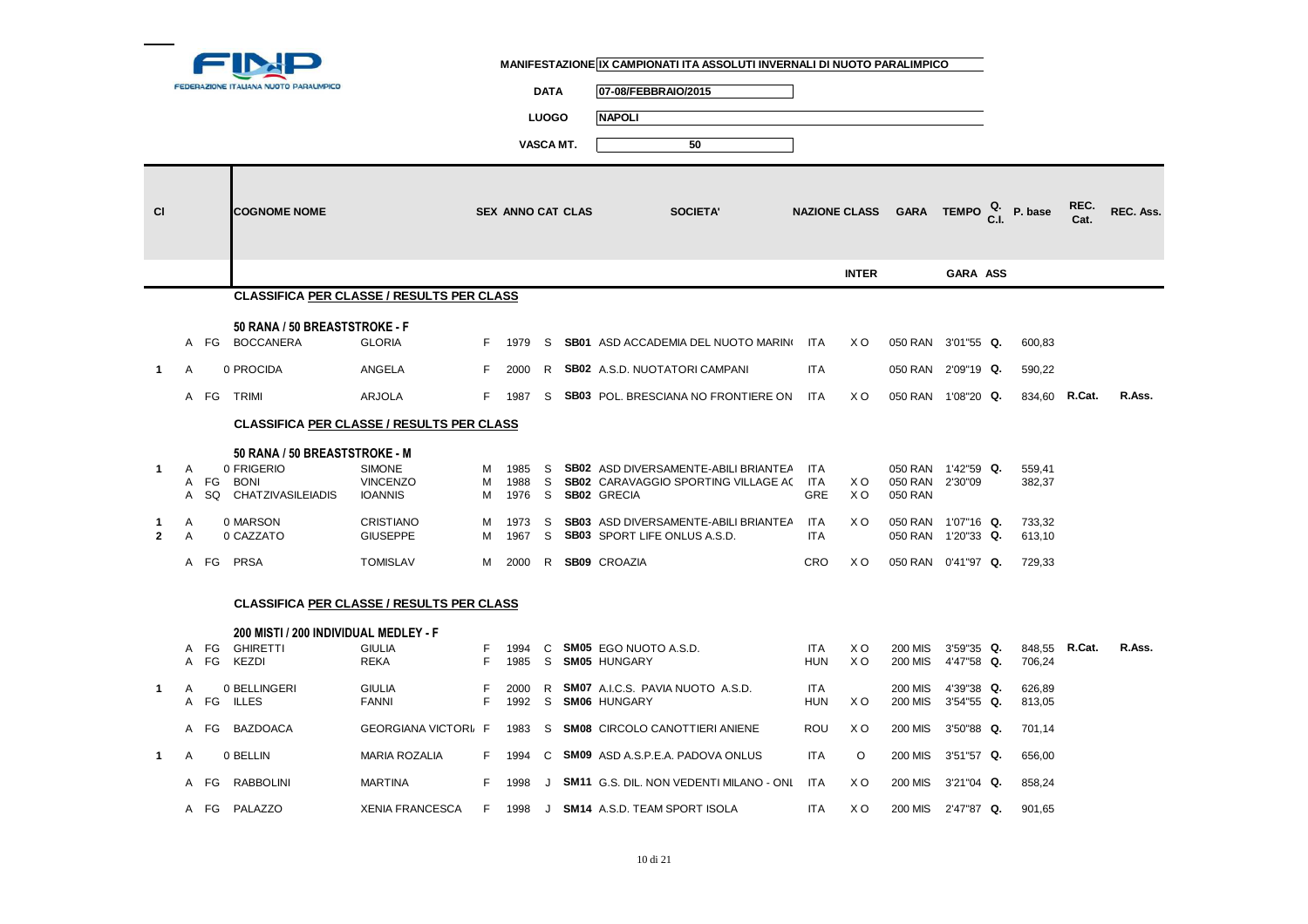

**5**

**6**

0 SANTONOCITO

#### **MANIFESTAZIONE IX CAMPIONATI ITA ASSOLUTI INVERNALI DI NUOTO PARALIMPICO**

**DATA 07-08/FEBBRAIO/2015**

**LUOGO NAPOLI**

|                         |                |      |                                                                |                           |        |                          | VASCA MT. |      | 50                                                                       |                          |                |                                                               |                          |                      |              |           |
|-------------------------|----------------|------|----------------------------------------------------------------|---------------------------|--------|--------------------------|-----------|------|--------------------------------------------------------------------------|--------------------------|----------------|---------------------------------------------------------------|--------------------------|----------------------|--------------|-----------|
| <b>CI</b>               |                |      | <b>COGNOME NOME</b>                                            |                           |        | <b>SEX ANNO CAT CLAS</b> |           |      | <b>SOCIETA'</b>                                                          |                          |                | NAZIONE CLASS GARA TEMPO $_{\text{C.I.}}^{\text{Q.}}$ P. base |                          |                      | REC.<br>Cat. | REC. Ass. |
|                         |                |      |                                                                |                           |        |                          |           |      |                                                                          |                          | <b>INTER</b>   |                                                               | <b>GARA ASS</b>          |                      |              |           |
|                         |                |      | CLASSIFICA PER CLASSE / RESULTS PER CLASS                      |                           |        |                          |           |      |                                                                          |                          |                |                                                               |                          |                      |              |           |
|                         |                |      | 200 MISTI / 200 INDIVIDUAL MEDLEY - M                          |                           |        |                          |           |      |                                                                          |                          |                |                                                               |                          |                      |              |           |
|                         |                | A FG | MASSUSSI                                                       | ANDREA                    | M      | 1994                     | C         |      | <b>SM05</b> POL. BRESCIANA NO FRONTIERE ON                               | ITA                      | X O            | <b>200 MIS</b>                                                | 3'53"95 Q.               | 758,11 <b>R.Cat.</b> |              |           |
| 1                       | A              |      | 0 DOLFIN                                                       | <b>MARCO</b>              | м      | 1981                     | S         |      | <b>SM06</b> ASD DIVERSAMENTE-ABILI BRIANTEA                              | <b>ITA</b>               | X <sub>O</sub> | <b>200 MIS</b>                                                | 3'16"12 Q.               | 823.48               | R.Cat.       | R.Ass.    |
| 2<br>3                  | Α<br>Α         |      | 0 BOCCIARDO<br>0 MAGENES                                       | <b>FRANCESCO</b><br>CARLO | м<br>M | 1994<br>1985             | C<br>S    |      | <b>SM06 SSD NUOTATORI GENOVESI</b><br>SM06 PHB POLISPORTIVA BERGAMASCA O | <b>ITA</b><br><b>ITA</b> | X <sub>O</sub> | <b>200 MIS</b><br><b>200 MIS</b>                              | 3'29"30 Q.<br>4'47"07 Q. | 771,62<br>562,58     | R.Cat.       |           |
|                         |                |      |                                                                |                           |        |                          |           |      |                                                                          |                          |                |                                                               |                          |                      |              |           |
|                         |                |      | A FG TARAS                                                     | <b>VALERIO</b>            | м      | 1988                     | S         |      | <b>SM07</b> SSD SANTA LUCIA SRL-RM                                       | <b>ITA</b>               | X <sub>O</sub> | <b>200 MIS</b>                                                | 2'49"78 Q.               | 914,30               | R.Cat.       | R.Ass.    |
| $\mathbf{1}$            | A              |      | 0 ROMELE                                                       | <b>GIUSEPPE</b>           | м      | 1992                     | S         |      | <b>SM08 POLISP. DISABILI VALCAMONICA</b>                                 | <b>ITA</b>               | X <sub>O</sub> | <b>200 MIS</b>                                                | 3'01"33 Q.               | 784,21               |              |           |
| 1                       | A              |      | 0 MORLACCHI                                                    | <b>FEDERICO</b>           | м      | 1993                     | C         |      | <b>SM09 POLHA - VARESE ASS.POLISP.DILE</b>                               | <b>ITA</b>               | X O            | <b>200 MIS</b>                                                | 2'20"46 Q.               | 967,39               |              |           |
| $\mathbf{2}$            | A              |      | 0 MICUNCO                                                      | <b>VINCENZO</b>           | M      | 1988                     | S.        |      | <b>SM09 CIRCOLO CANOTTIERI ANIENE</b>                                    | <b>ITA</b>               |                | <b>200 MIS</b>                                                | 2'45"01 Q.               | 823,47               |              |           |
| 3                       | A              |      | 0 LOBBA                                                        | <b>ANDREA</b>             | м      | 1999                     | R.        |      | <b>SM09</b> S.S.D. RARI NANTES MAROSTICA                                 | <b>ITA</b>               | X <sub>O</sub> | <b>200 MIS</b>                                                | 2'53"91 Q.               | 781,32               |              |           |
|                         | A              |      | FG TOTH                                                        | TAMAS                     | м      | 1992                     | S.        |      | <b>SM09 HUNGARY</b>                                                      | <b>HUN</b>               | X O            | <b>200 MIS</b>                                                | 2'30"93 Q.               | 900,28               |              |           |
|                         | A              | FG   | <b>MOZGOVOI</b>                                                | <b>BOGDAN</b>             | м      | 2000                     | R.        |      | <b>SM09 RUSSIA</b>                                                       | <b>RUS</b>               | X <sub>O</sub> | <b>200 MIS</b>                                                | 2'34"98 Q.               | 876,76               |              |           |
|                         | A              | FG   | <b>RAJKOVIC</b>                                                | KARLO                     | м      | 1998                     | J         |      | <b>SM09 CROAZIA</b>                                                      | CRO                      | X <sub>O</sub> | <b>200 MIS</b>                                                | 2'52"92 Q.               | 785,80               |              |           |
| 1                       | Α              |      | 0 CACCIAMANO                                                   | <b>GIANLUCA</b>           | м      | 1971                     | S         |      | <b>SM10 SSD SANTA LUCIA SRL-RM</b>                                       | <b>ITA</b>               | X <sub>O</sub> | <b>200 MIS</b>                                                | 2'57"30 Q.               | 746,70               |              |           |
| $\mathbf{2}$            | Α              |      | 0 SANGALLI                                                     | <b>CRISTIAN</b>           | м      | 1996                     | J         |      | <b>SM10 PHB POLISPORTIVA BERGAMASCA O</b>                                | <b>ITA</b>               |                | <b>200 MIS</b>                                                | 3'13"76 Q.               | 683,27               |              |           |
| 3                       | A              |      | 0 ABETE                                                        | <b>VITTORIO</b>           | м      | 1980                     |           |      | S SM10 A.S.D. NUOTATORI CAMPANI                                          | <b>ITA</b>               | O              | <b>200 MIS</b>                                                | 3'37"47                  | 608,77               |              |           |
|                         |                |      | 4x50 STILE LIBERO MIXED / 4x50 FREESTYLE MIXED - 20PT          |                           |        |                          |           |      |                                                                          |                          |                |                                                               |                          |                      |              |           |
| 1                       | A              |      | 0 POL. BRESCIANA NO FR                                         |                           |        |                          |           |      | 0 M STAFF TAF PT20 POL. BRESCIANA NO FRONTIERE ON                        | <b>ITA</b>               |                | X050 STIMI 3'11"02                                            |                          | 802,17               |              |           |
| $\mathbf{2}$            | Α              |      | 0 SSD SANTA LUCIA SRL-I                                        |                           |        |                          |           |      | 0 M STAFF TAF PT20 SSD SANTA LUCIA SRL-RM                                | <b>ITA</b>               |                | X050 STIMI 3'36"39                                            |                          | 708,12               |              |           |
| 3                       | Α              |      | 0 A.S.D. NUOTATORI CAM                                         |                           |        |                          |           |      | 0 M STAFF TAF PT20 A.S.D. NUOTATORICAMPANI                               | <b>ITA</b>               |                | X050 STIMI 4'20"58                                            |                          | 588,03               |              |           |
| 4                       | $\overline{A}$ |      | 0 SPORT LIFE ONLUS A.S.                                        |                           |        |                          |           |      | 0 M STAFF TAF PT20 SPORT LIFE ONLUS A.S.D.                               | <b>ITA</b>               |                | X050 STIMI 5'05"65                                            |                          | 501,33               |              |           |
|                         |                |      | <b>RISULTATI OPEN / OPEN RESULTS</b>                           |                           |        |                          |           |      |                                                                          |                          |                |                                                               |                          |                      |              |           |
|                         |                |      | 100 STILE LIBERO S1-S6 / 100 FREESTYLE S1-S6 - F - FINALE OPEN |                           |        |                          |           |      |                                                                          |                          |                |                                                               |                          |                      |              |           |
|                         | $\circ$        |      | 0 BOGGIONI                                                     | <b>MONICA</b>             | F.     | 1998                     | ы.        |      | S 06 A.I.C.S. PAVIA NUOTO A.S.D.                                         | <b>ITA</b>               |                | 100 STI                                                       | $1'33''81$ Q.            | 799,81               |              |           |
| $\mathbf{2}$            | $\circ$        |      | 0 SOLA                                                         | <b>YLENIA</b>             | F      | 1995                     | C.        | S 06 | POL. BRESCIANA NO FRONTIERE ON                                           | <b>ITA</b>               | XO.            | 100 STI                                                       | 1'45"70 Q.               | 709,84               |              |           |
| $\overline{\mathbf{3}}$ | $\circ$        |      | 0 MIGLIACCIO                                                   | <b>ANGELA</b>             | F      | 2000                     | R         |      | S 05 A.P.D. DHEA SPORT                                                   | <b>ITA</b>               |                | 100 STI                                                       | 2'02"62 Q.               | 645,65               |              |           |
|                         | $\Omega$       |      | 0 ABBATI                                                       | <b>CLAUDIA</b>            | F.     | 1988                     | S         |      | S 06 A.S.D. NUOTATORI CAMPANI                                            | <b>ITA</b>               |                | 100 STI                                                       | 2'04"47 Q.               | 602.80               |              |           |

F 1982 S **S 05** ASD BRIANZA SILVIA TREMOLADA

**ITA** 100 STI 2'23"64 **Q.** 551,17<br>**ITA** 100 STI 2'28"00 **Q.** 534,93

<sup>O</sup> <sup>0</sup> BONVECCHI MARIA <sup>F</sup> <sup>1985</sup> <sup>S</sup>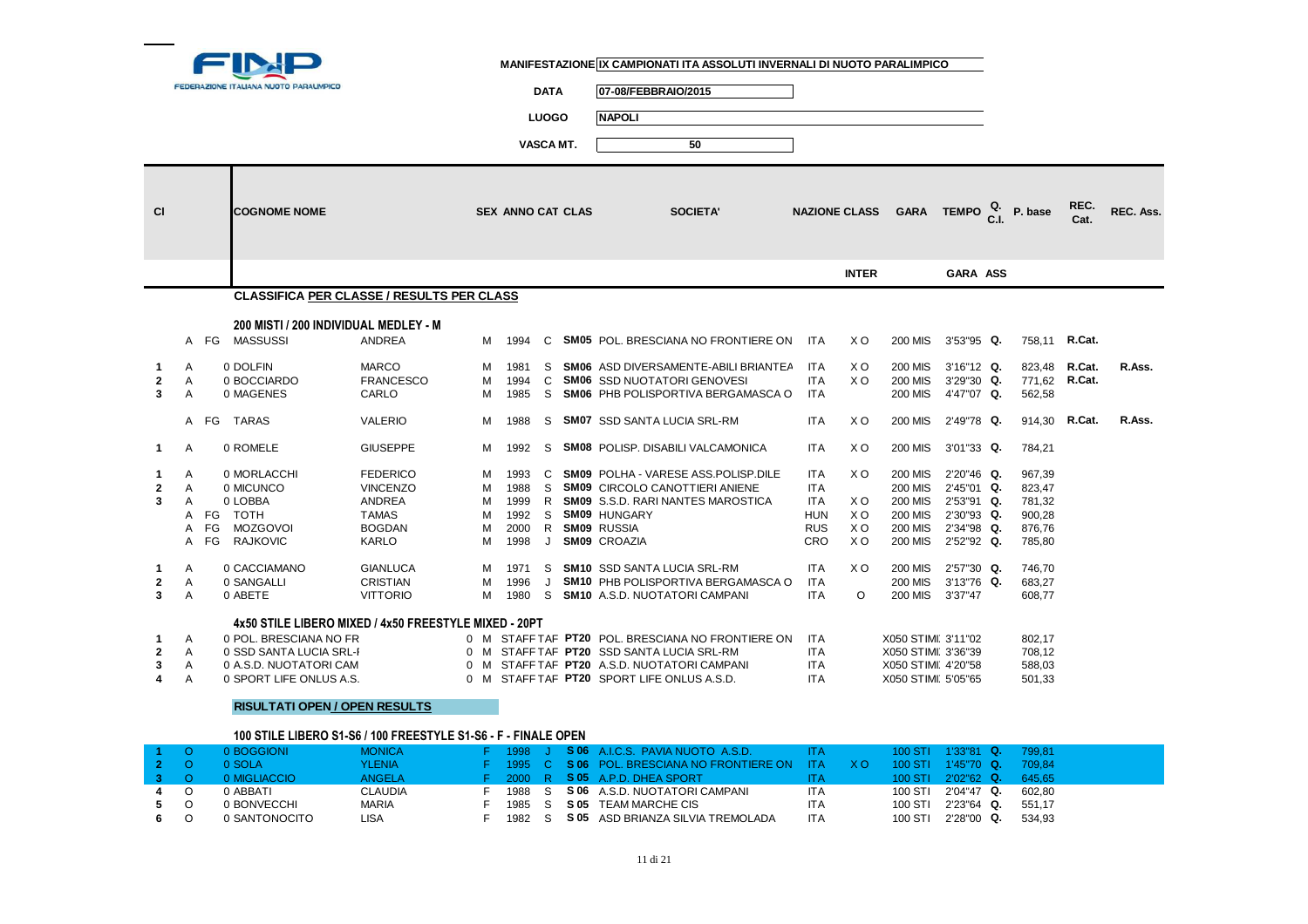

**DATA 07-08/FEBBRAIO/2015**

**LUOGO NAPOLI**

| <b>CI</b>      |                     | <b>COGNOME NOME</b>         |                                                                  |        | <b>SEX ANNO CAT CLAS</b> |                     |              | <b>SOCIETA'</b>                                                        |                          | <b>NAZIONE CLASS</b> | <b>GARA</b>        | TEMPO $_{\text{C,I.}}^{\text{Q.}}$ P. base |                  | REC.<br>Cat. | REC. Ass. |
|----------------|---------------------|-----------------------------|------------------------------------------------------------------|--------|--------------------------|---------------------|--------------|------------------------------------------------------------------------|--------------------------|----------------------|--------------------|--------------------------------------------|------------------|--------------|-----------|
|                |                     |                             |                                                                  |        |                          |                     |              |                                                                        |                          | <b>INTER</b>         |                    | GARA ASS                                   |                  |              |           |
| $\overline{7}$ | $\circ$             | 0 ROMAN                     | <b>LUCIANA</b>                                                   | F.     | 1966                     | S                   |              | S 04 SPORT LIFE ONLUS A.S.D.                                           | <b>ITA</b>               |                      | 100 STI            | 3'37"29 Q.                                 | 446,59           |              |           |
|                |                     |                             |                                                                  |        |                          |                     |              |                                                                        |                          |                      |                    |                                            |                  |              |           |
|                |                     |                             | 100 STILE LIBERO S1-S6 / 100 FREESTYLE S1-S6 - M - FINALE OPEN   |        |                          |                     |              |                                                                        |                          |                      |                    |                                            |                  |              |           |
| 1              | $\circ$             | 0 SCIACCALUGA               | <b>GIOVANNI</b>                                                  | M      | 1994                     | $\mathbf{C}$        | S 06         | <b>SSD NUOTATORI GENOVESI</b>                                          | <b>ITA</b>               |                      | 100 STI            | 1'26"53 Q.                                 | 765,86           |              |           |
| $\overline{2}$ | $\circ$             | 0 MAZZONE                   | <b>LUCA</b>                                                      | M      | 1971                     | -S                  | S 04         | <b>CIRCOLO CANOTTIERI ANIENE</b>                                       | <b>ITA</b>               | $\circ$              | <b>100 STI</b>     | 1'58"80 Q.                                 | 708,16           |              |           |
| 3<br>4         | $\circ$<br>$\circ$  | 0 ROTA<br>0 RAMMAZZO        | <b>MATTEO</b><br>ANGELO                                          | м<br>м | 1994<br>1969             | $\overline{c}$<br>S | S 05         | S 06 PHB POLISPORTIVA BERGAMASCA O<br>CIRCOLO CANOTTIERI ANIENE        | <b>ITA</b><br><b>ITA</b> |                      | 100 STI<br>100 STI | 1'34"20 Q.<br>1'46"90 Q.                   | 703,50<br>667,63 |              |           |
| 5              | O                   | 0 BRUSCA                    | <b>MATTEO</b>                                                    | M      | 1993                     | C                   | S 06         | ASD BRIANZA SILVIA TREMOLADA                                           | <b>ITA</b>               |                      | 100 STI            | 1'40"67 Q.                                 | 658,29           |              |           |
| 6              | $\circ$             | 0 BEGGIATO                  | <b>LUIGI</b>                                                     | м      | 1998                     | $\cdot$             | S 06         | ASD A.S.P.E.A. PADOVA ONLUS                                            | <b>ITA</b>               |                      |                    | 100 STI 1'45"02 Q.                         | 631,02           |              |           |
|                |                     |                             |                                                                  |        |                          |                     |              |                                                                        |                          |                      |                    |                                            |                  |              |           |
|                |                     |                             | 100 STILE LIBERO S7-S13 / 100 FREESTYLE S7-S13 - F - FINALE OPEN |        |                          |                     |              |                                                                        |                          |                      |                    |                                            |                  |              |           |
| 1              | $\circ$             | 0 TALAMONA                  | <b>ARIANNA</b>                                                   | F.     | 1994                     | C                   | S 07         | <b>POLHA - VARESE ASS.POLISP.DILE</b>                                  | <b>ITA</b>               | X <sub>O</sub>       | 100 STI            | $1'19"16$ Q.                               | 885.17           |              |           |
| $\mathbf{2}$   | $\circ$             | 0 BELOTTI                   | <b>SARA</b>                                                      | F      | 1999                     | $\mathsf{R}$        |              | S 13 OLIMPIC SWIM PRO ASD                                              | <b>ITA</b>               | $\mathsf{X}$         | <b>100 STI</b>     | 1'23"84 Q.                                 | 714,58           |              |           |
| 3              | $\circ$             | NO-LVIVENZIO                | <b>LUIGIA</b>                                                    |        | 1991                     | -S                  |              | S 12 A.S.D. NOIVED NAPOLI                                              | <b>ITA</b>               | $\circ$              | 100 STI            | $1'25''92$ Q.                              | 694,25           |              |           |
| 4              | O                   | 0 PANZA                     | <b>SILVIA</b>                                                    | F      | 1998                     | J                   | S 10         | PHB POLISPORTIVA BERGAMASCA O                                          | <b>ITA</b>               |                      | 100 STI            | 1'34"76 Q.                                 | 641,52           |              |           |
| 5              | $\Omega$            | NO-L CORRAINE               | <b>GIOVANNA</b>                                                  |        | 1989                     | S                   |              | S 11 A.S.D. SARDEGNA SPORT                                             | <b>ITA</b>               | X                    | 100 STI            | 1'50"02 Q.                                 | 622,16           |              |           |
| 6              | $\Omega$            | 0 ZONTA CORRATO             | <b>ISABELLA</b>                                                  | F      | 1993                     | C                   | S 12         | ASD A.S.P.E.A. PADOVA ONLUS                                            | <b>ITA</b>               | X O                  | 100 STI            | 1'39"70 Q.                                 | 598,29           |              |           |
| 7<br>8         | O<br>$\Omega$       | NO-L GASTALDI<br>0 ALBICINI | <b>ANNA LAURA</b><br><b>CRISTINA</b>                             | F<br>F | 2000<br>1969             | R<br>S.             | S 12<br>S 13 | ASD A.S.P.E.A. PADOVA ONLUS<br>POL. BRESCIANA NO FRONTIERE ON          | <b>ITA</b><br><b>ITA</b> | X <sub>O</sub>       | 100 STI            | 1'43"60 Q.<br>100 STI 1'46"35 Q.           | 575,77<br>563,33 |              |           |
|                |                     |                             |                                                                  |        |                          |                     |              |                                                                        |                          |                      |                    |                                            |                  |              |           |
|                |                     |                             | 100 STILE LIBERO S7-S13 / 100 FREESTYLE S7-S13 - M - FINALE OPEN |        |                          |                     |              |                                                                        |                          |                      |                    |                                            |                  |              |           |
| 1              | $\circ$             | 0 SOTTILE                   | <b>FABRIZIO</b>                                                  | M      | 1993                     | $\mathbf{C}$        |              | S 12 CIRCOLO CANOTTIERI ANIENE                                         | <b>ITA</b>               | X O                  | 100 STI            | $0'59''02$ Q.                              | 892,24           |              |           |
| $\mathbf{2}$   | $\circ$             | 0 PERFETTO                  | <b>IVAN</b>                                                      | M      | 2000                     | $\mathsf{R}$        |              | S 10 A.S.D. NUOTATORI CAMPANI                                          | <b>ITA</b>               | X <sub>O</sub>       | 100 STI            | $1'02''41$ Q.                              | 831,28           | R.Cat.       |           |
| 3              | $\circ$             | 0 PASQUINI                  | <b>ROBERTO</b>                                                   | M      | 1968                     | <sub>S</sub>        |              | S 10 SSD SANTA LUCIA SRL-RM                                            | <b>ITA</b>               |                      | 100 STI            | 1'02"66 Q.                                 | 827,96           |              |           |
| 4              | $\circ$             | 0 FONTE                     | <b>ANGELO</b>                                                    | M      | 1978                     | S                   | S 08         | <b>SSD SANTA LUCIA SRL-RM</b>                                          | <b>ITA</b>               | X <sub>O</sub>       | 100 STI            | 1'17"60 Q.                                 | 736,47           |              |           |
| 5              | $\circ$             | 0 AZARA                     | <b>NICOLA</b>                                                    | м      | 1967                     | S                   |              | S 10 A.S.D. SARDEGNA SPORT                                             | <b>ITA</b>               |                      | 100 STI            | 1'12"07 Q.                                 | 719,86           |              |           |
| 6              | O                   | NO-LURSO                    | SALVATORE                                                        | м      | 1999                     | R                   |              | S 12 A.S.D. NOIVED NAPOLI                                              | <b>ITA</b>               | $\circ$              | 100 STI            | 1'13"27 Q.                                 | 718,71           |              |           |
| 7<br>8         | O<br>O              | 0 SANGALLI<br>0 GIACOMIN    | <b>CRISTIAN</b><br><b>ENRICO</b>                                 | м      | 1996<br>1967             | J<br>S              |              | S 10 PHB POLISPORTIVA BERGAMASCA O<br>S 07 ASD A.S.P.E.A. PADOVA ONLUS | <b>ITA</b><br><b>ITA</b> |                      | 100 STI            | 1'12"88 Q.<br>1'30"77 Q.                   | 711,86           |              |           |
|                |                     |                             |                                                                  | м      |                          |                     |              |                                                                        |                          |                      | 100 STI            |                                            | 671,15           |              |           |
|                |                     |                             | 200 MISTI / 200 INDIVIDUAL MEDLEY - M - CLASSIFICA OPEN          |        |                          |                     |              |                                                                        |                          |                      |                    |                                            |                  |              |           |
| -1.            | $\circ$             | 0 MORLACCHI                 | <b>FEDERICO</b>                                                  | M      | 1993                     | C.                  |              | <b>SM09 POLHA - VARESE ASS.POLISP.DILE</b>                             | <b>ITA</b>               | X <sub>O</sub>       | <b>200 MIS</b>     | 2'20"46 Q.                                 | 967.39           |              |           |
| $\mathbf{2}$   | $\circ$             | 0 DOLFIN                    | <b>MARCO</b>                                                     | M      | 1981                     | -S                  |              | <b>SM06</b> ASD DIVERSAMENTE-ABILI BRIANTEA                            | <b>ITA</b>               | X <sub>O</sub>       | <b>200 MIS</b>     | 3'16"12 Q.                                 | 823,48 R.Cat.    |              | R.Ass.    |
| 3              | $\circ$             | 0 MICUNCO                   | <b>VINCENZO</b>                                                  | M      | 1988                     | -S                  |              | <b>SM09 CIRCOLO CANOTTIERI ANIENE</b>                                  | <b>ITA</b>               |                      | <b>200 MIS</b>     | 2'45"01 Q.                                 | 823,47           |              |           |
| 4              | O                   | 0 ROMELE                    | <b>GIUSEPPE</b>                                                  | M      | 1992                     | S                   |              | SM08 POLISP. DISABILI VALCAMONICA                                      | ITA                      | X O                  | <b>200 MIS</b>     | 3'01"33 Q.                                 | 784,21           |              |           |
| 5              | O                   | 0 LOBBA                     | <b>ANDREA</b>                                                    | м      | 1999                     | R                   |              | <b>SM09 S.S.D. RARI NANTES MAROSTICA</b>                               | <b>ITA</b>               | X O                  | <b>200 MIS</b>     | 2'53"91 Q.                                 | 781,32           |              |           |
| 6              | O                   | 0 BOCCIARDO                 | <b>FRANCESCO</b>                                                 | м      | 1994                     | C                   |              | <b>SM06 SSD NUOTATORI GENOVESI</b>                                     | <b>ITA</b>               | X O                  | 200 MIS            | $3'29''30$ Q.                              | 771,62 R.Cat.    |              |           |
| 7              | $\circ$<br>$\Omega$ | 0 CACCIAMANO                | <b>GIANLUCA</b>                                                  | M      | 1971                     | S                   |              | <b>SM10</b> SSD SANTA LUCIA SRL-RM                                     | <b>ITA</b>               | X <sub>O</sub>       | 200 MIS            | 2'57"30 Q.                                 | 746,70           |              |           |
| 8              |                     | 0 SANGALLI                  | <b>CRISTIAN</b>                                                  | M      | 1996                     | J                   |              | SM10 PHB POLISPORTIVA BERGAMASCA O                                     | <b>ITA</b>               |                      | 200 MIS            | 3'13"76 Q.                                 | 683,27           |              |           |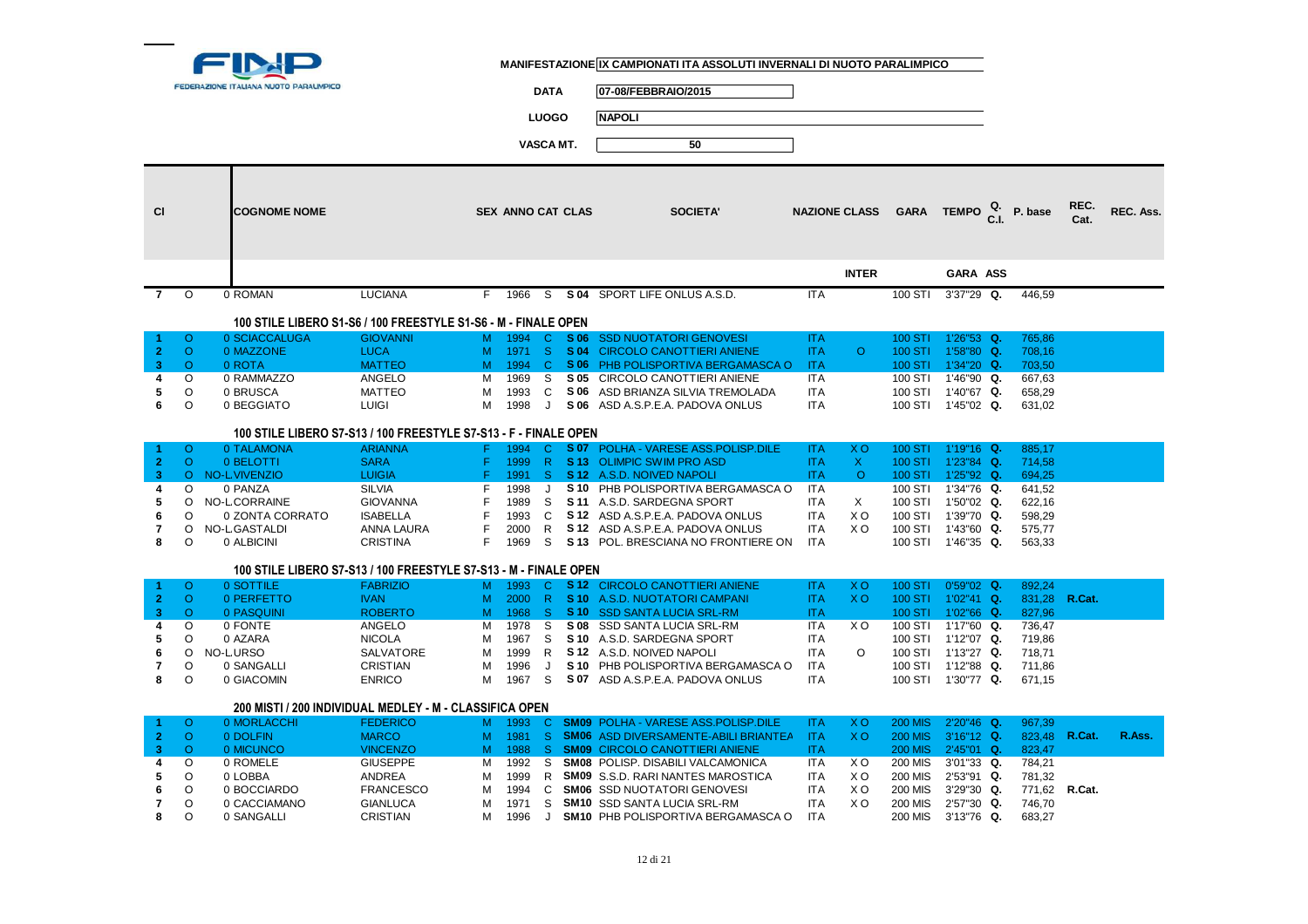

**DATA 07-08/FEBBRAIO/2015**

**LUOGO NAPOLI**

**VASCA MT. 50**

| <b>CI</b> |    | <b>COGNOME NOME</b>       |                 |   | <b>SEX ANNO CAT CLAS</b> |    | <b>SOCIETA'</b>                            |            | <b>NAZIONE CLASS</b> | <b>GARA</b> | TEMPO $_{\text{C.I.}}^{\text{Q.}}$ P. base |               | REC.<br>Cat. | REC. Ass. |
|-----------|----|---------------------------|-----------------|---|--------------------------|----|--------------------------------------------|------------|----------------------|-------------|--------------------------------------------|---------------|--------------|-----------|
|           |    |                           |                 |   |                          |    |                                            |            | <b>INTER</b>         |             | <b>GARA ASS</b>                            |               |              |           |
| $\circ$   |    | 0 ABETE                   | <b>VITTORIO</b> | м | 1980                     | S. | <b>SM10</b> A.S.D. NUOTATORI CAMPANI       | <b>ITA</b> | $\Omega$             | 200 MIS     | 3'37"47                                    | 608,77        |              |           |
| O         |    | 0 MAGENES                 | CARLO           | м | 1985                     | S. | <b>SM06 PHB POLISPORTIVA BERGAMASCA O</b>  | <b>ITA</b> |                      | 200 MIS     | 4'47"07 Q.                                 | 562,58        |              |           |
| O FG      |    | TARAS                     | <b>VALERIO</b>  | м | 1988                     | S. | <b>SM07 SSD SANTA LUCIA SRL-RM</b>         | ITA.       | X O                  | 200 MIS     | 2'49"78 Q.                                 | 914,30 R.Cat. |              | R.Ass.    |
| O FG      |    | тотн                      | <b>TAMAS</b>    | м | 1992                     | S. | <b>SM09 HUNGARY</b>                        | <b>HUN</b> | X O                  | 200 MIS     | 2'30"93 Q.                                 | 900,28        |              |           |
| O FG      |    | MOZGOVOI                  | <b>BOGDAN</b>   | м | 2000                     | R  | <b>SM09 RUSSIA</b>                         | <b>RUS</b> | X O                  | 200 MIS     | 2'34"98 Q.                                 | 876,76        |              |           |
| O FG      |    | <b>RAJKOVIC</b>           | KARLO           | м | 1998                     | J  | <b>SM09 CROAZIA</b>                        | <b>CRO</b> | X O                  | 200 MIS     | 2'52"92 Q.                                 | 785,80        |              |           |
| ∩         | FG | MASSUSSI                  | ANDREA          | м | 1994                     | C. | <b>SM05</b> POL. BRESCIANA NO FRONTIERE ON | <b>ITA</b> | X O                  | 200 MIS     | 3'53"95 Q.                                 | 758.11        | R.Cat.       |           |
|           |    | <b>DICULTATLI DECLUTC</b> |                 |   |                          |    |                                            |            |                      |             |                                            |               |              |           |

#### **RISULTATI / RESULTSDOMENICA MATTINA / SUNDAY MORNING - 8 FEB 2015**

**1** <sup>A</sup> <sup>0</sup> LUSCRI' CAMILLA <sup>F</sup> <sup>2002</sup> <sup>E</sup>

#### **CLASSIFICA PER CLASSE / RESULTS PER CLASS**

|              |   | 100 DORSO / 100 BACKSTROKE - F |                            |    |      |              |      |                                         |            |         |                    |            |        |        |        |
|--------------|---|--------------------------------|----------------------------|----|------|--------------|------|-----------------------------------------|------------|---------|--------------------|------------|--------|--------|--------|
| 1.           | A | 0 BOCCANERA                    | <b>GLORIA</b>              | F. | 1979 | S.           |      | S 02 ASD ACCADEMIA DEL NUOTO MARINO     | ITA        | X O     | 100 DOR 3'22"29 Q. |            | 718.42 |        |        |
|              | A | 0 ROMANO                       | <b>EMANUELA</b>            | F. | 1990 | -S           |      | S 06 A.S.D. NUOTATORI CAMPANI           | <b>ITA</b> | X O     | 100 DOR            | 1'37"62 Q. | 875,54 |        |        |
| $\mathbf{2}$ | A | 0 ZANIN                        | <b>SOFIA</b>               |    | 1989 | S            | S 06 | <b>SSD SANTA LUCIA SRL-RM</b>           | <b>ITA</b> |         | 100 DOR            | 1'51"00 Q. | 770,00 |        |        |
| 3            | A | 0 POZZI                        | <b>FRANCESCA</b>           |    | 1989 | S            |      | S 06 ASD DIVERSAMENTE-ABILI BRIANTEA    | <b>ITA</b> | X O     | 100 DOR            | 2'12"29 Q. | 646,08 |        |        |
|              |   | A FG<br>ILLES                  | <b>FANNI</b>               | F. | 1992 | S            |      | S 06 HUNGARY                            | HUN        | X O     | 100 DOR            | 1'45"20 Q. | 812,45 |        |        |
| -1           | A | 0 CERASUOLO                    | <b>IMMACOLATA</b>          | F. | 1980 | -S           |      | S 08 CIRCOLO CANOTTIERI ANIENE          | <b>ITA</b> | $\circ$ | 100 DOR            | 1'44"61 Q. | 737,02 |        |        |
|              |   | A FG<br>MAJSEC                 | ANA                        |    | 1999 | R            |      | S 08 CROAZIA                            | <b>CRO</b> | X O     | 100 DOR            | 2'00"79 Q. | 638,30 |        |        |
|              |   | A FG<br>BAZDOACA               | <b>GEORGIANA VICTORI F</b> |    | 1983 | <sub>S</sub> | S 08 | CIRCOLO CANOTTIERI ANIENE               | ROU        | X O     | 100 DOR            | 1'40"58 Q. | 766,55 |        |        |
| -1           | A | 0 VICCH                        | <b>SILVIA</b>              | F. | 2000 | R.           |      | S 09 PHB POLISPORTIVA BERGAMASCA O      | ITA        |         | 100 DOR 1'45"79 Q. |            | 659,33 |        |        |
|              | A | 0 BRUNETTI                     | <b>ROSANNA</b>             |    | 1964 | -S           |      | S 10 ACQUAMARINA TEAM TRIESTE ONLU      | <b>ITA</b> |         | 100 DOR            | 1'51"76    | 610,24 |        |        |
|              |   | <b>MIKULCIC</b><br>A FG        | MARCELA                    |    | 1994 | C            |      | S <sub>10</sub> CROAZIA                 | <b>CRO</b> | X O     | 100 DOR            | 1'33"92 Q. | 726,15 |        |        |
|              | A | 0 RABBOLINI                    | <b>MARTINA</b>             |    | 1998 |              |      | S 11 G.S. DIL. NON VEDENTI MILANO - ONL | <b>ITA</b> | X O     | 100 DOR            | 1'29"59 Q. | 883,69 |        |        |
| 2            |   | A NO-LCORRAINE                 | <b>GIOVANNA</b>            |    | 1989 | S            |      | S 11 A.S.D. SARDEGNA SPORT              | <b>ITA</b> | X       | 100 DOR            | 2'06"97 Q. | 623,53 |        |        |
| 3            | A | 0 CATALANO                     | <b>FRANCESCA</b>           | F. | 2000 | R            |      | S 11 A.P.D. DHEA SPORT                  | <b>ITA</b> |         | 100 DOR 2'18"72 Q. |            | 570,72 |        |        |
|              | A | 0 BARBARO                      | ANNA                       |    | 1985 | S.           |      | S 12 A.S.D. POL.TEAM 14                 | <b>ITA</b> |         | 100 DOR            | 1'52"11 Q. | 615,38 |        |        |
| 2            |   | A NO-LGASTALDI                 | ANNA LAURA                 | F. | 2000 | R            |      | S 12 ASD A.S.P.E.A. PADOVA ONLUS        | <b>ITA</b> | X O     | 100 DOR            | 1'58"80 Q. | 580,72 |        |        |
|              | A | 0 LUSCRI'                      | CAMILLA                    | F. | 2002 | E            |      | S 13 A.I.C.S. PAVIA NUOTO A.S.D.        | <b>ITA</b> |         | 100 DOR 1'37"08 Q. |            | 721,05 | R.Cat. | R.Ass. |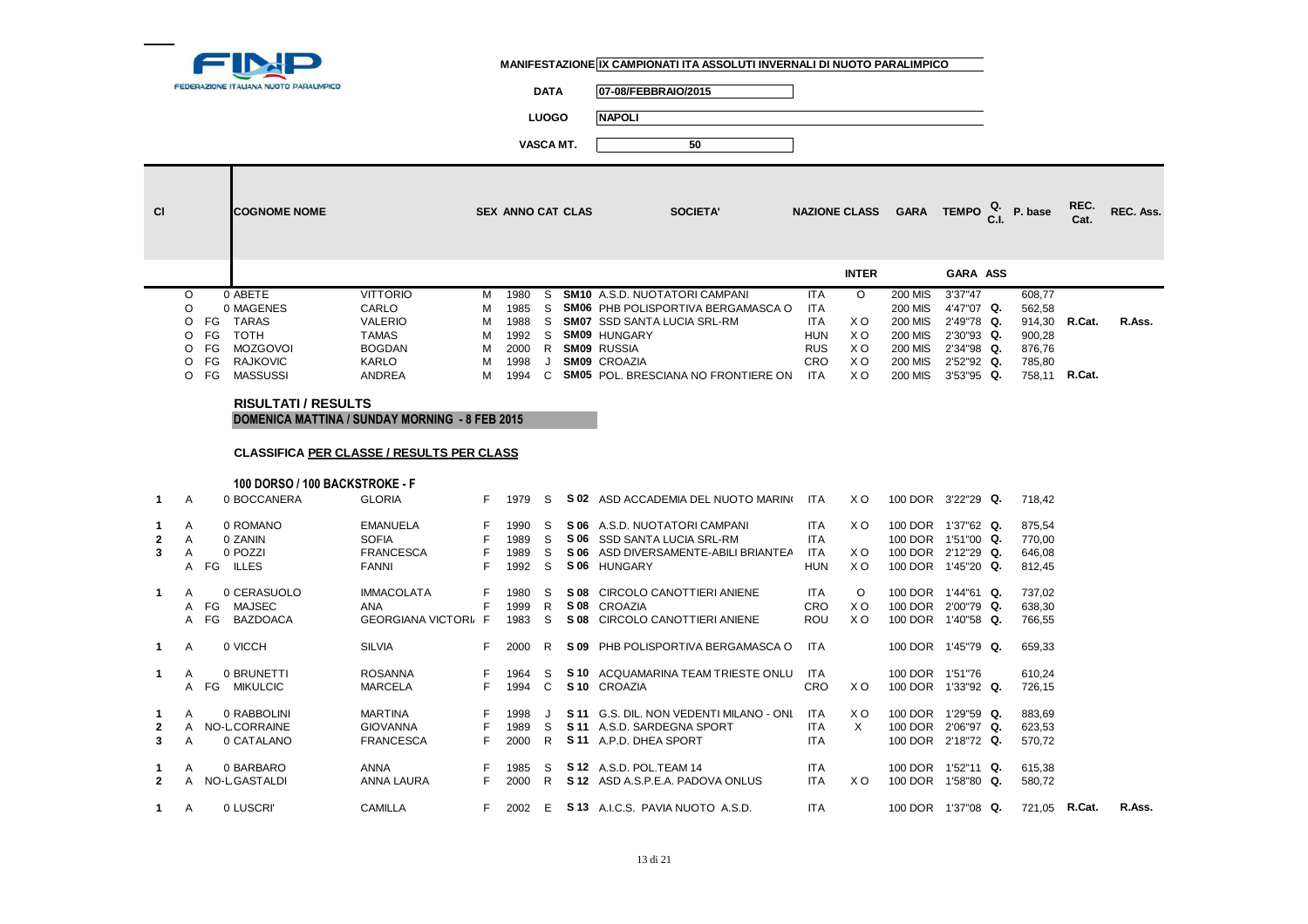

**DATA 07-08/FEBBRAIO/2015**

**LUOGO NAPOLI**

| <b>CI</b>      |              |              | <b>COGNOME NOME</b>                              |                        |     | <b>SEX ANNO CAT CLAS</b> |              | <b>SOCIETA'</b>                     |            | <b>NAZIONE CLASS</b> | GARA TEMPO $_{\text{CL}}^{\text{Q}}$ P. base |                 |               | REC.<br>Cat. | REC. Ass. |
|----------------|--------------|--------------|--------------------------------------------------|------------------------|-----|--------------------------|--------------|-------------------------------------|------------|----------------------|----------------------------------------------|-----------------|---------------|--------------|-----------|
|                |              |              |                                                  |                        |     |                          |              |                                     |            | <b>INTER</b>         |                                              | <b>GARA ASS</b> |               |              |           |
|                |              | A FG         | PALAZZO                                          | <b>XENIA FRANCESCA</b> | - F | 1998                     | . J          | S 14 A.S.D. TEAM SPORT ISOLA        | <b>ITA</b> | X O                  | 100 DOR 1'21"11 Q.                           |                 | 835,90        |              |           |
|                |              |              | <b>CLASSIFICA PER CLASSE / RESULTS PER CLASS</b> |                        |     |                          |              |                                     |            |                      |                                              |                 |               |              |           |
|                |              |              | 100 DORSO / 100 BACKSTROKE - M                   |                        |     |                          |              |                                     |            |                      |                                              |                 |               |              |           |
| $\mathbf 1$    | A            |              | 0 MATTIAZZI                                      | <b>ANDREA</b>          | M   | 1993                     | C            | S 06 SPORT LIFE ONLUS A.S.D.        | <b>ITA</b> |                      | 100 DOR 2'02"83 Q.                           |                 | 608,65        |              |           |
| $\mathbf 1$    | A            |              | 0 FAZZARI                                        | <b>ROBERTO</b>         | м   | 1987                     | S            | S 07 A.S.D. FRATELLANZA NUOTO PONTE | <b>ITA</b> | X                    | 100 DOR 1'38"54 Q.                           |                 | 720,82        |              |           |
| $\overline{2}$ | A            |              | 0 CIAGLIA                                        | <b>ALESSIO</b>         | M   | 1974                     | S            | S 07 ASD BRIANZA SILVIA TREMOLADA   | <b>ITA</b> |                      | 100 DOR 1'50"94                              |                 | 640,26        |              |           |
| 1              | A            |              | 0 FONTE                                          | <b>ANGELO</b>          | м   | 1978                     | S            | S 08 SSD SANTA LUCIA SRL-RM         | ITA        | X O                  | 100 DOR 1'23"26 Q.                           |                 | 773,96        |              |           |
| $\mathbf{2}$   | A            |              | 0 VALENTINO                                      | <b>MATTIA</b>          | м   | 1988                     | S            | S 08 ASD BRIANZA SILVIA TREMOLADA   | <b>ITA</b> | $\times$             | 100 DOR 1'34"63 Q.                           |                 | 680,97        |              |           |
|                |              |              | A FG BACKOVIC                                    | <b>LUKSA</b>           | м   | 1995                     | C            | S 08 CROAZIA                        | CRO        | X O                  | 100 DOR 1'20"96 Q.                           |                 | 795,95        |              |           |
|                | A            |              | FG KNEZEVIC                                      | <b>KARLO</b>           | м   | 1996                     | J            | S 08 CROAZIA                        | CRO        | X <sub>O</sub>       | 100 DOR 1'28"15 Q.                           |                 | 731,03        |              |           |
| -1             | $\mathsf{A}$ |              | 0 MICUNCO                                        | <b>VINCENZO</b>        | м   | 1988                     | -S           | S 09 CIRCOLO CANOTTIERI ANIENE      | <b>ITA</b> |                      | 100 DOR 1'12"47 Q.                           |                 | 864,77        |              |           |
| $\mathbf{2}$   | A            |              | 0 LOBBA                                          | <b>ANDREA</b>          | м   | 1999                     | R            | S 09 S.S.D. RARI NANTES MAROSTICA   | <b>ITA</b> | X O                  | 100 DOR 1'15"73 Q.                           |                 | 827,55 R.Cat. |              |           |
| 3              | A            |              | 0 SANTORO                                        | ANGELO                 | м   | 1988                     | S            | S 09 A.S.D. NUOTATORI CAMPANI       | <b>ITA</b> |                      | 100 DOR 1'34"46 Q.                           |                 | 663,46        |              |           |
| 4              | A            |              | 0 NADALET                                        | <b>ANDREA</b>          | м   | 1996                     | J            | S 09 A.S.D. FAI SPORT               | <b>ITA</b> |                      | 100 DOR 1'39"28 Q.                           |                 | 631,24        |              |           |
|                |              | A FG TOTH    |                                                  | <b>TAMAS</b>           | м   | 1992                     | S            | S 09 HUNGARY                        | <b>HUN</b> | X O                  | 100 DOR 1'08"50 Q.                           |                 | 914,89        |              |           |
| 1              | Α            |              | 0 CIULLI                                         | <b>SIMONE</b>          | м   | 1986                     | S            | S 10 CIRCOLO CANOTTIERI ANIENE      | ITA        | X O                  | 100 DOR 1'12"31 Q.                           |                 | 835,71        |              |           |
| $\mathbf{2}$   | A            |              | 0 CACCIAMANO                                     | <b>GIANLUCA</b>        | M   | 1971                     | S            | S 10 SSD SANTA LUCIA SRL-RM         | <b>ITA</b> | X O                  | 100 DOR 1'20"82 Q.                           |                 | 747,71        |              |           |
|                |              | A FG PETRLIC |                                                  | <b>MATEJ</b>           | M   | 2002                     | Е            | S 10 CROAZIA                        | <b>CRO</b> | X O                  | 100 DOR 1'27"86 Q.                           |                 | 687,80        |              |           |
|                |              | A FG BURIC   |                                                  | <b>DARIO</b>           | м   | 2001                     | $\mathsf{R}$ | S <sub>10</sub> CROAZIA             | CRO        | X O                  | 100 DOR 1'29"51 Q.                           |                 | 675,12        |              |           |
| $\mathbf{1}$   | Α            |              | 0 VELOTTO                                        | <b>WALTER</b>          | м   | 1986                     | S            | S 12 A.P.D. DHEA SPORT              | <b>ITA</b> |                      | 100 DOR 1'39"31 Q.                           |                 | 608,10        |              |           |
| $\overline{2}$ | A            |              | 0 ROSSI                                          | <b>CLAUDIO</b>         | M   | 1982                     | S            | S 12 S.S.D. TICINO HANDICAP ONLUS   | <b>ITA</b> |                      | 100 DOR 1'43"82 Q.                           |                 | 581,68        |              |           |
|                |              | A FG SOTTILE |                                                  | <b>FABRIZIO</b>        | м   | 1993                     | C            | S 12 CIRCOLO CANOTTIERI ANIENE      | <b>ITA</b> | X O                  | 100 DOR 1'13"15 Q.                           |                 | 825,56        |              |           |
|                |              |              | <b>CLASSIFICA PER CLASSE / RESULTS PER CLASS</b> |                        |     |                          |              |                                     |            |                      |                                              |                 |               |              |           |
|                |              |              | 50 FARFALLA / 50 BUTTERFLY - F                   |                        |     |                          |              |                                     |            |                      |                                              |                 |               |              |           |
| -1             | A            |              | 0 GHIRETTI                                       | <b>GIULIA</b>          | F   | 1994                     | C            | S 05 EGO NUOTO A.S.D.               | <b>ITA</b> | X O                  | 050 FAR 0'52"42 Q.                           |                 | 806,18 R.Cat. |              |           |
| $\mathbf{2}$   | $\mathsf{A}$ |              | 0 CHIARIONI                                      | <b>STEFANIA</b>        | F   | 1979                     | S            | S 05 CIRCOLO CANOTTIERI ANIENE      | <b>ITA</b> | X O                  | 050 FAR 0'53"18 Q.                           |                 | 794,66        |              |           |
|                |              | A FG KEZDI   |                                                  | <b>REKA</b>            | F   | 1985                     | S            | S 05 HUNGARY                        | <b>HUN</b> | X <sub>O</sub>       | 050 FAR                                      | $0'48''41$ Q.   | 872,96        |              |           |
|                |              |              |                                                  |                        |     |                          |              |                                     |            |                      |                                              |                 |               |              |           |
| -1             | A            |              | 0 D'OTTAVI                                       | <b>DARIA</b>           | F   | 1994                     | C            | S 06 SSD SANTA LUCIA SRL-RM         | ITA        |                      | 050 FAR 1'03"94 Q.                           |                 | 583,52        |              |           |
| $\overline{2}$ | A            |              | 0 BROLLI                                         | <b>ALICE</b>           | F.  | 1997                     | J.           | S 06 ASSOCIAZIONE FUTURA ONLUS ASD  | <b>ITA</b> | X O                  | 050 FAR 1'05"42 Q.                           |                 | 570,31        |              |           |
|                |              |              |                                                  |                        |     |                          |              |                                     |            |                      |                                              |                 |               |              |           |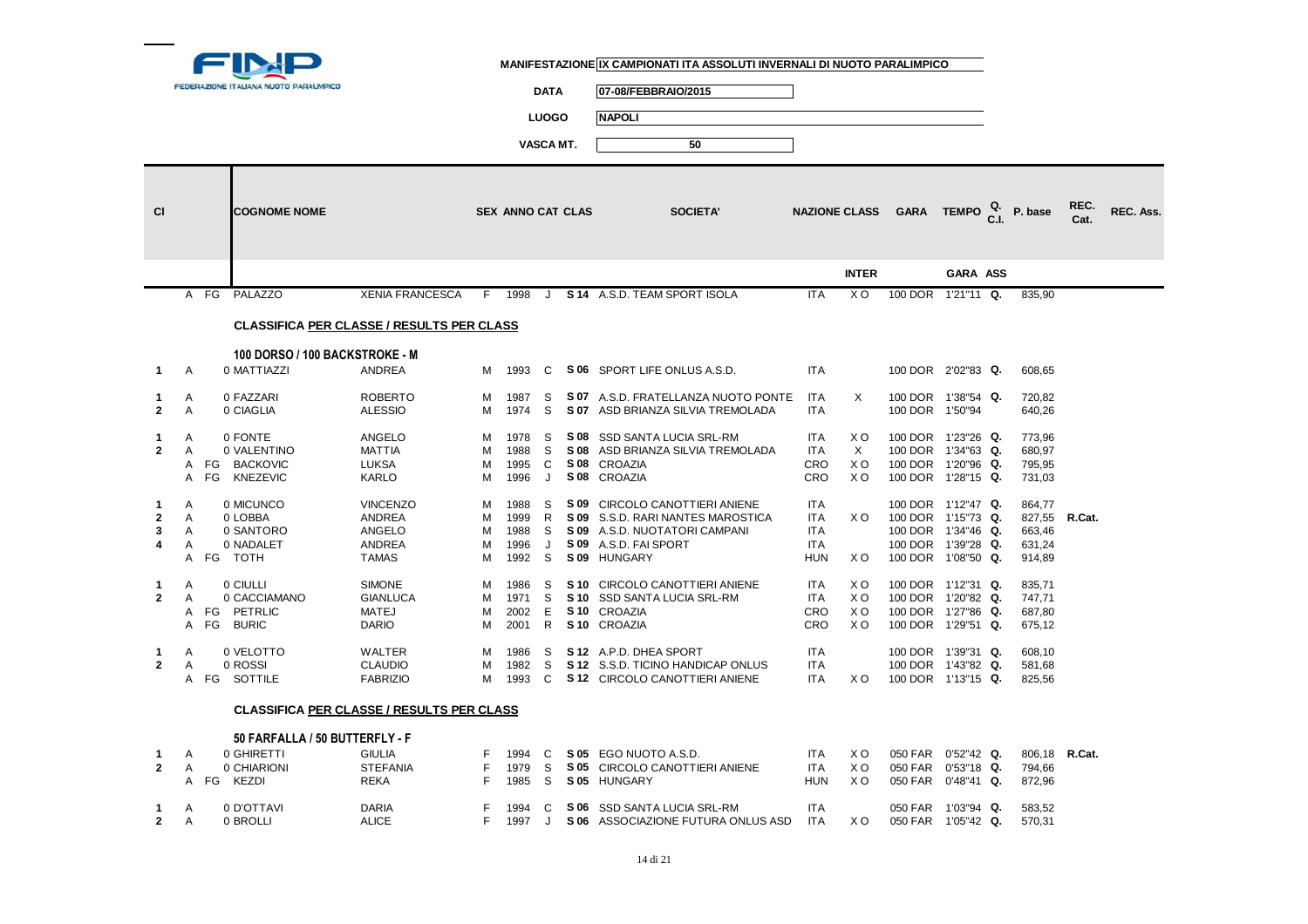

**DATA 07-08/FEBBRAIO/2015**

**LUOGO NAPOLI**

| <b>CI</b>    |                |      | <b>COGNOME NOME</b>                              |                   |    | <b>SEX ANNO CAT CLAS</b> |          |      | <b>SOCIETA'</b>                            | <b>NAZIONE CLASS</b> |                | <b>GARA</b>        | <b>TEMPO</b>       | C <sub>1</sub> | P. base | REC.<br>Cat. | <b>REC. Ass.</b> |
|--------------|----------------|------|--------------------------------------------------|-------------------|----|--------------------------|----------|------|--------------------------------------------|----------------------|----------------|--------------------|--------------------|----------------|---------|--------------|------------------|
|              |                |      |                                                  |                   |    |                          |          |      |                                            |                      | <b>INTER</b>   |                    | GARA ASS           |                |         |              |                  |
|              | A              | FG   | HORVACIC                                         | <b>MARIJA</b>     | F. | 1995                     | C        | S 06 | CROAZIA                                    | CRO                  | X <sub>O</sub> | 050 FAR            | 1'11"43 Q.         |                | 522,33  |              |                  |
|              |                | A FG | <b>ROMANO</b>                                    | <b>EMANUELA</b>   | F. | 1990                     | <b>S</b> |      | S 06 A.S.D. NUOTATORI CAMPANI              | <b>ITA</b>           | X <sub>O</sub> | 050 FAR 0'54"34 Q. |                    |                | 686,60  |              |                  |
| $\mathbf 1$  | Α              |      | 0 D'EUGENIO                                      | <b>STEFANIA</b>   | F. | 1959                     | S.       |      | S 07 POL. DISABILI FABRIANO MIRASOL        | <b>ITA</b>           |                |                    | 050 FAR 1'11"62 Q. |                | 485,34  |              |                  |
|              |                |      | <b>CLASSIFICA PER CLASSE / RESULTS PER CLASS</b> |                   |    |                          |          |      |                                            |                      |                |                    |                    |                |         |              |                  |
|              |                |      | 50 FARFALLA / 50 BUTTERFLY - M                   |                   |    |                          |          |      |                                            |                      |                |                    |                    |                |         |              |                  |
| $\mathbf 1$  | A              |      | 0 CAMPIONE                                       | <b>VINCENZO</b>   | M  | 1982                     | S        |      | <b>S 03</b> A.S. CULT. ANTHROPOS SOC. SPOR | <b>ITA</b>           |                | 050 FAR 1'26"33 Q. |                    |                | 678.33  |              |                  |
| $\mathbf 1$  | A              |      | 0 PEZZOLI                                        | <b>MATTIA</b>     | M  | 1982                     | S        |      | S 04 ASD DIVERSAMENTE-ABILI BRIANTEA       | <b>ITA</b>           |                |                    | 050 FAR 1'05"89 Q. |                | 645,01  |              |                  |
| 1            | A              |      | 0 CASTAGNETO                                     | <b>ANDREA</b>     | м  | 1988                     | S        |      | S 05 A.S.D. FRATELLANZA NUOTO PONTE        | <b>ITA</b>           | X O            | 050 FAR 0'42"13 Q. |                    |                | 850.94  |              |                  |
| $\mathbf{2}$ | A              |      | 0 MORELLI                                        | EFREM             | м  | 1979                     | S        |      | S 05 POL. BRESCIANA NO FRONTIERE ON        | ITA                  | X <sub>O</sub> | 050 FAR 0'43"36 Q. |                    |                | 826,80  |              |                  |
| 3            | A              |      | 0 PAOLA                                          | <b>LUIGI</b>      | м  | 1980                     | S        |      | S 05 A.S.D. NUOTATORI CAMPANI              | <b>ITA</b>           |                | 050 FAR 1'06"19 Q. |                    |                | 541,62  |              |                  |
| 4            | A              |      | 0 COTTICELLI                                     | <b>GIUSEPPE</b>   | м  | 2000                     | R        |      | S 05 A.S.D. NUOTATORI CAMPANI              | <b>ITA</b>           |                |                    | 050 FAR 1'10"43 Q. |                | 509,02  |              |                  |
| 1            | Α              |      | 0 CAVALIERE                                      | <b>ANTONIO</b>    | м  | 1988                     | S        |      | S 06 ASD SPORTING CLUB FLEGREO             | <b>ITA</b>           | $\circ$        | 050 FAR 0'46"99 Q. |                    |                | 652,69  |              |                  |
| $\mathbf{2}$ | A              |      | 0 LATALARDO                                      | ALESSANDRO        | м  | 1992                     | S        |      | S 06 ASD A.S.P.E.A. PADOVA ONLUS           | <b>ITA</b>           | X O            | 050 FAR 0'52"25 Q. |                    |                | 586,99  |              |                  |
|              |                |      |                                                  |                   |    |                          |          |      |                                            |                      |                |                    |                    |                |         |              |                  |
| 1            | Α              |      | 0 TARAS                                          | <b>VALERIO</b>    | M  | 1988                     | S        |      | S 07 SSD SANTA LUCIA SRL-RM                | <b>ITA</b>           | X O            | 050 FAR 0'35"61 Q. |                    |                | 851,17  |              |                  |
|              |                |      | <b>CLASSIFICA PER CLASSE / RESULTS PER CLASS</b> |                   |    |                          |          |      |                                            |                      |                |                    |                    |                |         |              |                  |
|              |                |      | 50 STILE LIBERO S1-S6 / 50 FREESTYLE S1-S6 - F   |                   |    |                          |          |      |                                            |                      |                |                    |                    |                |         |              |                  |
| 1            | Α              |      | 0 BARRACO                                        | <b>GIUSEPPINA</b> | F  | 1979                     | S        |      | S 03 A.S. AQUARIUS                         | <b>ITA</b>           |                |                    | 050 STI 1'35"87 Q. |                | 519,45  |              |                  |
| $\mathbf{2}$ | $\overline{A}$ |      | 0 SCIPIONE                                       | <b>SERENA</b>     | F. | 1989                     | S        |      | S 03 SSD SANTA LUCIA SRL-RM                | <b>ITA</b>           | X O            |                    | 050 STI 1'36"33 Q. |                | 516,97  |              |                  |
| 1            | A              |      | 0 TRIMI                                          | <b>ARJOLA</b>     | F  | 1987                     | S        | S 04 | POL. BRESCIANA NO FRONTIERE ON             | <b>ITA</b>           | X <sub>O</sub> | 050 STI            | $0'45''80$ Q.      |                | 956,33  |              |                  |
| $\mathbf{2}$ | A              |      | 0 CORTE                                          | <b>ALESSIA</b>    | F  | 1985                     | S        |      | S 04 SPORT LIFE ONLUS A.S.D.               | <b>ITA</b>           |                |                    | 050 STI 1'19"82 Q. |                | 548,73  |              |                  |
| 1.           | A              |      | 0 MIGLIACCIO                                     | ANGELA            | F  | 2000                     | R        |      | S 05 A.P.D. DHEA SPORT                     | <b>ITA</b>           |                | 050 STI            | $0'57"35$ Q.       |                | 640,10  |              |                  |
|              |                |      | A FG KEZDI                                       | <b>REKA</b>       | F  | 1985                     | S        |      | S 05 HUNGARY                               | <b>HUN</b>           | X O            | 050 STI            | 0'48"79 Q.         |                | 752,41  |              |                  |
| -1           | $\overline{A}$ |      | 0 ROMANO                                         | <b>EMANUELA</b>   |    | 1990                     | S        |      | S 06 A.S.D. NUOTATORI CAMPANI              | <b>ITA</b>           | X O            | 050 STI            | $0'38''45$ Q.      |                | 920,68  |              |                  |
| $\mathbf{2}$ | A              |      | 0 ZANIN                                          | <b>SOFIA</b>      |    | 1989                     | S        |      | S 06 SSD SANTA LUCIA SRL-RM                | <b>ITA</b>           |                | 050 STI            | $0'43''19$ Q.      |                | 819.63  |              |                  |
| 3            | A              |      | 0 D'OTTAVI                                       | <b>DARIA</b>      |    | 1994                     | C        |      | S 06 SSD SANTA LUCIA SRL-RM                | <b>ITA</b>           |                | 050 STI            | $0'54''83$ Q.      |                | 645,63  |              |                  |
|              |                |      | A FG ILLES                                       | <b>FANNI</b>      |    | 1992                     | S        |      | S 06 HUNGARY                               | <b>HUN</b>           | X O            | 050 STI            | $0'43''38$ Q.      |                | 816,04  |              |                  |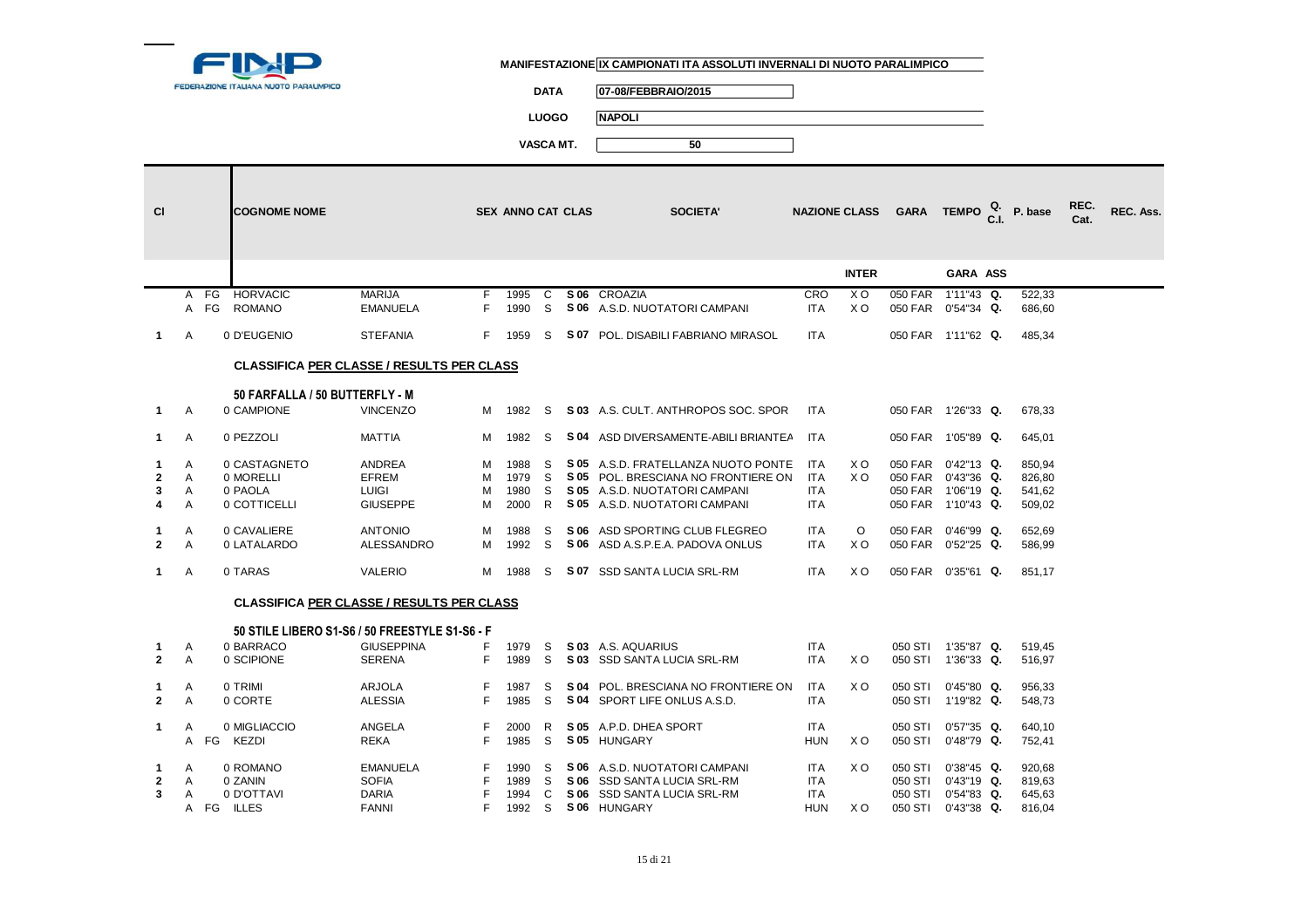

 $\overline{\phantom{0}}$ 

**DATA 07-08/FEBBRAIO/2015**

**LUOGO NAPOLI**

**VASCA MT. 50**

|                                                                                        |                                                               |                                                                                                                                                                                    |                                                                                                                                                                                                                     |                                                               |                                                                                                      | VASCA MI.                                                     |                      | ວບ                                                                                                                                                                                                                                                                                                                                                                                                                                                                |                                                                                                                                                                                    |                                                |                                                                                                                                          |                                                                                                                                                                                                                                               |                                                                                                                                       |              |           |
|----------------------------------------------------------------------------------------|---------------------------------------------------------------|------------------------------------------------------------------------------------------------------------------------------------------------------------------------------------|---------------------------------------------------------------------------------------------------------------------------------------------------------------------------------------------------------------------|---------------------------------------------------------------|------------------------------------------------------------------------------------------------------|---------------------------------------------------------------|----------------------|-------------------------------------------------------------------------------------------------------------------------------------------------------------------------------------------------------------------------------------------------------------------------------------------------------------------------------------------------------------------------------------------------------------------------------------------------------------------|------------------------------------------------------------------------------------------------------------------------------------------------------------------------------------|------------------------------------------------|------------------------------------------------------------------------------------------------------------------------------------------|-----------------------------------------------------------------------------------------------------------------------------------------------------------------------------------------------------------------------------------------------|---------------------------------------------------------------------------------------------------------------------------------------|--------------|-----------|
| <b>CI</b>                                                                              |                                                               | <b>COGNOME NOME</b>                                                                                                                                                                |                                                                                                                                                                                                                     |                                                               | <b>SEX ANNO CAT CLAS</b>                                                                             |                                                               |                      | <b>SOCIETA'</b>                                                                                                                                                                                                                                                                                                                                                                                                                                                   |                                                                                                                                                                                    | <b>NAZIONE CLASS</b>                           |                                                                                                                                          | GARA TEMPO <sup>Q.</sup>                                                                                                                                                                                                                      | P. base                                                                                                                               | REC.<br>Cat. | REC. Ass. |
|                                                                                        |                                                               |                                                                                                                                                                                    |                                                                                                                                                                                                                     |                                                               |                                                                                                      |                                                               |                      |                                                                                                                                                                                                                                                                                                                                                                                                                                                                   |                                                                                                                                                                                    | <b>INTER</b>                                   |                                                                                                                                          | GARA ASS                                                                                                                                                                                                                                      |                                                                                                                                       |              |           |
|                                                                                        |                                                               |                                                                                                                                                                                    | <b>CLASSIFICA PER CLASSE / RESULTS PER CLASS</b>                                                                                                                                                                    |                                                               |                                                                                                      |                                                               |                      |                                                                                                                                                                                                                                                                                                                                                                                                                                                                   |                                                                                                                                                                                    |                                                |                                                                                                                                          |                                                                                                                                                                                                                                               |                                                                                                                                       |              |           |
|                                                                                        |                                                               |                                                                                                                                                                                    |                                                                                                                                                                                                                     |                                                               |                                                                                                      |                                                               |                      |                                                                                                                                                                                                                                                                                                                                                                                                                                                                   |                                                                                                                                                                                    |                                                |                                                                                                                                          |                                                                                                                                                                                                                                               |                                                                                                                                       |              |           |
|                                                                                        |                                                               |                                                                                                                                                                                    | 50 STILE LIBERO S1-S6 / 50 FREESTYLE S1-S6 - M                                                                                                                                                                      |                                                               |                                                                                                      |                                                               |                      |                                                                                                                                                                                                                                                                                                                                                                                                                                                                   |                                                                                                                                                                                    |                                                |                                                                                                                                          |                                                                                                                                                                                                                                               |                                                                                                                                       |              |           |
| $\mathbf 1$                                                                            | A                                                             | 0 LANZANI                                                                                                                                                                          | <b>MANUELE</b>                                                                                                                                                                                                      | м                                                             | 1991                                                                                                 | S                                                             |                      | S 02 ASD DIVERSAMENTE-ABILI BRIANTEA                                                                                                                                                                                                                                                                                                                                                                                                                              | <b>ITA</b>                                                                                                                                                                         |                                                |                                                                                                                                          | 050 STI 1'58"22                                                                                                                                                                                                                               | 512,52                                                                                                                                |              |           |
| 1<br>$\mathbf{2}$<br>3<br>4<br>5<br>1<br>$\mathbf{2}$<br>3<br>5<br>6<br>7<br>8         | A<br>Α<br>A<br>Α<br>A<br>Α<br>A<br>A<br>A<br>A<br>A<br>A<br>A | 0 BONI<br>0 PACCHIAROTTI<br>0 CONTI<br>0 CAMPIONE<br>0 BALDUZZI<br>0 MAZZONE<br>0 PLACIDI<br>0 PEZZOLI<br>0 PARTIPILO<br>0 FALCONI<br>0 GADALETA<br>0 STEVANATO<br>0 MARSON        | <b>VINCENZO</b><br>ALESSANDRO<br>ALESSANDRO<br><b>VINCENZO</b><br><b>STEFANO</b><br><b>LUCA</b><br><b>ROBERTO</b><br><b>MATTIA</b><br><b>GEREMIA</b><br><b>FABIO</b><br>CORRADO<br><b>DARIO</b><br><b>CRISTIANO</b> | м<br>M<br>м<br>M<br>M<br>м<br>M<br>м<br>M<br>M<br>M<br>M<br>M | 1988<br>1990<br>2002<br>1982<br>1987<br>1971<br>1976<br>1982<br>1982<br>1977<br>1977<br>1988<br>1973 | S<br>S<br>E<br>S<br>S<br>S<br>S<br>S<br>S<br>S<br>S<br>S<br>S |                      | S 03 CARAVAGGIO SPORTING VILLAGE AC<br>S 03 A.S.D. VITERSPORT<br>S 03 POL. BRESCIANA NO FRONTIERE ON<br>S 03 A.S. CULT. ANTHROPOS SOC. SPOR<br>S 03 PHB POLISPORTIVA BERGAMASCA O<br>S 04 CIRCOLO CANOTTIERI ANIENE<br>S 04 SSD SANTA LUCIA SRL-RM<br>S 04 ASD DIVERSAMENTE-ABILI BRIANTEA<br>S 04 FRAMAROSSPORT S.S.D. SRL<br>S 04 SSD SANTA LUCIA SRL-RM<br>S 04 SSD MOLFETTA NUOTO<br>S 04 ASD A.S.P.E.A. PADOVA ONLUS<br>S 04 ASD DIVERSAMENTE-ABILI BRIANTEA | <b>ITA</b><br><b>ITA</b><br><b>ITA</b><br><b>ITA</b><br><b>ITA</b><br><b>ITA</b><br><b>ITA</b><br><b>ITA</b><br><b>ITA</b><br><b>ITA</b><br><b>ITA</b><br><b>ITA</b><br><b>ITA</b> | X O<br>$\circ$<br>X O<br>X O<br>X <sub>O</sub> | 050 STI<br>050 STI<br>050 STI<br>050 STI<br>050 STI<br>050 STI                                                                           | 050 STI 1'08"48 Q.<br>1'13"63 Q.<br>050 STI 1'21"07 Q.<br>050 STI 1'23"26 Q.<br>050 STI 1'27"07 Q.<br>$0'50''34$ Q.<br>$0'56''30$ Q.<br>050 STI 1'01"61 Q.<br>050 STI 1'01"88 Q.<br>1'02"03 Q.<br>050 STI 1'05"33 Q.<br>1'07"73 Q.<br>1'09"58 | 631,43<br>587,26<br>533,37 R.Cat.<br>519,34<br>496,61<br>750,70<br>671,23<br>613,37<br>610,70<br>609,22<br>578,45<br>557,95<br>543,12 |              |           |
| $\mathbf 1$<br>$\overline{2}$<br>$\mathbf{1}$<br>$\mathbf{2}$<br>3<br>5<br>6<br>7<br>8 | A<br>A<br>A<br>A<br>A<br>A<br>A<br>A<br>A<br>A<br>Α<br>Α      | FG MAGGI<br>0 PAULON<br>LAT BARBIERI<br>FG<br><b>BRAJSA</b><br>0 CAVALIERE<br>0 SCIACCALUGA<br>0 MAGENES<br>0 BEGGIATO<br>0 CASTIGLIONI<br>0 LATALARDO<br>0 CLEMENTE<br>0 PREZIOSA | <b>FABIO</b><br><b>ALESSANDRO</b><br><b>POMPEO</b><br><b>TOMI</b><br><b>ANTONIO</b><br><b>GIOVANNI</b><br>CARLO<br>LUIGI<br><b>SAMUELE</b><br>ALESSANDRO<br><b>ANTONINO</b><br><b>MAURO</b>                         | м<br>м<br>M<br>M<br>м<br>M<br>M<br>M<br>м<br>м<br>M<br>М      | 1991<br>1991<br>1994<br>1993<br>1988<br>1994<br>1985<br>1998<br>1991<br>1992<br>1963<br>1980         | S<br>S<br>C<br>C<br>S<br>C<br>S<br>J<br>S<br>S<br>S<br>S      | S 05<br>S 06<br>S 06 | S 04 SSD MOLFETTA NUOTO<br>SSD SANTA LUCIA SRL-RM<br>S 05 ASD HIDRO SPORT<br>S 05 CROAZIA<br>S 06 ASD SPORTING CLUB FLEGREO<br>S 06 SSD NUOTATORI GENOVESI<br>S 06 PHB POLISPORTIVA BERGAMASCA O<br>S 06 ASD A.S.P.E.A. PADOVA ONLUS<br>ASD PROPATRIA DISABILI BUSTO AR!<br>S 06 ASD A.S.P.E.A. PADOVA ONLUS<br>ASD BRIANZA SILVIA TREMOLADA<br>S 06 SSD MOLFETTA NUOTO                                                                                           | <b>ITA</b><br><b>ITA</b><br><b>ITA</b><br>CRO<br><b>ITA</b><br><b>ITA</b><br><b>ITA</b><br><b>ITA</b><br><b>ITA</b><br><b>ITA</b><br><b>ITA</b><br><b>ITA</b>                      | X O<br>O<br>X O                                | 050 STI<br>050 STI<br>050 STI<br>050 STI<br>050 STI<br>050 STI<br>050 STI<br>050 STI<br>050 STI<br>050 STI<br>050 STI<br>050 STI 1'10"59 | $0'52''40$ Q.<br>$0'45"05$ Q.<br>$0'52''95$ Q.<br>$0'49''50$ Q.<br>$0'38''42$ Q.<br>$0'39''30$ Q.<br>$0'44''73$ Q.<br>$0'45''63$ Q.<br>$0'46''20$ Q.<br>0'49"86<br>0'50"47                                                                    | 721,18<br>735,85<br>626,06<br>669,70<br>765,75<br>748,60<br>657,72<br>644,75<br>636,80<br>590,05<br>582,92<br>416,77                  |              |           |

## **CLASSIFICA PER CLASSE / RESULTS PER CLASS**

## **50 STILE LIBERO S7-S13 / 50 FREESTYLE S7-S13 - F**

|  | 0 CERASUOLO | <b>IMMACOLATA</b> |  |  | 1980 S S 08 CIRCOLO CANOTTIERI ANIENE | ITA O |  | 050 STI 0'38"02 Q. 808,78         |  |
|--|-------------|-------------------|--|--|---------------------------------------|-------|--|-----------------------------------|--|
|  | A FG MAJSEC | ANA               |  |  | 1999 R SI08 CROAZIA                   |       |  | CRO X O 050 STI 0'45"67 Q. 673,31 |  |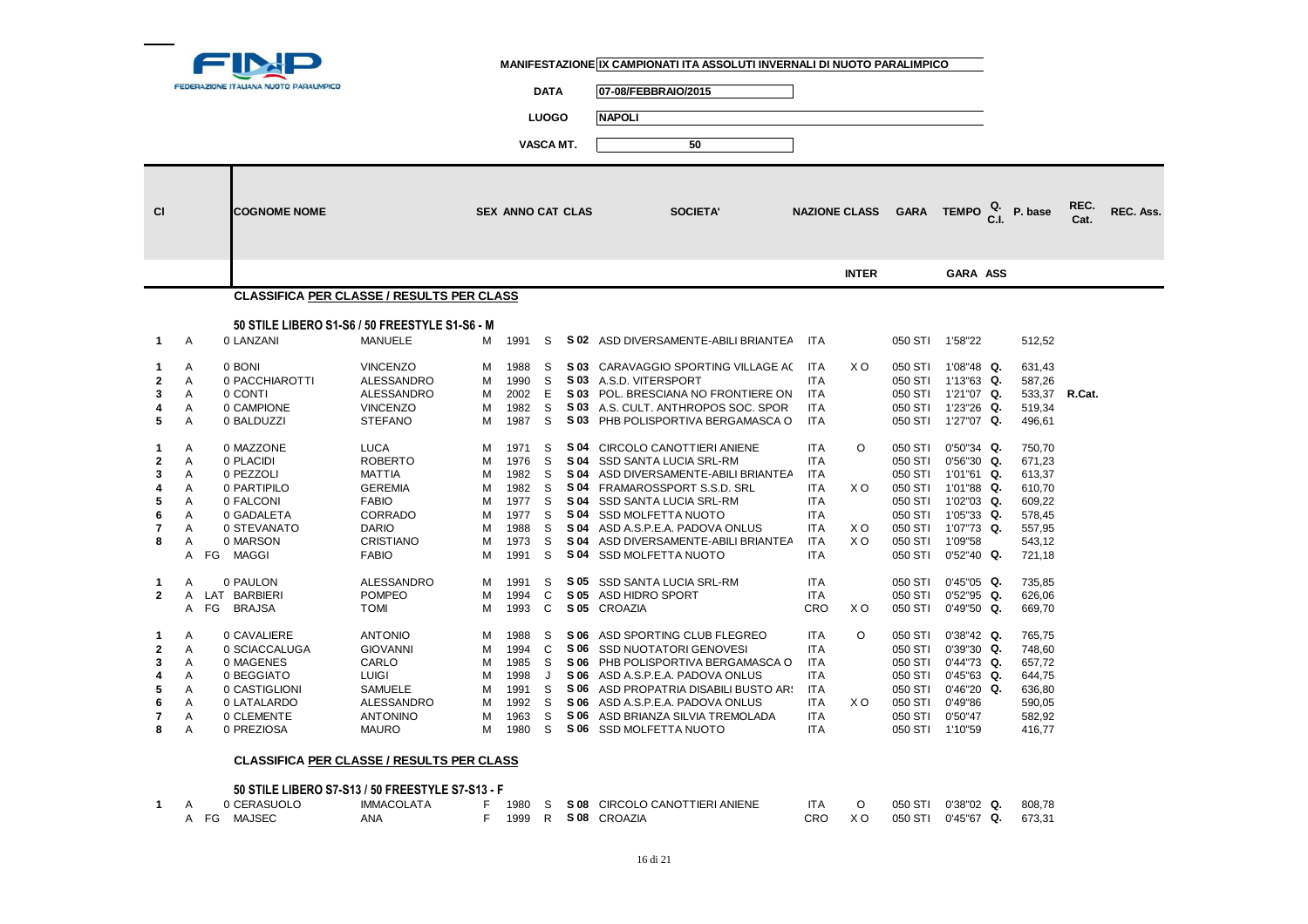

A FG RAJKOVIC

#### **MANIFESTAZIONE IX CAMPIONATI ITA ASSOLUTI INVERNALI DI NUOTO PARALIMPICO**

**DATA 07-08/FEBBRAIO/2015**

**LUOGO NAPOLI**

**VASCA MT. 50**

| <b>CI</b>                        |                       | <b>COGNOME NOME</b>                                               |                                                                                      |                       | <b>SEX ANNO CAT CLAS</b>              |                       | <b>SOCIETA'</b>                                                                                                                                                        | <b>NAZIONE CLASS</b>                                          |                              |                                          | GARA TEMPO $_{\rm C.I.}^{\rm Q.}$                                                        | P. base                                        | REC.<br>Cat. | REC. Ass. |
|----------------------------------|-----------------------|-------------------------------------------------------------------|--------------------------------------------------------------------------------------|-----------------------|---------------------------------------|-----------------------|------------------------------------------------------------------------------------------------------------------------------------------------------------------------|---------------------------------------------------------------|------------------------------|------------------------------------------|------------------------------------------------------------------------------------------|------------------------------------------------|--------------|-----------|
|                                  |                       |                                                                   |                                                                                      |                       |                                       |                       |                                                                                                                                                                        |                                                               | <b>INTER</b>                 |                                          | <b>GARA ASS</b>                                                                          |                                                |              |           |
|                                  |                       | A FG<br><b>NABIULINA</b>                                          | <b>SVETLANA</b>                                                                      | F.                    | 1998                                  | J                     | S 08 RUSSIA                                                                                                                                                            | <b>RUS</b>                                                    | $X$ O                        |                                          | 050 STI 0'49"58                                                                          | 620,21                                         |              |           |
| 1<br>$\mathbf{2}$<br>$\mathbf 1$ | A<br>A<br>Α           | 0 DEL MASTRO<br>0 GRANATA<br>A FG CRKVENAC<br>0 PANZA             | <b>MARIKA</b><br>SARA<br><b>MARTINA</b><br><b>SILVIA</b>                             | F<br>F.<br>F          | 2003<br>1995<br>1999<br>1998          | Е<br>C<br>R.          | S 09 AS.SO.RI FOGGIA<br>S 09 SSD MOLFETTA NUOTO<br>S 09 CROAZIA<br>S 10 PHB POLISPORTIVA BERGAMASCA O                                                                  | <b>ITA</b><br><b>ITA</b><br>CRO<br><b>ITA</b>                 | X O                          | 050 STI<br>050 STI<br>050 STI<br>050 STI | $0'40"13$ Q.<br>$0'40''60$ Q.<br>$0'43''45$ Q.<br>0'43"53                                | 725,39 R.Cat.<br>717,00<br>669,97<br>650,36    |              |           |
|                                  |                       | A FG<br><b>MIKULCIC</b>                                           | <b>MARCELA</b>                                                                       | F.                    | 1994                                  | C                     | S <sub>10</sub> CROAZIA                                                                                                                                                | CRO                                                           | X O                          | 050 STI                                  | $0'36''03$ Q.                                                                            | 785,73                                         |              |           |
| $\mathbf{1}$                     | A                     | 0 POLISENO                                                        | <b>SARA</b>                                                                          | F.                    | 1982                                  | S                     | <b>S11 CIRCOLO CANOTTIERI ANIENE</b>                                                                                                                                   | <b>ITA</b>                                                    |                              |                                          | 050 STI 0'53"57 Q.                                                                       | 582,42                                         |              |           |
| 1.<br>$\mathbf{2}$<br>3          | A<br>A                | NO-L VIVENZIO<br>0 ZONTA CORRATO<br>A NO-LMANTOAN                 | <b>LUIGIA</b><br><b>ISABELLA</b><br>LARA                                             | F<br>F.               | 1991<br>1993<br>1999                  | S<br>C                | S 12 A.S.D. NOIVED NAPOLI<br>S 12 ASD A.S.P.E.A. PADOVA ONLUS<br>R S 12 ASD A.S.P.E.A. PADOVA ONLUS                                                                    | <b>ITA</b><br><b>ITA</b><br><b>ITA</b>                        | O<br>X <sub>O</sub><br>X O   | 050 STI                                  | $0'36''80$ Q.<br>050 STI 0'43"15 Q.<br>050 STI 0'48"38 Q.                                | 744,84<br>635,23<br>566,56                     |              |           |
| $\mathbf 1$<br>$\mathbf{2}$<br>3 | A<br>Α<br>A           | 0 BERRA<br>0 BELOTTI<br>0 MARCHESINI                              | <b>ALESSIA</b><br><b>SARA</b><br><b>AGNESE</b>                                       | F<br>F.               | 1994<br>1999<br>1997                  | C<br>R<br>$\cdot$     | S 13 POLHA - VARESE ASS. POLISP. DILE<br>S 13 OLIMPIC SWIM PRO ASD<br>S 13 GRUPPO PROMOZIONALE SAN MICHI ITA                                                           | <b>ITA</b><br><b>ITA</b>                                      | X<br>X                       | 050 STI<br>050 STI                       | $0'31"00$ Q.<br>$0'36''39$ Q.<br>050 STI 0'38"22 Q.                                      | 891.94<br>759,82<br>723,44                     |              |           |
|                                  |                       | <b>CLASSIFICA PER CLASSE / RESULTS PER CLASS</b>                  |                                                                                      |                       |                                       |                       |                                                                                                                                                                        |                                                               |                              |                                          |                                                                                          |                                                |              |           |
|                                  |                       | 50 STILE LIBERO S7-S13 / 50 FREESTYLE S7-S13 - M                  |                                                                                      |                       |                                       |                       |                                                                                                                                                                        |                                                               |                              |                                          |                                                                                          |                                                |              |           |
| 1<br>$\mathbf 2$<br>3<br>4<br>5  | A<br>Α<br>A<br>Α<br>A | 0 TARAS<br>0 FAZZARI<br>0 FANTIN<br>0 TERRANEO<br>0 MISURI        | <b>VALERIO</b><br><b>ROBERTO</b><br><b>ANTONIO</b><br><b>ANDREA</b><br><b>DAVIDE</b> | м<br>м<br>м<br>м<br>M | 1988<br>1987<br>2001<br>1987<br>1998  | S<br>S<br>R<br>S<br>J | S 07 SSD SANTA LUCIA SRL-RM<br>S 07 A.S.D. FRATELLANZA NUOTO PONTE<br>S 07 A.S.D. FAI SPORT<br>S 07 ASD BRIANZA SILVIA TREMOLADA<br>S 07 GRUPPO PROMOZIONALE SAN MICHI | ITA<br><b>ITA</b><br><b>ITA</b><br><b>ITA</b><br><b>ITA</b>   | X O<br>X                     | 050 STI<br>050 STI<br>050 STI            | 050 STI 0'32"16 Q.<br>050 STI 0'37"43 Q.<br>0'39"97 Q.<br>$0'40''72$ Q.<br>$0'40''94$ Q. | 867,85<br>745,66<br>698,27<br>685,41<br>681,73 |              |           |
| 1<br>$\mathbf{2}$<br>3           | Α<br>A<br>Α<br>A      | 0 ALIBRANDI<br>0 VALENTINO<br>0 GADALETA<br><b>BACKOVIC</b><br>FG | <b>LORENZO</b><br><b>MATTIA</b><br><b>GAETANO</b><br><b>LUKSA</b>                    | м<br>м<br>м<br>м      | 1994<br>1988<br>1953<br>1995          | C<br>S<br>S<br>C      | S 08 SSD SANTA LUCIA SRL-RM<br>S 08 ASD BRIANZA SILVIA TREMOLADA<br>S 08 SSD MOLFETTA NUOTO<br>S 08 CROAZIA                                                            | <b>ITA</b><br><b>ITA</b><br><b>ITA</b><br><b>CRO</b>          | X O<br>$\times$<br>X O       | 050 STI<br>050 STI<br>050 STI            | $0'32''47$ Q.<br>$0'34''98$ Q.<br>050 STI 0'45"08<br>$0'34''22$ Q.                       | 808,44<br>750,43<br>582,30<br>767,10           |              |           |
| 1<br>$\mathbf 2$<br>3<br>4       | Α<br>A<br>A<br>A      | 0 PREZZI<br>0 VENERUSO<br>0 SANTORO<br>0 PALUMBO                  | <b>YURI</b><br><b>EMANUELE</b><br>ANGELO<br><b>VINCENZO</b>                          | м<br>м<br>м<br>м      | 1994<br>1992<br>1988<br>2001<br>0.000 | C<br>S<br>S<br>R      | S 09 CIRCOLO CANOTTIERI ANIENE<br>S 09 A.S.D. NUOTATORI CAMPANI<br>S 09 A.S.D. NUOTATORI CAMPANI<br>S 09 A.P.D. DHEA SPORT                                             | ITA<br><b>ITA</b><br><b>ITA</b><br><b>ITA</b><br>$\mathbf{D}$ | X O<br>$\circ$<br>$\sqrt{2}$ | 050 STI<br>050 STI<br>050 STI<br>0.000   | $0'28"75$ Q.<br>$0'33''38$ Q.<br>$0'33''74$ Q.<br>050 STI 0'37"96                        | 885,57<br>762,73<br>754,59<br>670,71<br>0.0072 |              |           |

M 1998 J **S 09 CROAZIA** 

**S 09** RUSSIA RUS X O 050 STI 0'28"81 **Q.** 883,72

CROAZIA CRO X O 050 STI 0'30"37 **Q.** 838,33

A FG MOZGOVOI BOGDAN M 2000 R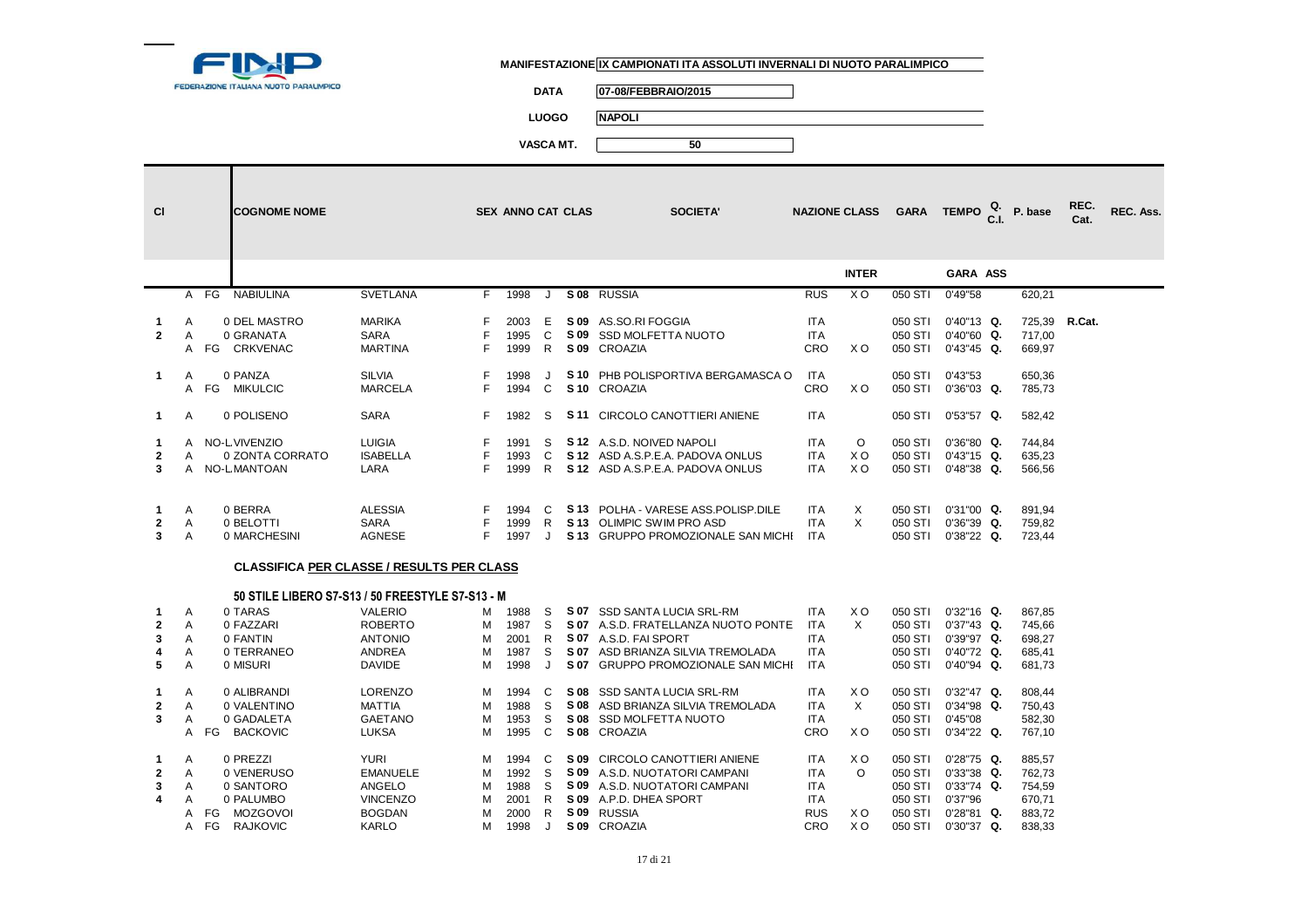

**DATA 07-08/FEBBRAIO/2015**

**LUOGO NAPOLI**

| <b>CI</b>      |                |      | <b>COGNOME NOME</b>                              |                  |    | <b>SEX ANNO CAT CLAS</b> |         |      | <b>SOCIETA'</b>                               |            |                | NAZIONE CLASS GARA TEMPO |                    | P. base       | REC.<br>Cat. | REC. Ass. |
|----------------|----------------|------|--------------------------------------------------|------------------|----|--------------------------|---------|------|-----------------------------------------------|------------|----------------|--------------------------|--------------------|---------------|--------------|-----------|
|                |                |      |                                                  |                  |    |                          |         |      |                                               |            | <b>INTER</b>   |                          | <b>GARA ASS</b>    |               |              |           |
|                |                |      | A FG MORLACCHI                                   | <b>FEDERICO</b>  | M  | 1993                     | C       | S 09 | POLHA - VARESE ASS.POLISP.DILE                | <b>ITA</b> | X <sub>O</sub> | 050 STI                  | $0'27''48$ Q.      | 926,49        |              |           |
|                |                |      | A FG TOTH                                        | <b>TAMAS</b>     | м  | 1992                     | - S     |      | S 09 HUNGARY                                  | <b>HUN</b> | X O            | 050 STI                  | $0'27"58$ Q.       | 923,13        |              |           |
|                |                |      |                                                  |                  |    |                          |         |      |                                               |            |                |                          |                    |               |              |           |
| 1              | Α              |      | 0 CIULLI                                         | <b>SIMONE</b>    | M  | 1986                     | S       |      | S 10 CIRCOLO CANOTTIERI ANIENE                | <b>ITA</b> | ΧO             | 050 STI                  | $0'26"13$ Q.       | 900,50        |              |           |
| $\mathbf{2}$   | A              |      | 0 NOIA                                           | <b>DOMENICO</b>  | м  | 1988                     | S       |      | S 10 FRAMAROSSPORT S.S.D. SRL                 | <b>ITA</b> |                | 050 STI                  | $0'32''49$ Q.      | 724,22        |              |           |
| 3              | A              |      | 0 FRANZONI                                       | ANTONIO MARCO    | м  | 1989                     | S       |      | S 10 A.S.D. NUOTATORI CAMPANI                 | <b>ITA</b> |                | 050 STI                  | $0'33"54$ Q.       | 701,55        |              |           |
|                | A              |      | FG PETRLIC                                       | <b>MATEJ</b>     | м  | 2002                     | E       |      | S <sub>10</sub> CROAZIA                       | CRO        | X <sub>O</sub> | 050 STI                  | $0'33''33$ Q.      | 705,97        |              |           |
|                | A              | FG   | <b>BURIC</b>                                     | <b>DARIO</b>     | м  | 2001                     | R       |      | S <sub>10</sub> CROAZIA                       | CRO        | X <sub>O</sub> | 050 STI                  | $0'33''47$ Q.      | 703,02        |              |           |
|                |                |      |                                                  |                  |    |                          |         |      |                                               |            |                |                          |                    |               |              |           |
| $\mathbf 1$    | Α              |      | 0 BASSANI                                        | <b>FEDERICO</b>  | м  | 1996                     | J       |      | S 11 CIRCOLO CANOTTIERI ANIENE                | <b>ITA</b> | $\times$       | 050 STI                  | $0'31''79$ Q.      | 811,58        |              |           |
|                |                |      |                                                  |                  |    |                          |         |      |                                               |            |                |                          |                    |               |              |           |
| 1              | Α              |      | 0 VELOTTO                                        | <b>WALTER</b>    | м  | 1986                     | S       |      | S 12 A.P.D. DHEA SPORT                        | <b>ITA</b> |                | 050 STI                  | $0'38"03$ Q.       | 626,87        |              |           |
| $\overline{2}$ | $\overline{A}$ |      | 0 ROSSI                                          | <b>CLAUDIO</b>   | м  | 1982                     | S       |      | S 12 S.S.D. TICINO HANDICAP ONLUS             | <b>ITA</b> |                | 050 STI                  | $0'41''14$ Q.      | 579,48        |              |           |
|                |                |      | A FG SOTTILE                                     | <b>FABRIZIO</b>  | м  | 1993                     |         |      | C S 12 CIRCOLO CANOTTIERI ANIENE              | <b>ITA</b> | X O            | 050 STI                  | $0'27"29$ Q.       | 873,58        |              |           |
|                |                |      | <b>CLASSIFICA PER CLASSE / RESULTS PER CLASS</b> |                  |    |                          |         |      |                                               |            |                |                          |                    |               |              |           |
|                |                |      |                                                  |                  |    |                          |         |      |                                               |            |                |                          |                    |               |              |           |
|                |                |      | 400 STILE LIBERO / 400 FREESTYLE - F             |                  |    |                          |         |      |                                               |            |                |                          |                    |               |              |           |
| 1              | Α              |      | 0 BOGGIONI                                       | <b>MONICA</b>    |    | 1998                     |         |      | S 06 A.I.C.S. PAVIA NUOTO A.S.D.              | ITA        |                | 400 STI                  | 7'09"88 Q.         | 764,19        |              |           |
| $\mathbf{2}$   | Α              |      | 0 SOLA                                           | <b>YLENIA</b>    | F. | 1995                     | C.      |      | S 06 POL. BRESCIANA NO FRONTIERE ON           | <b>ITA</b> | X O            | 400 STI                  | 7'28"58 Q.         | 732,33        |              |           |
|                |                |      | A FG ILLES                                       | <b>FANNI</b>     | F. | 1992                     | -S      |      | S06 HUNGARY                                   | <b>HUN</b> | X O            | 400 STI                  | 6'34"82 Q.         | 832,05        |              |           |
|                |                |      |                                                  |                  |    |                          |         |      |                                               |            |                |                          |                    |               |              |           |
| $\mathbf 1$    | Α              |      | 0 TALAMONA                                       | <b>ARIANNA</b>   | F. | 1994                     | C       |      | S 07 POLHA - VARESE ASS.POLISP.DILE           | <b>ITA</b> | X O            | 400 STI                  | 5'47"37 Q.         | 889,48        |              |           |
|                |                |      |                                                  |                  |    |                          |         |      |                                               |            |                |                          |                    |               |              |           |
| $\mathbf{1}$   | Α              |      | 0 SECCI                                          | <b>FRANCESCA</b> | F. | 1990                     | S       |      | S 09 A.S.D. SARDEGNA SPORT                    | <b>ITA</b> | X <sub>O</sub> | 400 STI                  | 5'08"08 Q.         | 887,04        |              |           |
|                |                | A FG | RABBOLINI                                        | <b>MARTINA</b>   | F. | 1998                     | $\cdot$ |      | <b>S11 G.S. DIL. NON VEDENTI MILANO - ONL</b> | <b>ITA</b> | X <sub>O</sub> | 400 STI                  | $6'24''25$ Q.      | 823,50        |              |           |
|                |                |      |                                                  |                  |    |                          |         |      |                                               |            |                |                          |                    |               |              |           |
| $\mathbf 1$    | A              |      | 0 BARBARO                                        | <b>ANNA</b>      | F. | 1985                     | S.      |      | <b>S 12</b> A.S.D. POL.TEAM 14                | <b>ITA</b> |                | 400 STI                  | 7'58"04 Q.         | 582,71        |              |           |
|                |                |      |                                                  |                  |    | F 1969                   |         |      |                                               |            |                |                          |                    |               |              |           |
| $\mathbf{1}$   | Α              |      | 0 ALBICINI                                       | <b>CRISTINA</b>  |    |                          |         |      | S S 13 POL. BRESCIANA NO FRONTIERE ON ITA     |            |                |                          | 400 STI 7'34"73 Q. | 600,05        |              |           |
|                |                |      | <b>CLASSIFICA PER CLASSE / RESULTS PER CLASS</b> |                  |    |                          |         |      |                                               |            |                |                          |                    |               |              |           |
|                |                |      |                                                  |                  |    |                          |         |      |                                               |            |                |                          |                    |               |              |           |
|                |                |      | 400 STILE LIBERO / 400 FREESTYLE - M             |                  |    |                          |         |      |                                               |            |                |                          |                    |               |              |           |
|                | A              |      | 0 BOCCIARDO                                      | <b>FRANCESCO</b> |    |                          |         |      | M 1994 C S 06 SSD NUOTATORI GENOVESI          | ITA        | X O            | 400 STI 5'31"40 Q.       |                    | 901,99 R.Cat. |              | R.Ass.    |

|  |    | 0 BOCCIARDO       | FRANCESCO      |          |  | M 1994 C S 06 SSD NUOTATORI GENOVESI       | <b>ITA</b> | X O | 400 STI 5'31"40 Q. |  | 901.99 <b>R.Cat.</b> | R.Ass. |
|--|----|-------------------|----------------|----------|--|--------------------------------------------|------------|-----|--------------------|--|----------------------|--------|
|  |    | <sub>0</sub> ROTA | MATTEO         |          |  | M 1994 C SO6 PHB POLISPORTIVA BERGAMASCA O | <b>ITA</b> |     | 400 STI 6'50"64 Q. |  | 727.94               |        |
|  |    | 0 RECCHIA         | <b>MARIANO</b> |          |  | I 1986 S SIO6 NADIR SSD SRL                | <b>ITA</b> |     | 400 STI 8'03"15    |  | 618.69               |        |
|  | FG | <b>DOLFIN</b>     | <b>MARCO</b>   | M 1981 S |  | S 06 ASD DIVERSAMENTE-ABILI BRIANTEA       | <b>ITA</b> | X O | 400 STI 6'17"02 Q. |  | 792.85               |        |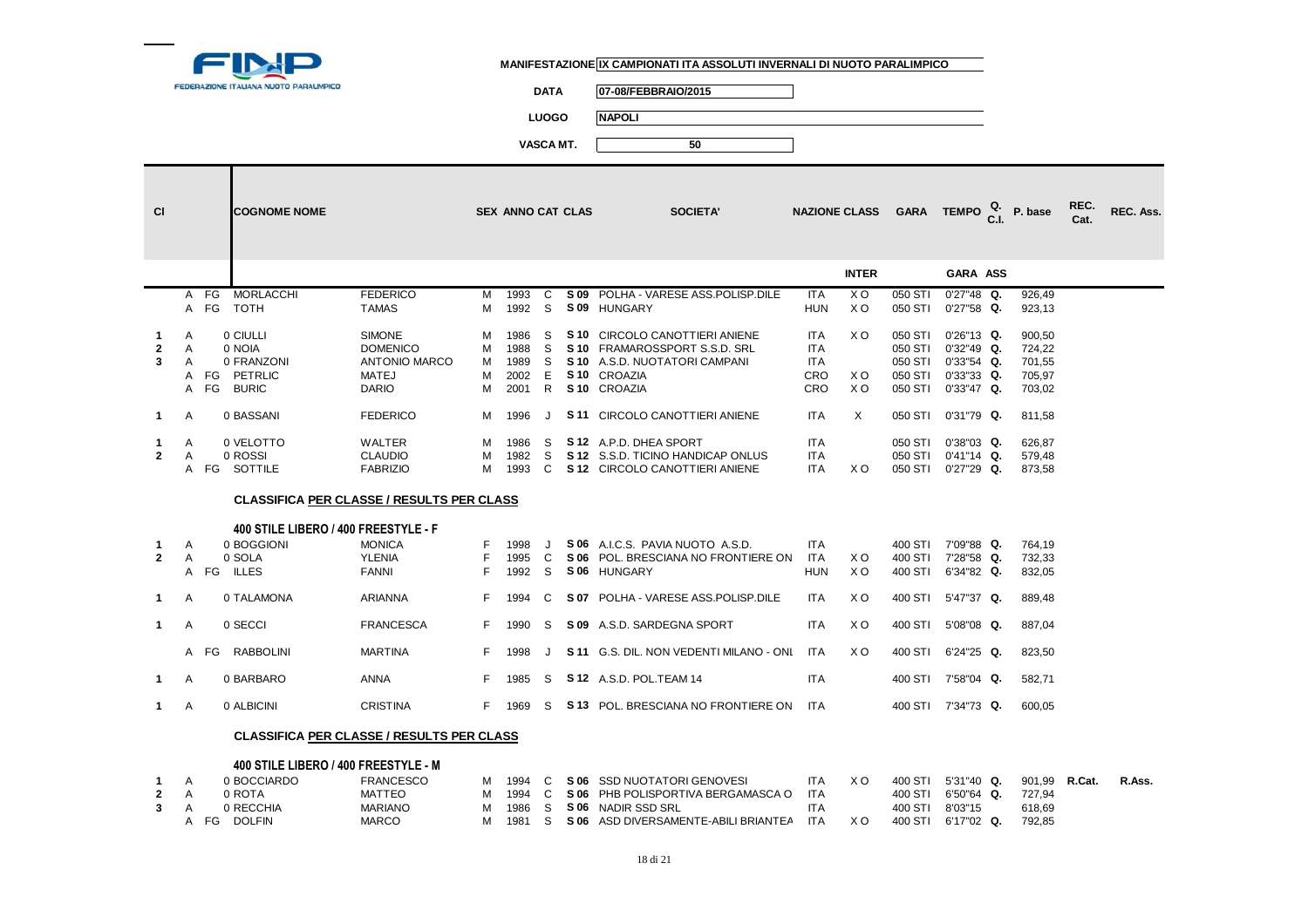

**DATA 07-08/FEBBRAIO/2015**

**LUOGO NAPOLI**

**VASCA MT. 50**

| <b>CI</b>         |             |              | <b>COGNOME NOME</b>                             |                                                                  |                  | <b>SEX ANNO CAT CLAS</b>     |                    | <b>SOCIETA'</b>                                                                                                                         |                                        | <b>NAZIONE CLASS</b> | <b>GARA</b>                              |                                                         | TEMPO $_{\text{C.I.}}^{\text{Q.}}$ P. base  | REC.<br>Cat. | REC. Ass. |
|-------------------|-------------|--------------|-------------------------------------------------|------------------------------------------------------------------|------------------|------------------------------|--------------------|-----------------------------------------------------------------------------------------------------------------------------------------|----------------------------------------|----------------------|------------------------------------------|---------------------------------------------------------|---------------------------------------------|--------------|-----------|
|                   |             |              |                                                 |                                                                  |                  |                              |                    |                                                                                                                                         |                                        | <b>INTER</b>         |                                          | GARA ASS                                                |                                             |              |           |
|                   | A           |              | 0 GIACOMIN                                      | <b>ENRICO</b>                                                    |                  | M 1967                       | S.                 | S 07 ASD A.S.P.E.A. PADOVA ONLUS                                                                                                        | <b>ITA</b>                             |                      | 400 STI                                  | 6'20"95 Q.                                              | 742,04                                      |              |           |
| 1.                | A           | A FG<br>A FG | 0 POZZAN<br><b>ROMELE</b><br>KNEZEVIC           | <b>STEFANO</b><br><b>GIUSEPPE</b><br>KARLO                       | M<br>M<br>M      | 1985<br>1992<br>1996         | S.<br>S.<br>J      | S 08 GRUPPO PROMOZIONALE SAN MICHI<br>S 08 POLISP. DISABILI VALCAMONICA<br>S 08 CROAZIA                                                 | <b>ITA</b><br>ITA<br><b>CRO</b>        | X O<br>X O           | 400 STI<br>400 STI<br>400 STI            | 6'40"25 Q.<br>5'27"92 Q.<br>5'50"82 Q.                  | 673,05<br>821,51<br>767,89                  |              |           |
| $\mathbf{2}$      | A<br>A      | A FG         | 0 FARETRA<br>0 BOCCIA<br>MOZGOVOI               | <b>CLAUDIO</b><br><b>ANTONIO</b><br><b>BOGDAN</b>                | M<br>м           | 1965<br>1956<br>M 2000       | S.<br>S<br>R.      | S 09 SSD SANTA LUCIA SRL-RM<br><b>S 09</b> A.S.D. NUOTATORI CAMPANI<br>S 09 RUSSIA                                                      | <b>ITA</b><br><b>ITA</b><br><b>RUS</b> | X O                  | 400 STI<br>400 STI<br>400 STI            | 6'08"99 Q.<br>6'29"77<br>4'48"50 Q.                     | 688,20<br>651,51<br>880,21                  |              |           |
| $\mathbf{2}$<br>3 | A<br>A<br>A | A FG         | 0 PASQUINI<br>0 SPAIRANI<br>0 AZARA<br>PERFETTO | <b>ROBERTO</b><br><b>CLAUDIO</b><br><b>NICOLA</b><br><b>IVAN</b> | M<br>м<br>м<br>м | 1968<br>1986<br>1967<br>2000 | S.<br>S<br>S.<br>R | S 10 SSD SANTA LUCIA SRL-RM<br><b>S10 POL. BRESCIANA NO FRONTIERE ON</b><br>S 10 A.S.D. SARDEGNA SPORT<br>S 10 A.S.D. NUOTATORI CAMPANI | <b>ITA</b><br>ITA<br>ITA<br><b>ITA</b> | X<br>X O             | 400 STI<br>400 STI<br>400 STI<br>400 STI | 4'58"34 Q.<br>4'59"26 Q.<br>$5'32''80$ Q.<br>4'43"06 Q. | 822,52<br>819,99<br>737,35<br>866,92 R.Cat. |              |           |

**RISULTATI OPEN / OPEN RESULTS**

#### **100 DORSO / 100 BACKSTROKE - F - FINALE OPEN**

|     | 0 RABBOLINI  | <b>MARTINA</b>    | F 1998 J |  | <b>S11 G.S. DIL. NON VEDENTI MILANO - ONL ITA XO</b> |            |         |         | 100 DOR 1'31"99 Q. | 860.64        |        |
|-----|--------------|-------------------|----------|--|------------------------------------------------------|------------|---------|---------|--------------------|---------------|--------|
|     | 0 ROMANO     | <b>EMANUELA</b>   |          |  | F 1990 S S 06 A.S.D. NUOTATORI CAMPANI               | <b>ITA</b> | X O.    |         | 100 DOR 1'41"13 Q. | 845.15        |        |
|     | 0 ZANIN      | <b>SOFIA</b>      |          |  | F 1989 S S 06 SSD SANTA LUCIA SRL-RM                 | ITA.       |         |         | 100 DOR 1'47"39 Q. | 795.88        |        |
| 4 0 | 0 CERASUOLO  | <b>IMMACOLATA</b> | 1980 S   |  | S 08 CIRCOLO CANOTTIERI ANIENE                       | <b>ITA</b> | $\circ$ | 100 DOR | 1'43"60 Q.         | 744.21        |        |
| 5 O | 0 LUSCRI'    | CAMILLA           |          |  | 2002 E SI13 A.I.C.S. PAVIA NUOTO A.S.D.              | <b>ITA</b> |         | 100 DOR | 1'36"39 Q.         | 726.22 R.Cat. | R.Ass. |
| 6.  | 0 VICCH      | SILVIA            | 2000 R   |  | S 09 PHB POLISPORTIVA BERGAMASCA O                   | ITA        |         | 100 DOR | 1'44"41 Q.         | 668.04        |        |
|     | NO-LCORRAINE | GIOVANNA          | 1989 S   |  | <b>S11</b> A.S.D. SARDEGNA SPORT                     | ITA        |         | 100 DOR | 2'03"92 Q.         | 638.88        |        |
|     | 0 POZZI      | FRANCESCA         | 1989 S   |  | S 06 ASD DIVERSAMENTE-ABILI BRIANTEA ITA             |            | X O     |         | 100 DOR 2'16"67 Q. | 625.37        |        |

#### **100 DORSO / 100 BACKSTROKE - M - FINALE OPEN**

|    | <b>O CIULLIT</b> | <b>SIMONE</b>   |        |  | 1986 S S 10 CIRCOLO CANOTTIERI ANIENE | ITA.       |     |         | 100 DOR 1'07"31 Q.  | 897.79        |  |
|----|------------------|-----------------|--------|--|---------------------------------------|------------|-----|---------|---------------------|---------------|--|
|    | 0 MICUNCO        | <b>VINCENZO</b> |        |  | 1988 S S 09 CIRCOLO CANOTTIERI ANIENE | <b>ITA</b> |     |         | 100 DOR 1'13"39 Q.  | 853.93        |  |
|    | 0 LOBBA          | <b>ANDREA</b>   | 1999   |  | R S 09 S.S.D. RARI NANTES MAROSTICA   | <b>ITA</b> |     |         | 100 DOR  1'15"65 Q. | 828.42 R.Cat. |  |
|    | 0 FONTE          | ANGELO          | 1978 S |  | S 08 SSD SANTA LUCIA SRL-RM           | ITA        | X O | 100 DOR | 1'23"09 Q.          | 775.54        |  |
| 5  | 0 CACCIAMANO     | <b>GIANLUCA</b> | 1971 S |  | S 10 SSD SANTA LUCIA SRL-RM           | ITA        | xс  | 100 DOR | 1'20"96 Q.          | 746.42        |  |
| 6. | 0 FAZZARI        | <b>ROBERTO</b>  | 1987 S |  | S 07 A.S.D. FRATELLANZA NUOTO PONTE   | <b>ITA</b> | X   | 100 DOR | 1'40"77 Q.          | 704.87        |  |
|    | 0 VALENTINO      | MATTIA          | 1988 S |  | S 08 ASD BRIANZA SILVIA TREMOLADA     | ITA        | X   | 100 DOR | $1'38''03$ Q.       | 657.35        |  |
|    | 0 CIAGLIA        | <b>ALESSIO</b>  | 1974   |  | S 07 ASD BRIANZA SILVIA TREMOLADA     | ITA        |     | 100 DOR | 1'50"40             | 643.39        |  |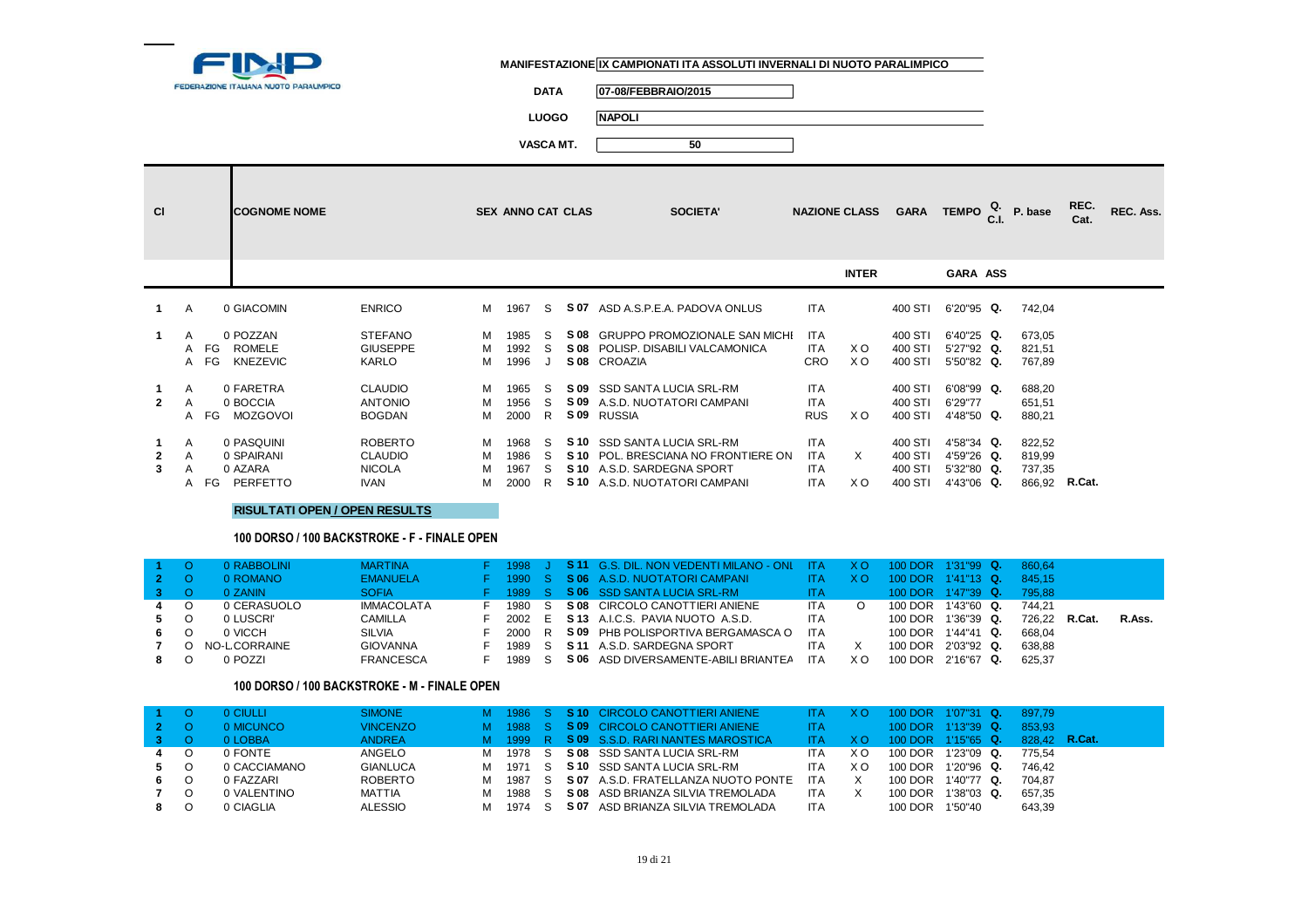

**DATA 07-08/FEBBRAIO/2015**

**LUOGO NAPOLI**

**VASCA MT. 50**

| <b>CI</b> | <b>ICOGNOME NOME</b>                         | <b>SEX ANNO CAT CLAS</b> | <b>SOCIETA'</b> |              | NAZIONE CLASS GARA TEMPO $_{\text{C.I.}}^{\text{Q.}}$ P. base REC. REC. Ass. |  |
|-----------|----------------------------------------------|--------------------------|-----------------|--------------|------------------------------------------------------------------------------|--|
|           |                                              |                          |                 | <b>INTER</b> | <b>GARA ASS</b>                                                              |  |
|           | 50 FARFALLA / 50 BUTTERFLY - M - FINALE OPEN |                          |                 |              |                                                                              |  |

|       |         | 0 TARAS      | <b>VALERIO</b>  |    |        |  | 1988 S S 07 SSD SANTA LUCIA SRL-RM         | ITA.       | XO.  |         | $050$ FAR $0'35"20$ Q. | 861.08 |  |
|-------|---------|--------------|-----------------|----|--------|--|--------------------------------------------|------------|------|---------|------------------------|--------|--|
| $2 -$ |         | 0 CASTAGNETO | <b>ANDREA</b>   | M. |        |  | 1988 S S 05 A.S.D. FRATELLANZA NUOTO PONTE | - ITA      | X O. | 050 FAR | $0'42''47$ Q.          | 844.13 |  |
|       |         | 0 MORELLI    | <b>EFREM</b>    | M. |        |  | 1979 S S 05 POL. BRESCIANA NO FRONTIERE ON | ITA.       | X O  | 050 FAR | $0'43"55$ Q.           | 823.19 |  |
| 4     |         | 0 CAMPIONE   | <b>VINCENZO</b> | M  |        |  | 1982 S S 03 A.S. CULT. ANTHROPOS SOC. SPOR | <b>ITA</b> |      | 050 FAR | 1'21"61<br>Q.          | 717.56 |  |
| 5.    |         | 0 PEZZOLI    | MATTIA          | M  | 1982 S |  | S 04 ASD DIVERSAMENTE-ABILI BRIANTEA       | <b>ITA</b> |      | 050 FAR | 1'02"27 Q.             | 682.51 |  |
| 6.    |         | 0 CAVALIERE  | <b>ANTONIO</b>  | м  | 1988 S |  | S 06 ASD SPORTING CLUB FLEGREO             | <b>ITA</b> |      | 050 FAR | $0'52"25$ Q.           | 586.99 |  |
| 7     | $\circ$ | 0 LATALARDO  | ALESSANDRO      | м  | 1992 S |  | S 06 ASD A.S.P.E.A. PADOVA ONLUS           | <b>ITA</b> | xο   | 050 FAR | $0'53''28$ Q.          | 575.64 |  |
| 8     |         | 0 COTTICELLI | <b>GIUSEPPE</b> |    | 2000 R |  | S 05 A.S.D. NUOTATORI CAMPANI              | <b>ITA</b> |      | 050 FAR | $1'11''39$ Q.          | 502.17 |  |

#### **50 STILE LIBERO S1-S6 / 50 FREESTYLE S1-S6 - F - CLASSIFICA OPEN**

|    |         | 0 TRIMI      | <b>ARJOLA</b>     |      |     | 1987 S S 04 POL. BRESCIANA NO FRONTIERE ON | -ITA       | - X O | 050 STI        | $0'45"80$ Q.  | 956.33 |
|----|---------|--------------|-------------------|------|-----|--------------------------------------------|------------|-------|----------------|---------------|--------|
|    |         | 0 ROMANO     | <b>EMANUELA</b>   | 1990 |     | S S 06 A.S.D. NUOTATORI CAMPANI            | <b>ITA</b> | X O   | <b>050 STI</b> | $0'38"45$ Q.  | 920.68 |
|    |         | 0 ZANIN      | <b>SOFIA</b>      | 1989 |     | S S 06 SSD SANTA LUCIA SRL-RM              | <b>ITA</b> |       | 050 STI        | $0'43"19$ Q.  | 819.63 |
| 4  | $\circ$ | 0 D'OTTAVI   | <b>DARIA</b>      | 1994 |     | S 06 SSD SANTA LUCIA SRL-RM                | ITA        |       | 050 STI        | 0'54"83 Q.    | 645.63 |
| 5. |         | 0 MIGLIACCIO | ANGELA            | 2000 | - R | S 05 A.P.D. DHEA SPORT                     | <b>ITA</b> |       | 050 STI        | $0'57"35$ Q.  | 640.10 |
| 6. |         | 0 CORTE      | <b>ALESSIA</b>    | 1985 | - S | <b>S 04 SPORT LIFE ONLUS A.S.D.</b>        | <b>ITA</b> |       | 050 STI        | 1'19"82 Q.    | 548.73 |
|    |         | 0 BARRACO    | <b>GIUSEPPINA</b> | 1979 |     | S 03 A.S. AQUARIUS                         | ITA        |       | 050 ST         | $1'35"87$ Q.  | 519.45 |
|    |         | 0 SCIPIONE   | <b>SERENA</b>     | 1989 |     | S 03 SSD SANTA LUCIA SRL-RM                | <b>ITA</b> | X O   | 050 STI        | $1'36''33$ Q. | 516.97 |

#### **50 STILE LIBERO S1-S6 / 50 FREESTYLE S1-S6 - M - FINALE OPEN**

|     | 0 SCIACCALUGA | <b>GIOVANNI</b> |   |        |  | M 1994 C S 06 SSD NUOTATORI GENOVESI    | ITA.       |         | 050 STI 0'38"68 Q.      | 760.60 |
|-----|---------------|-----------------|---|--------|--|-----------------------------------------|------------|---------|-------------------------|--------|
|     | 0 CAVALIERE   | <b>ANTONIO</b>  |   |        |  | M 1988 S S 06 ASD SPORTING CLUB FLEGREO | <b>ITA</b> |         | $050$ STI $0'39''27$ Q. | 749.17 |
|     | 0 MAZZONE     | LUCA            |   |        |  | M 1971 S S 04 CIRCOLO CANOTTIERI ANIENE |            |         | $050$ STI $0'51''68$ Q. | 731.23 |
| 4 O | 0 PAULON      | ALESSANDRO      |   |        |  | M 1991 S S 05 SSD SANTA LUCIA SRL-RM    | ITA        | 050 STI | 0'46"38 Q.              | 714.75 |
| 5 0 | 0 PLACIDI     | ROBERTO         | M |        |  | 1976 S S 04 SSD SANTA LUCIA SRL-RM      | <b>ITA</b> | 050 STI | 0'57"09 Q.              | 661.94 |
| 6 0 | 0 MAGENES     | CARLO           | M | 1985 S |  | S 06 PHB POLISPORTIVA BERGAMASCA O      | ITA        | 050 STI | $0'44"86$ Q.            | 655.82 |
| 7 O | 0 BEGGIATO    | <b>LUIGI</b>    | M | 1998   |  | S 06 ASD A.S.P.E.A. PADOVA ONLUS        | ITA        |         | 050 STI 0'47"16 Q.      | 623.83 |

#### **50 STILE LIBERO S7-S13 / 50 FREESTYLE S7-S13 - F -FINALE OPEN**

|         |               | 0 CERASUOLO      | <b>IMMACOLATA</b> |        |  | F 1980 S SO8 CIRCOLO CANOTTIERI ANIENE TA O     |            |         | 050 STI 0'38"68 Q. 794.98 |        |
|---------|---------------|------------------|-------------------|--------|--|-------------------------------------------------|------------|---------|---------------------------|--------|
|         | $2^{\circ}$ O | 0 MARCHESINI     | AGNESE            |        |  | F 1997 J SI13 GRUPPO PROMOZIONALE SAN MICHI ITA |            |         | $050$ STI $0'37"15$ Q.    | 744.28 |
| $3 - 1$ |               | 0 BELOTTI        | <b>SARA</b>       |        |  | F 1999 R S 13 OLIMPIC SWIM PRO ASD              | ITA.       |         | $050$ STI $0'37"20$ Q.    | 743.28 |
|         |               | 4 O NO-LVIVENZIO | <b>LUIGIA</b>     |        |  | F 1991 S SI2 A.S.D. NOIVED NAPOLI               | ITA        |         | 050 STI 0'37"35 Q.        | 733.87 |
|         | 5 0           | 0 DEL MASTRO     | <b>MARIKA</b>     |        |  | F 2003 E S 09 AS.SO.RIFOGGIA                    | <b>ITA</b> | 050 STI | 0'40"31 Q.                | 722.15 |
| 6 0     |               | 0 GRANATA        | <b>SARA</b>       | 1995 C |  | S 09 SSD MOLFETTA NUOTO                         | <b>ITA</b> | 050 STI | 0'40"61 Q.                | 716.82 |